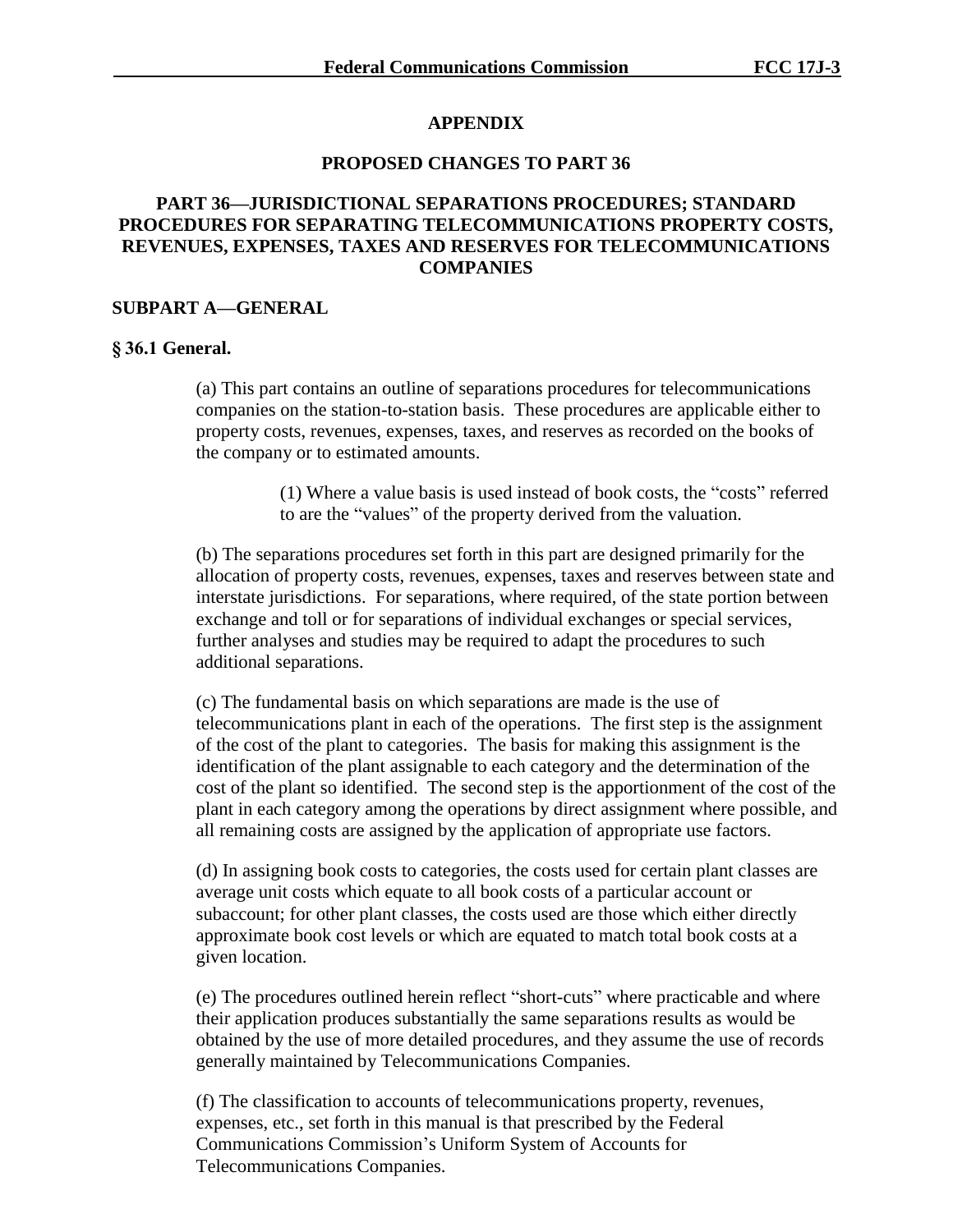(g) In the assignment of property costs to categories and in the apportionment of such costs among the operations, each amount so assigned and apportioned is identified as to the account classification in which the property is included. Thus, the separated results are identified by property accounts and apportionment bases are provided for those expenses which are separated on the basis of the apportionment of property costs. Similarly, amounts of revenues and expenses assigned each of the operations are identified as to account classification.

(h) The separations procedures described in this part are not to be interpreted as indicating what property, revenues, expenses and taxes, or what items carried in the income, reserve and retained earnings accounts, should or should not be considered in any investigation or rate proceeding.

### **§ 36.2 Fundamental principles underlying procedures.**

(a) The following general principles underlie the procedures outlined in this part:

(1) Separations are intended to apportion costs among categories or jurisdictions by actual use or by direct assignment.

(2) Separations are made on the "actual use" basis, which gives consideration to relative occupancy and relative time measurements.

(3) In the development of "actual use" measurements, measurements of use are (i) determined for telecommunications plant or for work performed by operating forces on a unit basis (e.g., conversation-minute-kilometers per message, weighted standard work seconds per call) in studies of traffic handled or work performed during a representative period for all traffic and (ii) applied to overall traffic volumes, i.e., 24-hour rather than busyhour volumes.

(b) Underlying the procedures included in this manual for the separation of plant costs is an over-all concept which may be described as follows:

> (1) Telecommunications plant, in general, is segregable into two broad classifications, namely, (i) interexchange plant, which is plant used primarily to furnish toll services, and (ii) exchange plant, which is plant used primarily to furnish local services.

(2) Within the interexchange classification, there are three broad types of plant, i.e., operator systems, switching plant, and trunk transmission equipment. Within the exchange classification there are four board types of plant, i.e., operator systems, switching plant, truck equipment and subscriber plant. Subscriber plant comprises lines to the subscriber.

(3) In general, the basis for apportioning telecommunications plant used jointly for state and interstate operations are:

> (i) Operator work time expressed in weighted standard work seconds is the basis for measuring the use of operator systems.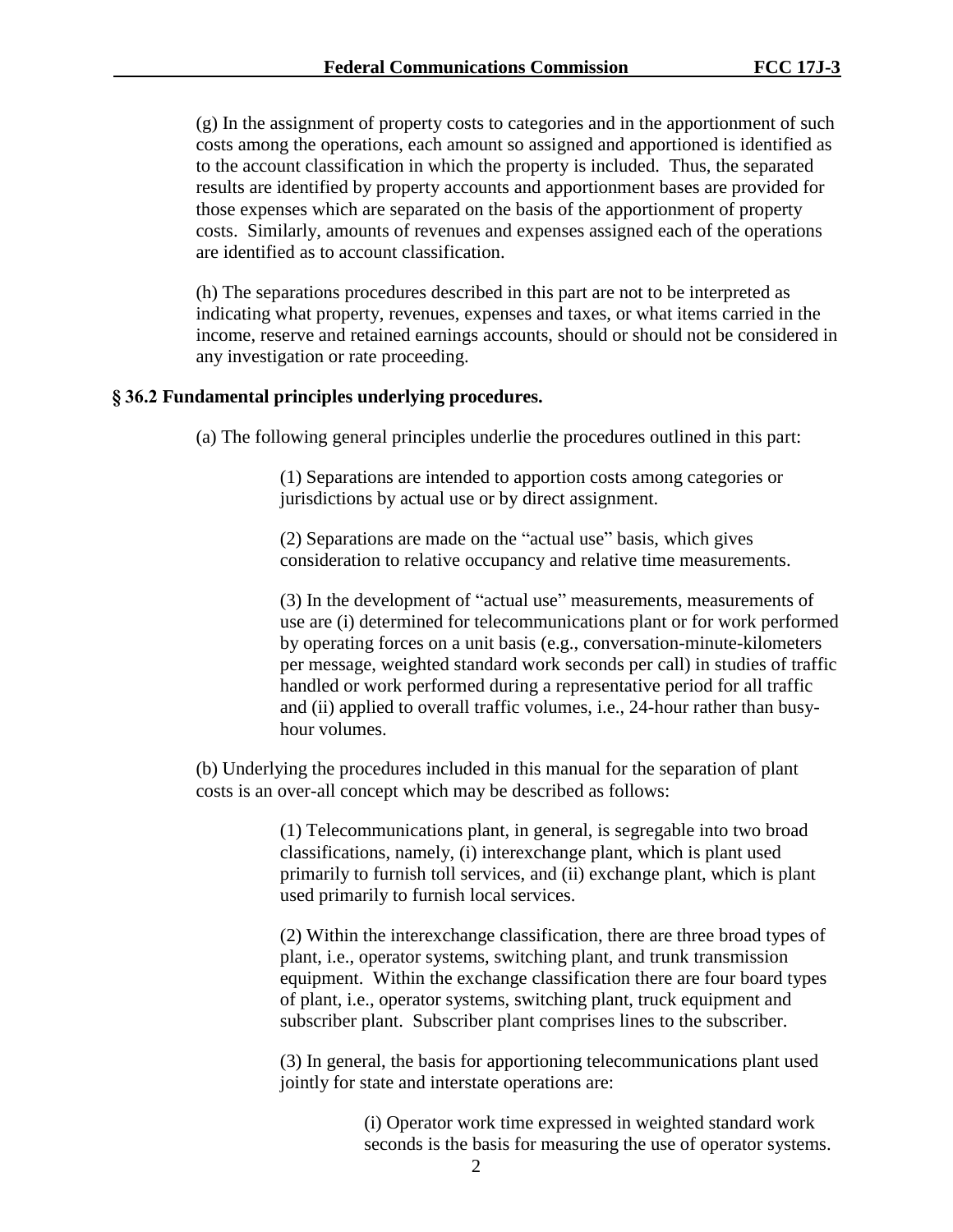(ii) Holding-time-minutes is the basis for measuring the use of local and toll switching plant.

(iii) Conversation-minute-kilometers or conversation minutes is the basis for measuring the use of interexchange circuit plant and holding-time minutes is the basis for measuring the use of exchange trunk plant. While the use of holding-time-minutekilometers is the basic fundamental allocation factor for interexchange circuit plant and exchange trunk plant, the use of conversation-minute-kilometers or conversation-minutes for the allocation of interexchange circuit plant and holding-time minutes for the allocation of exchange trunk plant are considered practical approximations for separations between state and interstate operations when related to the broad types of plant classifications used herein.

(iv) Message telecommunications subscriber plant shall be apportioned on the basis of a Gross Allocator which assigns 25 percent to the interstate jurisdiction and 75 percent to the state jurisdiction.

(c) Property rented to affiliates, if not substantial in amount, is included as used property of the owning company with the associated revenues and expenses treated consistently: Alsos such property rented from affiliates is not included with the used property of the company making the separations; the rent paid is included in its expenses. If substantial in amount, the following treatment is applied:

> (1) In the case of property rented to affiliates, the property and related expenses and rent revenues are excluded from the telephone operations of the owning company, and

(2) In the case of property rented from affiliates, the property and related expenses are included with, and the rent expenses are excluded from, the telephone operations of the company making the separation.

(d) Property rented to or from non-affiliates is usually to be included as used property of the owning company with the associated revenues and expenses treated consistently. In the event the amount is substantial, the property involved and the revenues and expenses associated therewith may be excluded from or included in the telecommunications operations of the company. When required, the cost of property rented to or from non-affiliates is determined using procedures that are consistent with the procedures for the allocation of costs among the operations.

(e) Costs associated with services or plant billed to another company which have once been separated under procedures consistent with general principles set forth in this part, and are thus identifiable as entirely interstate or State in nature, shall be directly assigned to the appropriate operation and jurisdiction.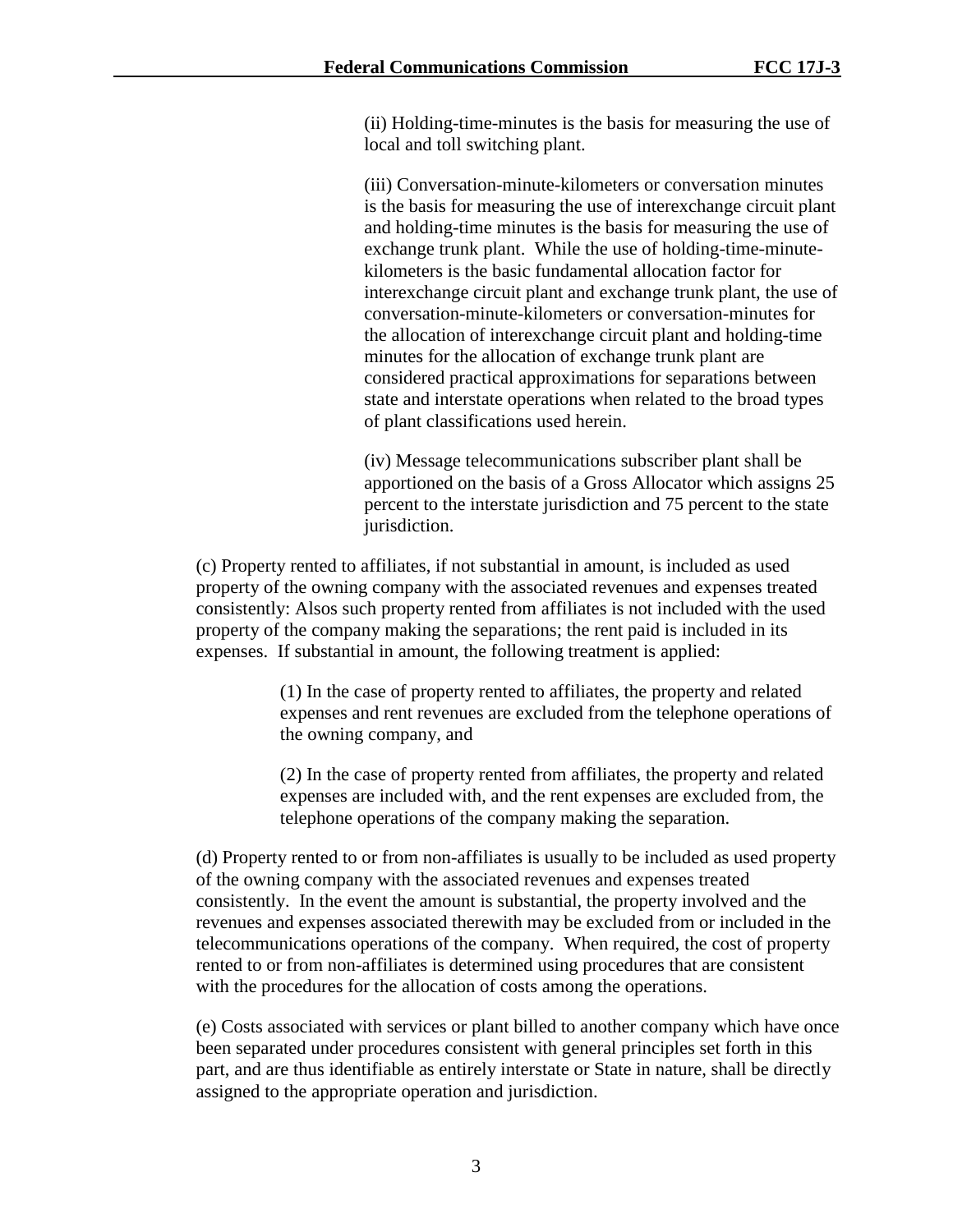## **§ 36.3 Freezing of jurisdictional separations category relationships and/or allocation factors.**

(a) Effective July 1, 2001, through December 31, 2018, all local exchange carriers subject to part 36 rules shall apportion costs to the jurisdictions using their study area and/or exchange specific jurisdictional allocation factors calculated during the twelve -month period ending December 31, 2000, for each of the categories/sub-categories as specified herein. Direct assignment of private line service costs between jurisdictions shall be updated annually. Other direct assignment of investment, expenses, revenues or taxes between jurisdictions shall be updated annually. Local exchange carriers that invest in telecommunications plant categories during the period July 1, 2001, through December 31, 2018, for which it had no separations allocation factors for the twelve--month period ending December 31, 2000, shall apportion that investment among the jurisdictions in accordance with the separations procedures in effect as of December 31, 2000 for the duration of the freeze.

(b) Effective July 1, 2001, through December 31, 2018, local exchange carriers subject to price cap regulation, pursuant to  $\S 61.41$  of this chapter, shall assign costs from the part 32 accounts to the separations categories/sub-categories, as specified herein, based on the percentage relationships of the categorized/sub-categorized costs to their associated part 32 accounts for the twelve -month period ending December 31, 2000. If a part 32 account for separations purposes is categorized into more than one category, the percentage relationship among the categories shall be utilized as well. Local exchange carriers that invest in types of telecommunications plant during the period July 1, 2001, through December 31, 2018, for which it had no separations category investment for the twelve--month period ending December 31, 2000, shall assign such investment to separations categories in accordance with the separations procedures in effect as of December 31, 2000. Local exchange carriers not subject to price cap regulation, pursuant to § 61.41 of this chapter, may elect to be subject to the provisions of paragraph (b) of this section. Such election must be made prior to July 1, 2001. Local exchange carriers electing to become subject to paragraph (b) shall not be eligible to withdraw from such regulation for the duration of the freeze. Local exchange carriers participating in Association tariffs, pursuant to § 69.601 et seq., shall notify the Association prior to July 1, 2001, of such intent to be subject to the provisions of paragraph (b). Local exchange carriers not participating in Association tariffs shall notify the Commission prior to July 1, 2001, of such intent to be subject to the provisions of paragraph (b).

(c) Effective July 1, 2001, through December 31, 2018, any local exchange carrier that sells or otherwise transfers exchanges, or parts thereof, to another carrier's study area shall continue to utilize the factors and, if applicable, category relationships as specified in paragraphs (a) and (b) of this section.

(d) Effective July 1, 2001, through December 31, 2018, any local exchange carrier that buys or otherwise acquires exchanges or part thereof, shall calculate new, composite factors and, if applicable, category relationships based on a weighted average of both the seller's and purchaser's factors and category relationships calculated pursuant to paragraphs (a) and (b) of this section. This weighted average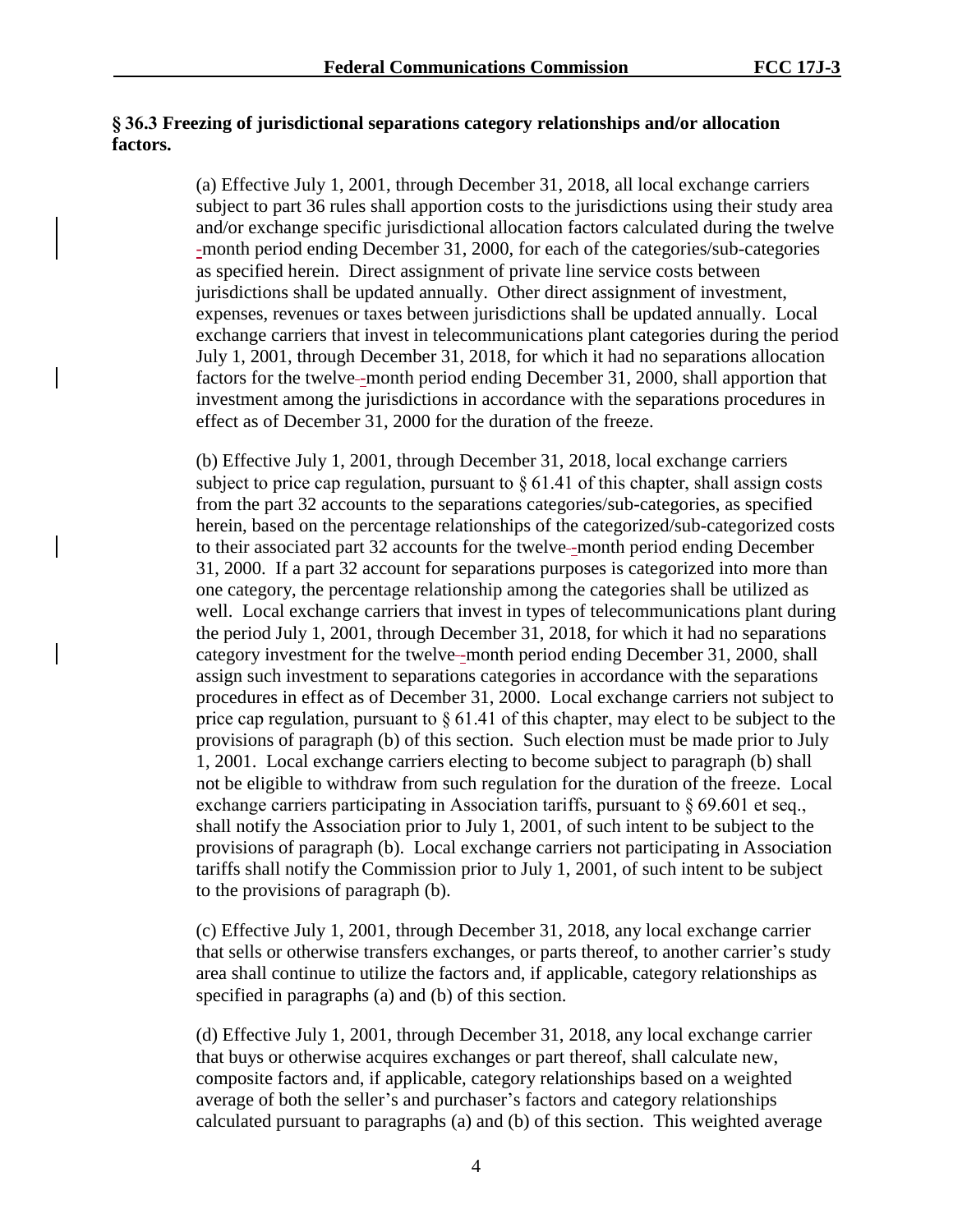should be based on the number of access lines currently being served by the acquiring carrier and the number of access lines in the acquired exchanges.

> (1) To compute the composite allocation factors and, if applicable, the composite category percentage relationships of the acquiring company, the acquiring carrier shall first sum its existing (pre-purchase) access lines (A) with the total access lines acquired from selling company (B). Then, multiply its factors and category relationship percentages by  $(A/(A + B))$ and those of the selling company by  $(B/(A + B))$  and sum the results.

> (2) For carriers subject to a freeze of category relationships, the acquiring carrier should remove all categories of investment from the selling carrier's list of frozen category relationships where no such category investment exists within the sold exchange(s). The seller's remaining category relationships must then be increased proportionately to total 100 percent. Then, the adjusted seller's category relationships must be combined with those of the acquiring carrier as specified in  $\S 36.3(d)(1)$  to determine the category relationships for the acquiring carrier's posttransfer study area.

(e) Any local exchange carrier study area converting from average schedule company status, as defined in  $\S 69.605(c)$  of this chapter, to cost company status during the period July 1, 2001, through December 31, 2018, shall, for the first twelve months subsequent to conversion categorize the telecommunications plant and expenses and develop separations allocation factors in accordance with the separations procedures in effect as of December 31, 2000. Effective July 1, 2001 through December 31, 2018, such companies shall utilize the separations allocation factors and account categorization subject to the requirements of paragraphs (a) and (b) of this section based on the category relationships and allocation factors for the twelve months subsequent to the conversion to cost company status.

## **§ 36.4 Streamlining procedures for processing petitions for waiver of study area boundaries.**

Effective January 1, 2012, local exchange carriers seeking a change in study area boundaries shall be subject to the following procedure:

> (a) Public Notice and Review Period. Upon determination by the Wireline Competition Bureau that a petitioner has filed a complete petition for study area waiver and that the petition is appropriate for streamlined treatment, the Wireline Competition Bureau will issue a public notice seeking comment on the petition. Unless otherwise notified by the Wireline Competition Bureau, the petitioner is permitted to alter its study area boundaries on the 60th day after the reply comment due date, but only in accordance with the boundary changes proposed in its application.

(b) Comment Cycle. Comments on petitions for waiver may be filed during the first 30 days following public notice, and reply comments may be filed during the first 45 days following public notice, unless the public notice specifies a different pleading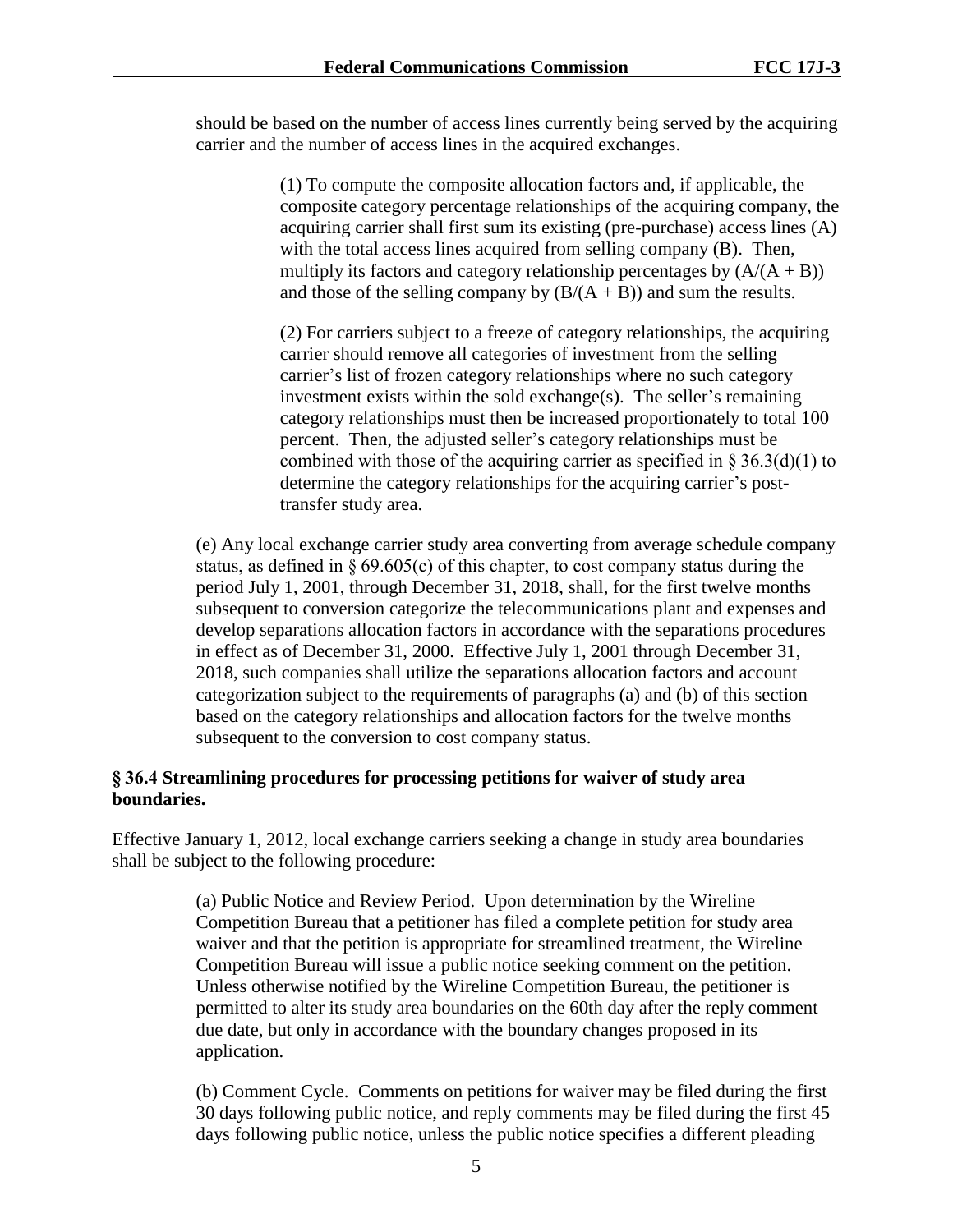cycle. All comments on petitions for waiver shall be filed electronically, and shall satisfy such other filing requirements as may be specified in the public notice.

### **SUBPART B—TELECOMMUNICATIONS PROPERTY**

### **General**

### **§ 36.101 SECTION ARRANGEMENT.**

(a) This subpart is arranged in sections as follows:

### General

| Telecommunications Plant in Service—Account 2001—36.101 |
|---------------------------------------------------------|
| and 36.102.                                             |
| General Support Facilities—Account 2110—36.111 and      |
| 36.112.                                                 |
| Central Office Equipment—Accounts 2210, 2220, 2230—     |
| 36.121 thru 36.126.                                     |
| Information Origination/Termination Equipment—Account   |
| $2310 - 36.141$ and 36.142.                             |
| Cable and Wire Facilities—Account 2410—36.151 thru      |
| 36.157.                                                 |
| Amortization Assets—Accounts 2680 and 2690—36.161 and   |
| 36.162.                                                 |
| Telecommunications Plant—Other Accounts 2002 thru 2005– |
| 36.171.                                                 |
| Rural Telephone Bank Stock—36.172.                      |
| Material and Supplies—Accounts 1220, and Cash Working   |
| Capital-36.181 and 36.182.                              |
| Equal Access Equipment—36.191.                          |

## **§ 36.102 General.**

(a) This section contains an outline of the procedures used in the assignment of Telecommunications Plant in Service—Account 2001 to categories and the apportionment of the cost assigned to each category among the operations.

(b) The treatment of rental plant is outlined in  $\S$ § 36.2(c) through 36.2(e). If the amount of such plant is substantial, the cost may be determined by using the general procedures set forth for the assignment of the various kinds of property to categories.

(c) The amount of depreciation deductible from the book cost or "value" is apportioned among the operations in proportion to the separation of the cost of the related plant accounts.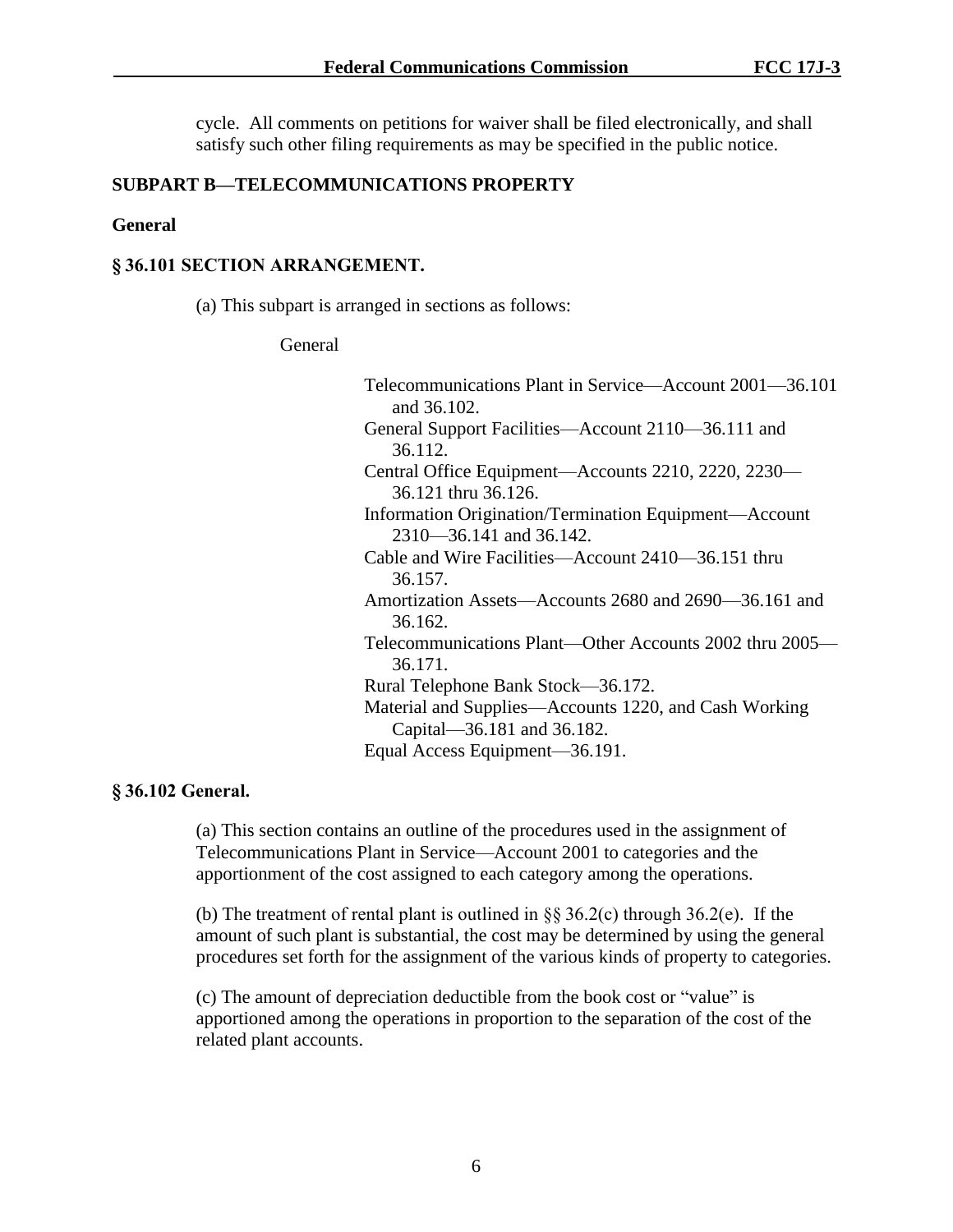## **General Support Facilities**

## **§ 36.111 General.**

(a) The costs of the general support facilities are contained in Account 2110, Land and Support Assets. This account contains land, buildings, motor vehicles, aircraft, special purpose vehicles, garage work equipment, other work equipment, furniture, office equipment and general purpose computers.

## **§ 36.112 Apportionment procedure.**

(a) The costs of the general support facilities of  $C$ lass A Companies (which are defined in part 32 of the Commission's Rules)local exchange carriers that had annual revenues from regulated telecommunications operations equal to or greater than \$157 million for calendar year 2016 are apportioned among the operations on the basis of one of the following, at the election of the local exchange carrier:

> (i) the separation of the costs of the combined Big Three Expenses which include the following accounts:

> > Plant Specific Expenses

Central Office Switching Expenses—Accounts 6211 and 6212Account 6210 Operators Systems Expenses—Account 6220 Central Office Transmission Expenses—Accounts 6231 and 6232Account 6230 Information Origination/Termination Expenses— Accounts 6311, 6341, 6351, and 6362Account 6310 Cable and Wire Facilities Expenses—Accounts 6411, 6421, 6422, 6423, 6424, 6426, 6431, and 6441Account 6410

Plant Non-Specific Expenses

Network Operations Expenses—Accounts 6531, 6532, 6533, 6534, and 6535Account 6530

Customer Operations Expenses

Marketing—Account 6611 and 66136610 Services—Account 6620; or

(ii) the separation of the costs of Central Office Equipment, Information Origination/Termination Equipment, and Cable and Wire Facilities, combined.

(b) The costs of the general support facilities of local exchange carriers that had annual revenues from regulated telecommunications operations less than \$157 million for Class B Companies (which are defined by part 32 of the Commission's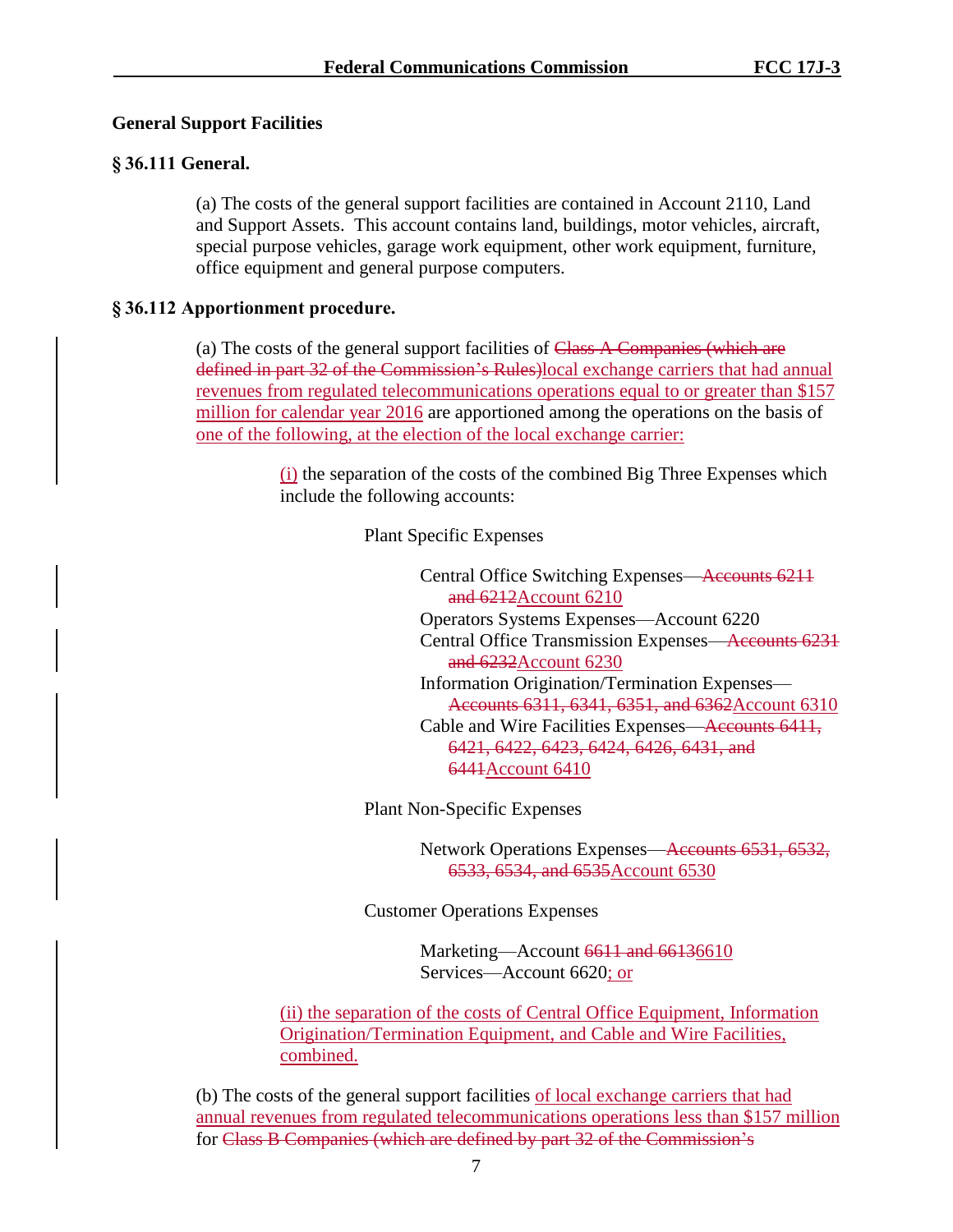Rules)calendar year 2016 are apportioned among the operations on the basis of the separation of the costs of Central Office Equipment, Information Origination/Termination Equipment, and Cable and Wire Facilities, combined.

# **CENTRAL OFFICE EQUIPMENT**

## **§ 36.121 General.**

(a) The costs of central office equipment are carried in the following accounts:

| Central Office<br>Switching     | Account 2210.       |
|---------------------------------|---------------------|
| Non-digital<br>Switching        | Account 2211.       |
| Digital Electronic<br>Switching | Account 2212.       |
| <b>Operator Systems</b>         | Account 2220.       |
| Central Office-<br>Transmission | Account 2230.       |
| Radio Systems                   | $c$ $c$ $n$ $n$ $t$ |
| $E_{\rm{cumpn}}$                |                     |

(b) Records of the cost of central office equipment are usually maintained for each study area separately by accounts. However, each account frequently includes equipment having more than one use. Also, equipment in one account frequently is associated closely with equipment in the same building in another account. Therefore, the separations procedures for central office equipment have been designed to deal with categories of plant rather than with equipment in an account.

(c) In the separation of the cost of central office equipment among the operations, the first step is the assignment of the equipment in each study area to categories. The basic method of making this assignment is the identification of the equipment assignable to each category, and the determination of the cost of the identified equipment by analysis of accounting, engineering and other records.

> (1) The cost of common equipment not assigned to a specific category, e.g., common power equipment, including emergency power equipment, aisle lighting and framework, including distributing frames, is distributed among the categories in proportion to the cost of equipment, (excluding power equipment not dependent upon common power equipment) directly assigned to categories.

> > (i) The cost of power equipment used by one category is assigned directly to that category, e.g., 130-volt power supply provided for circuit equipment. The cost of emergency power equipment protecting only power equipment used by one category is also assigned directly to that category.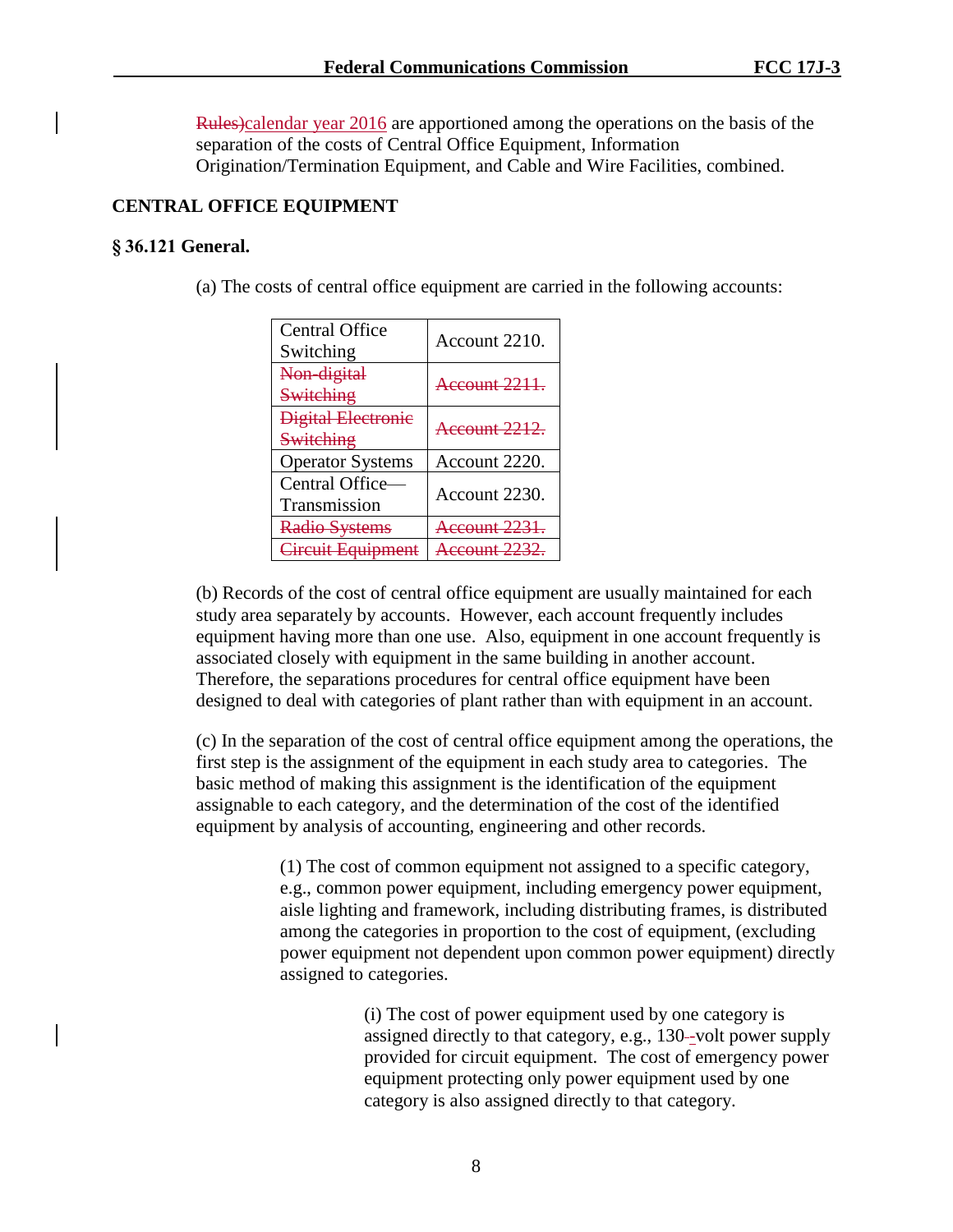(ii) Where appropriate, a weighting factor is applied to the cost of circuit equipment in distributing the power plant costs not directly assigned, in order to reflect the generally greater power use per dollar of cost of this equipment.

(d) The second step is the apportionment of the cost of the equipment in each category among the operations through the application of appropriate use factors or by direct assignment.

### **§ 36.122 Categories and apportionment procedures.**

(a) The following categories of central office equipment and apportionment procedures therefore are set forth in §§ 36.123 through 36.126.

| <b>Operator Systems</b><br>Equipment | Category 1. |
|--------------------------------------|-------------|
| <b>Tandem Switching</b><br>Equipment | Category 2. |
| <b>Local Switching</b><br>Equipment  | Category 3. |
| Circuit Equipment                    | Category 4. |

### **§ 36.123 Operator systems equipment—Category 1.**

(a) Operator systems equipment is contained in Account 2220. It includes all types of manual telephone switchboards except tandem switchboards and those used solely for recording of calling telephone numbers in connection with customer dialed charge traffic. It includes all face equipment, terminating relay circuits of trunk and toll line circuits, cord circuits, cable turning sections, subscriber line equipment, associated toll connecting trunk equipment, number checking facilities, ticket distributing systems, calculagraphs, chief operator and other desks, operator chairs, and other such equipment.

> (1) Operator systems equipment is generally classified according to operating arrangements of which the following are typical:

- (i) Separate toll boards
- (ii) Separate local manual boards
- (iii) Combined local manual and toll boards
- (iv) Combined toll and DSA boards
- (v) Separate DSA and DSB boards
- (vi) Service observing boards
- (vii) Auxiliary service boards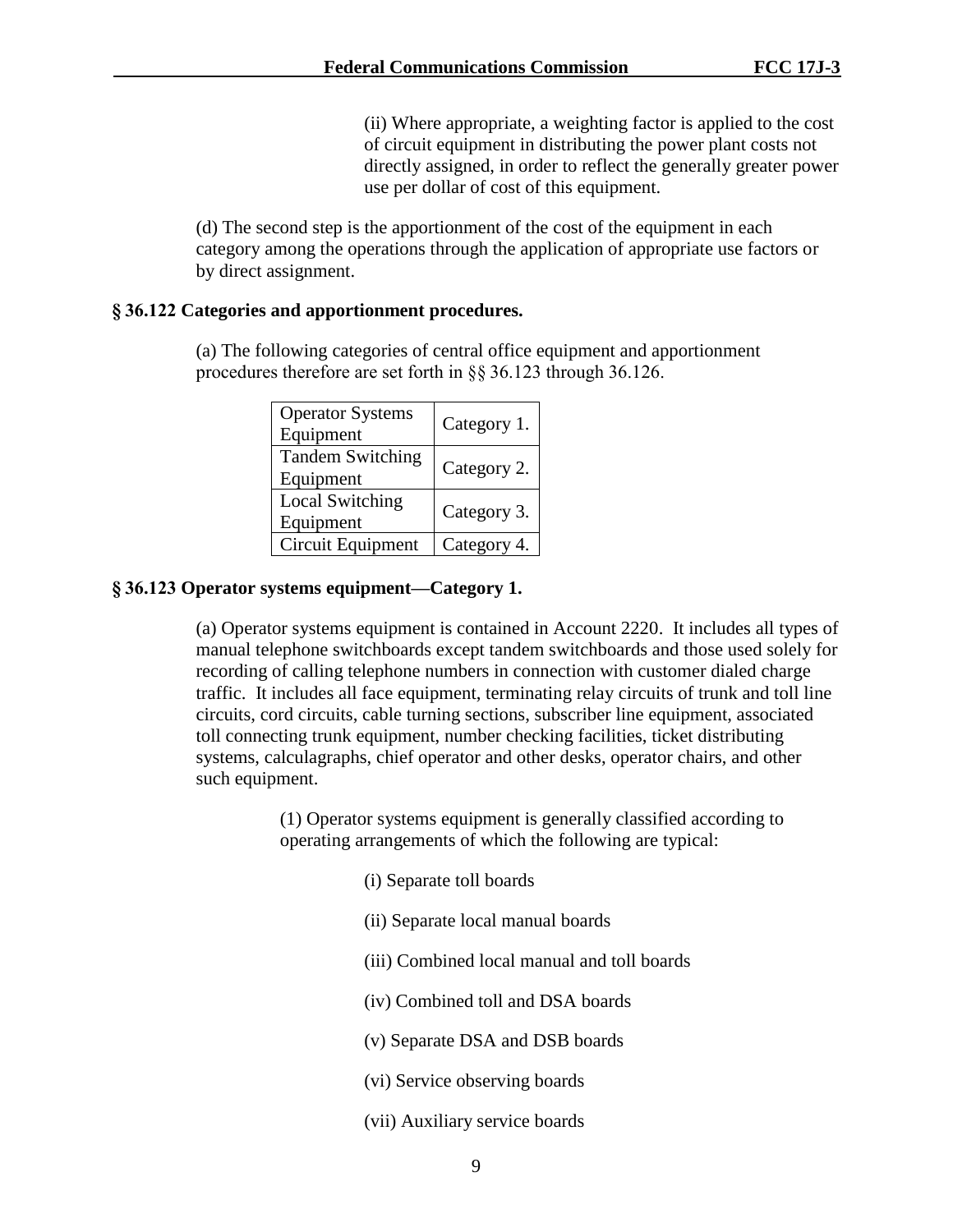(viii) Traffic service positions

(2) If switchboards as set forth in § 36.123(a) are of the key pulsing type, the cost of the key pulsing senders, link and trunk finder equipment is included with the switchboards.

(3) DSB boards include the associated DSB dial equipment, such as link and sender equipment.

(4) Traffic service position systems include the common control and trunk equipment in addition to the associated groups of positions wherever located.

(5) Effective July 1, 2001, through December 31, 2018, study areas subject to price cap regulation, pursuant to  $\S 61.41$  of this chapter, shall assign the average balance of Account 2220, Operator Systems, to the categories/subcategories, as specified in paragraph (a)(1) of this section, based on the relative percentage assignment of the average balance of Account 2220 to these categories/subcategories during the twelve-month period ending December 31, 2000.

(6) Effective July 1, 2001 through December 31, 2018, all study areas shall apportion the costs assigned to the categories/subcategories, as specified in paragraph  $(a)(1)$  of this section, among the jurisdictions using the relative use measurements for the twelve--month period ending December 31, 2000 for each of the categories/subcategories specified in paragraphs (b) through (e) of this section.

(b) The cost of the following operator systems equipment is apportioned among the operations on the basis of the relative number of weighted standard work seconds handled at the switchboards under consideration.

> (1) The following types of switchboards at toll centers are generally apportioned individually:

> > (i) Separate toll boards. These usually include outward, through and inward positions in separate lines and associated inward toll switchboard positions in line.

(ii) Switchboards handling both local and toll, either combined or having segregated local and toll positions in the same line.

(iii) Switchboards handling both toll and DSA, either combined or having segregated toll and DSA positions in the same line.

(iv) Traffic service positions, including separately located groups of these positions when associated with a common basic control unit.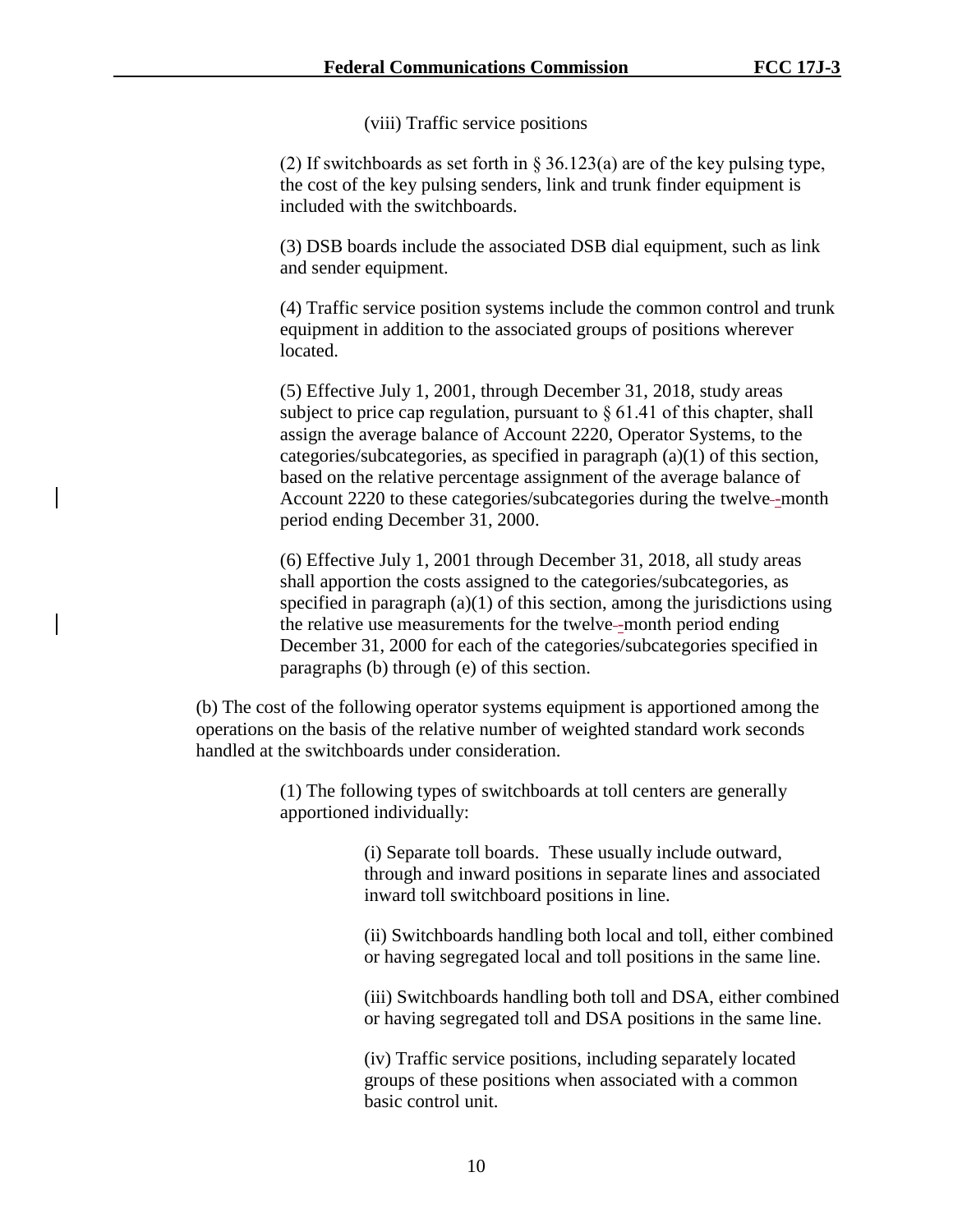(2) The following types of switchboards at toll centers are apportioned individually, or by groups of comparable types of boards for each exchange:

> (i) Separate local manual boards. This includes the local positions of manual boards where inward toll positions are in the same line.

(ii) Separate DSA boards.

(iii) Separate DSB boards.

(3) Tributary boards may be treated individually if warranted or they may be treated on a group basis.

(c) Auxiliary service boards generally handle rate and route, information, and intercept service at individual or joint positions. The cost of these boards is apportioned as follows:

> (1) The cost of separate directory assistance boards is apportioned among the operations on the basis of the relative number of weighted standard work seconds handled at the boards under consideration. Directory assistance weighted standard work seconds are apportioned among the operations on the basis of the classification of these weighted standard work seconds as follows:

> > (i) Directory assistance weighted standard work seconds first are classified between calls received over toll directory assistance trunks from operators or customers and all other directory assistance calls.

(ii) The directory assistance weighted standard work seconds of each type further are classified separately among the operations on the basis of an analysis of a representative sample of directory assistance calls of each type with reference to the locations of the calling and called stations for each call.

(2) The cost of separate intercept boards and automated intercept systems in the study area is apportioned among the operations on the basis of the relative number of subscriber line minutes of use.

(3) The cost of separate rate and route boards is generally included with the cost of the toll boards served and is apportioned with those boards.

(4) Where more than one auxiliary service is handled at an auxiliary board, the cost of the board is apportioned among the auxiliary services on the basis of the relative number of weighted standard work seconds for each service. The cost of that part of the board allocated to each auxiliary service is apportioned among the operations in the same manner as for a separate auxiliary board.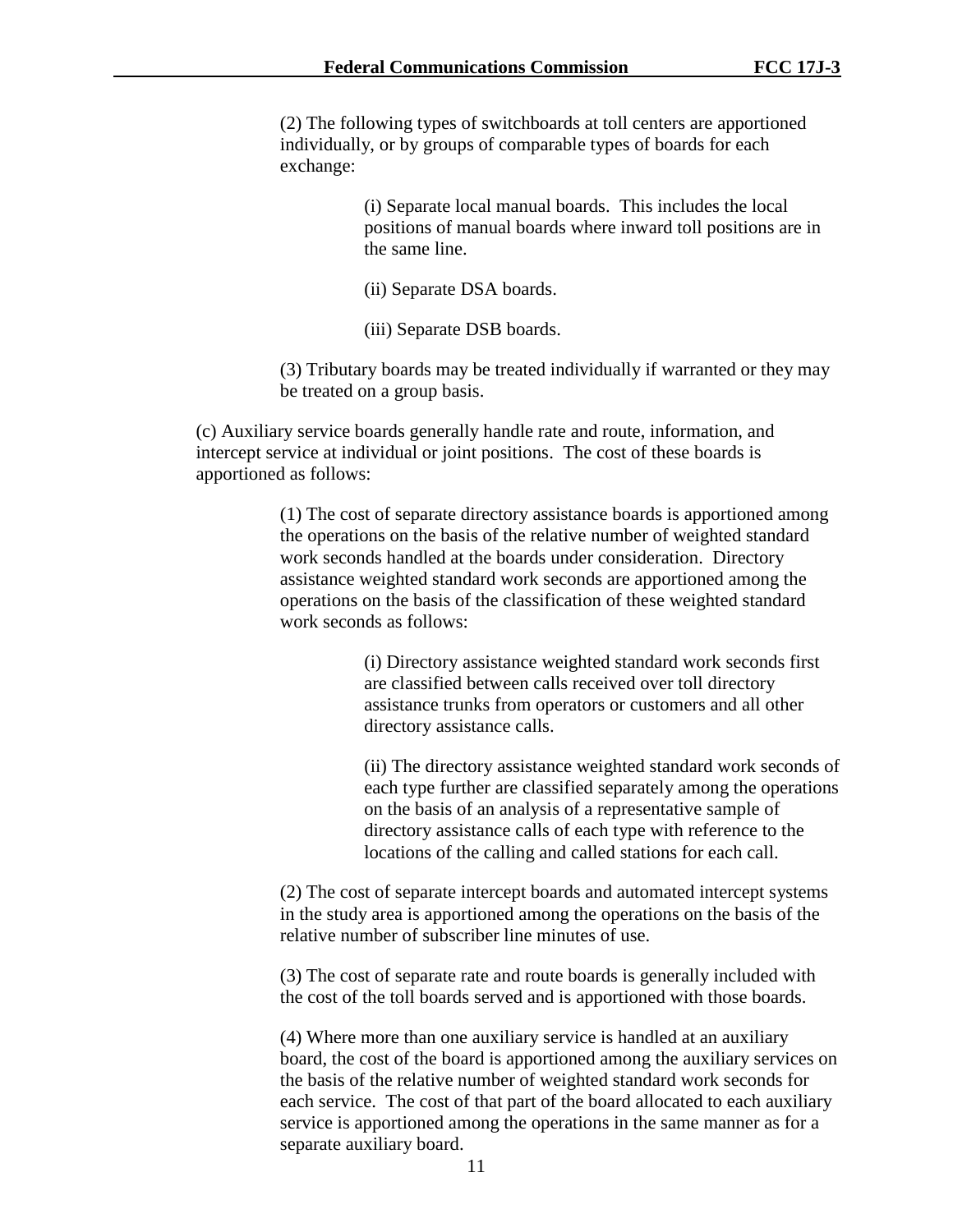(d) The cost of joint exchange and toll service observing boards is first apportioned between exchange and toll use on the basis of the relative number of exchange and toll service observing units at these boards. The cost of separate toll service observing boards and the toll portion of joint service observing boards is apportioned between state and interstate operations on the basis of the relative number of toll minutes of use associated with the toll messages originating in the offices observed.

(e) Traffic Service Position System (TSPS) investments are apportioned as follows:

(1) Operator position investments are apportioned on the basis of the relative weighted standard work seconds for the entire TSPS complex.

(2) Remote trunk arrangement (RTA) investments are apportioned on the basis of the relative processor real time (i.e., actual seconds) required to process TSPS traffic originating from the end offices served by each RTA.

(3) The remaining investments at the central control location, such as the stored program control and memory, is apportioned on the basis of the relative processor real time (i.e., actual seconds) for the entire TSPS complex.

### **§ 36.124 Tandem switching equipment—Category 2.**

(a) Tandem switching equipment is contained in Accounts  $2210, 2211,$  and  $2212$ . It includes all switching equipment in a tandem central office, including any associated tandem switchboard positions and any intertoll switching equipment. Intertoll switching equipment includes switching equipment used for the interconnection of message toll telephone circuits with each other or with local or tandem telephone central office trunks, intertoll dial selector equipment, or intertoll trunk equipment in No. 5 type electronic offices. Equipment, including switchboards used for recording of calling telephone numbers and other billing information in connection with customer dialed charge traffic is included with Local Switching Equipment— Category 3.

> (1) At toll center toll offices, intertoll switching equipment comprises equipment in the toll office used in the interconnection of: Toll center to toll center circuits; toll center to tributary circuits; tributary to tributary circuits; toll center to tandem circuits or in the interconnection of the aforementioned types of circuits with trunks to local offices in the toll center city, i.e., interconnection with toll switching trunks, operator trunks, information trunks, testing trunks, etc. Equipment associated with the local office end of such trunks is included with local switching equipment or switchboard categories as appropriate.

(2) At tributary offices, this category includes intertoll switching equipment similar to that at toll center toll offices if it is used in the interconnection of: Tributary to tributary circuits; tributary to subtributary circuits; subtributary to subtributary circuits; toll center to subtributary circuits; or if it is used jointly in the interconnection of any of the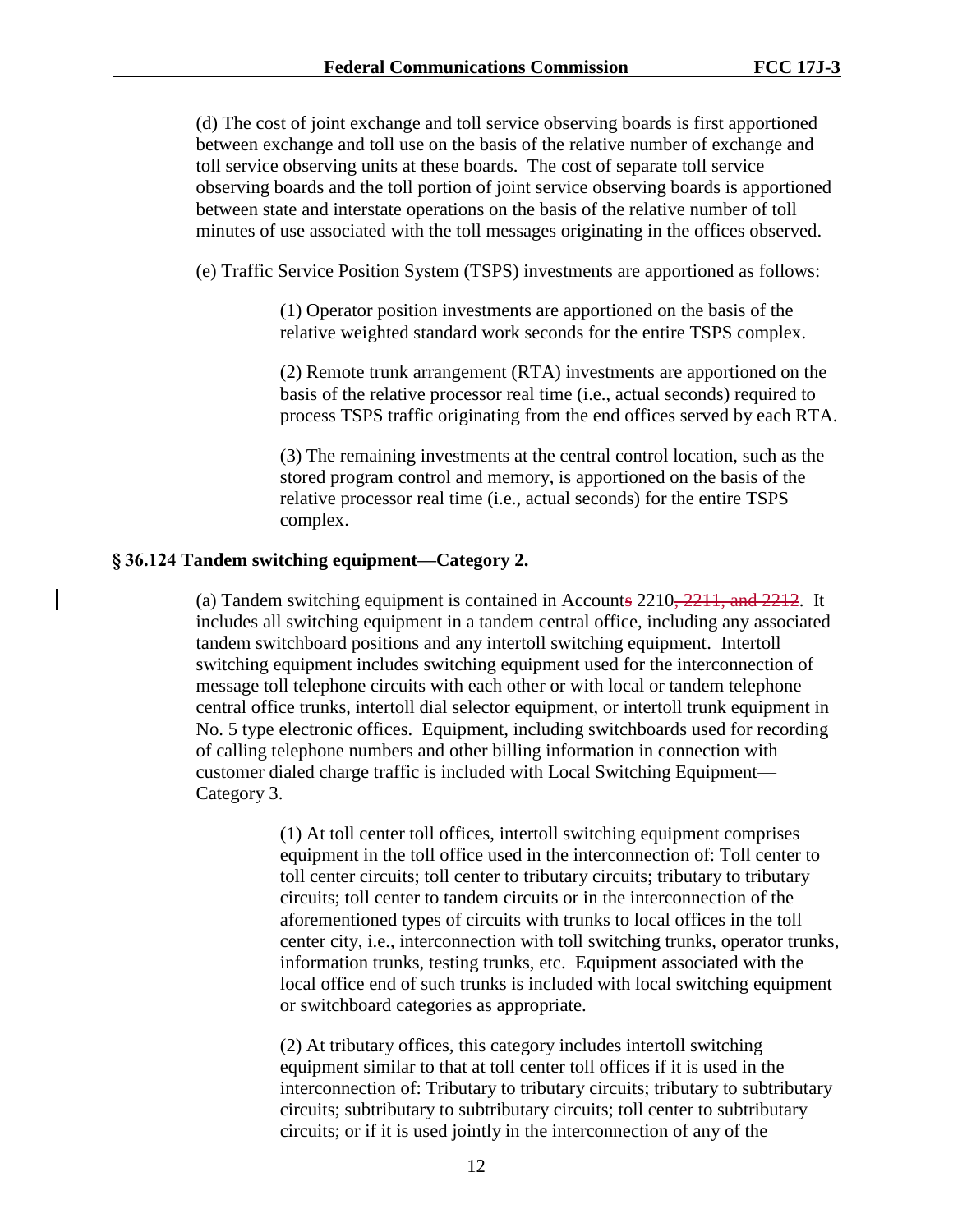aforementioned types of circuits and in the interconnection of such toll circuits with trunk circuits for the handling of traffic terminating in the tributary office. Where comparable equipment has no joint use but is used only for the handling of traffic terminating in the tributary office, it is included in the local switching equipment category.

(3) At all switching entities, this category includes intertoll switching equipment similar to that at toll center toll offices if it is used in the interconnection of switched private line trunks or TWX switching plant trunks when these functions are in addition to the message telephone switching function. Switching entities wholly dedicated to switching of special services are assigned to Category 3—Local Switching Equipment.

(b) The costs of central office equipment items assigned this category are to be directly assigned when possible. When direct assignment is not possible the costs shall be apportioned among the operations on the basis of the relative number of study area minutes of use of this equipment.

(c) Effective July 1, 2001, through December 31, 2018, study areas subject to price cap regulation, pursuant to  $\S 61.41$  of this chapter, shall assign the average balances of Accounts 2210, 2211, and 2212 to Category 2, Tandem Switching Equipment based on the relative percentage assignment of the average balances of Accounts  $2210$ , (or, if Accounts  $2211$ , and  $2212$ , were required to be maintained at the applicable time, Accounts 2211 and 2212) and 2215 to Category 2, Tandem Switching Equipment during the twelve--month period ending December 31, 2000.

(d) Effective July 1, 2001, through December 31, 2018, all study areas shall apportion costs in Category 2, Tandem Switching Equipment, among the jurisdictions using the relative number of study area minutes of use, as specified in paragraph (b) of this section, for the twelve--month period ending December 31, 2000. Direct assignment of any subcategory of Category 2 Tandem Switching Equipment between jurisdictions shall be updated annually.

# **§ 36.125 Local switching equipment—Category 3.**

(a) Local switching equipment is included in  $a$ Accounts 2210, 2211, and 2212. It comprises all central office switching equipment not assigned other categories. Examples of local switching equipment are basic switching train, toll connecting trunk equipment, interlocal trunks, tandem trunks, terminating senders used for toll completion, toll completing train, call reverting equipment, weather and time of day service equipment, and switching equipment at electronic analog or digital remote line locations. Equipment used for the identification, recording and timing of customer dialed charge traffic, or switched private line traffic (e.g., transmitters, recorders, call identity indexers, perforators, ticketers, detectors, mastertimes) switchboards used solely for recording of calling telephone numbers in connection with customer dialed charge traffic, or switched private line traffic (or both) is included in this local switching category. Equipment provided and used primarily for operator dialed toll or customer dialed charge traffic except such equipment included in Category 2 Tandem Switching Equipment is also included in this local switching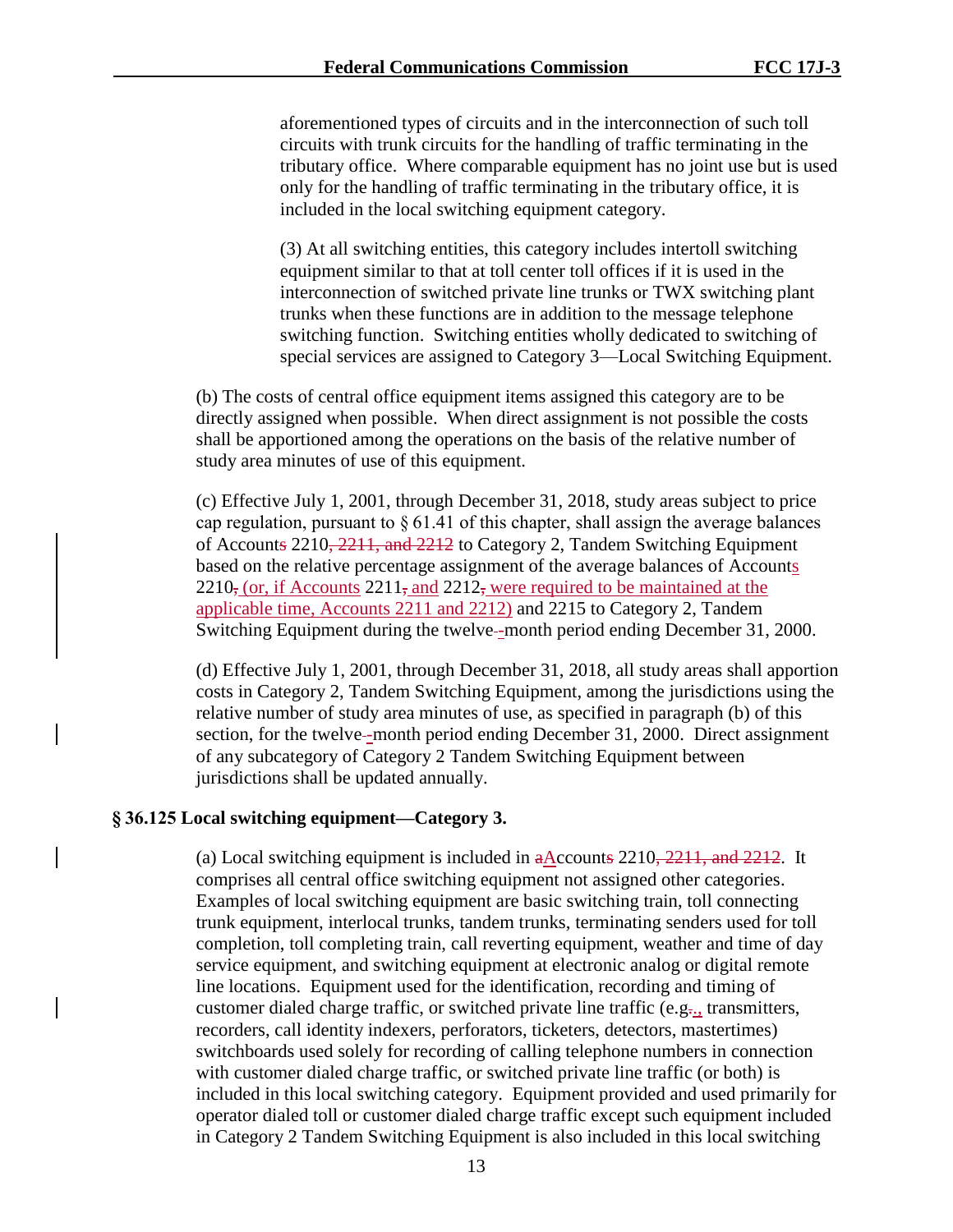category. This includes such items as directors, translators, sender registers, out trunk selectors and facilities for toll intercepting and digit absorption. Special services switching equipment which primarily performs the switching function for special services (e.g., switching equipment, TWX concentrators and switchboards) is also included in this local switching category.

> (1) Local office, as used in § 36.125, comprises one or more local switching entities of the same equipment type (e.g., step-by-step, No. 5 Crossbar) in an individual location. A local switching entity comprises that local central office equipment of the same type which has a common intermediate distributing frame, market group or other separately identifiable switching unit serving one or more prefixes (NNX codes).

(2) A host/remote local switching complex is composed of an electronic analog or digital host office and all of its remote locations. A host/remote local switching complex is treated as one local office. The current jurisdictional definition of an exchange will apply.

(3) Dial equipment minutes of use (DEM) is defined as the minutes of holding time of the originating and terminating local switching equipment. Holding time is defined in the Glossary.

(4) The interstate allocation factor is the percentage of local switching investment apportioned to the interstate jurisdiction.

(5) The interstate DEM factor is the ratio of the interstate DEM to the total DEM. A weighted interstate DEM factor is the product of multiplying a weighting factor, as defined in paragraph (f) of this section, to the interstate DEM factor. The state DEM factor is the ratio of the state DEM to the total DEM.

(b) Beginning January 1, 1993, Category 3 investment for study areas with 50,000 or more access lines is apportioned to the interstate jurisdiction on the basis of the interstate DEM factor. Category 3 investment for study areas with 50,000 or more access lines is apportioned to the state jurisdiction on the basis of the state DEM factor.

(c)-(e) [Reserved]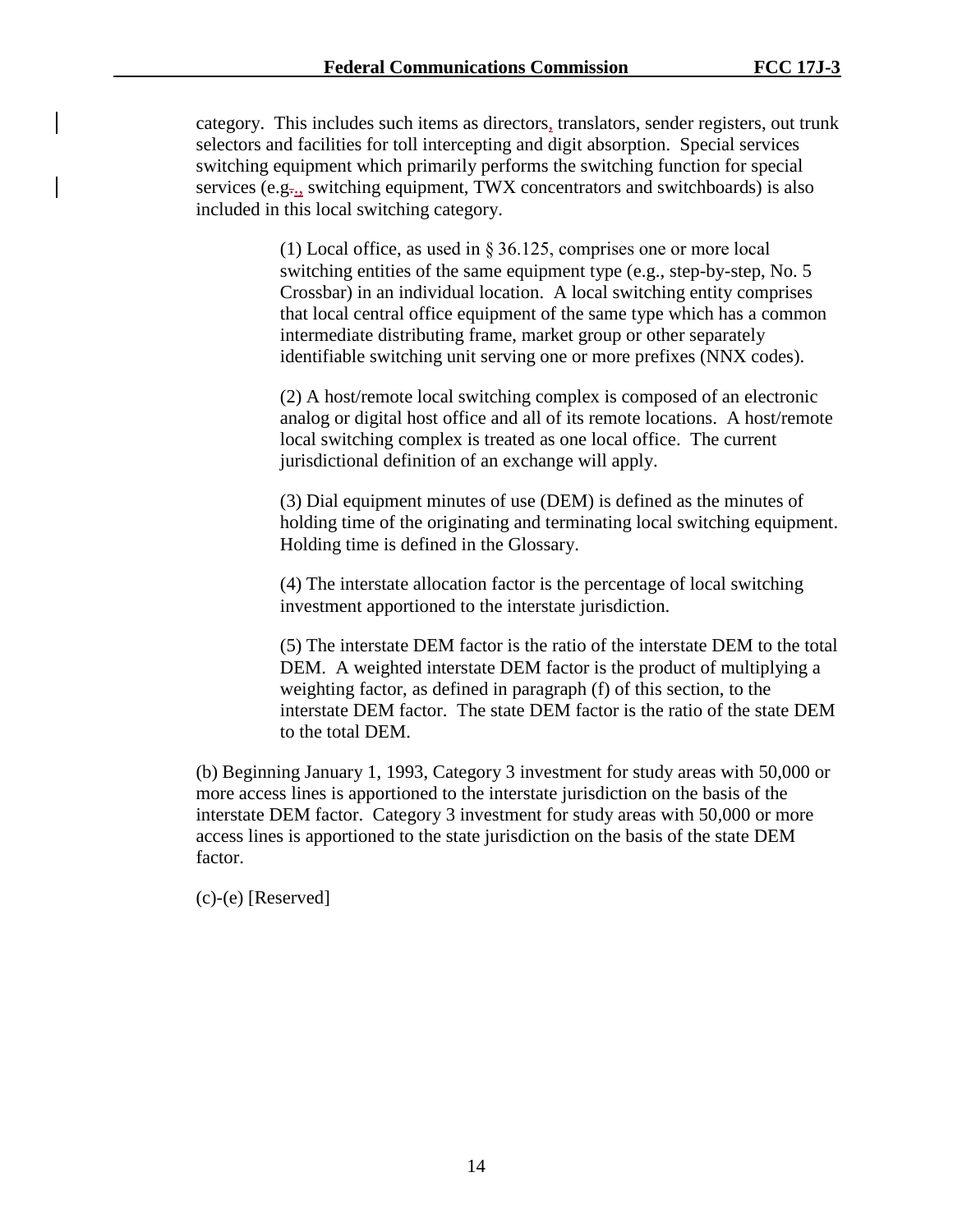(f) Beginning January 1, 1998, for study areas with fewer than 50,000 access lines, Category 3 investment is apportioned to the interstate jurisdiction by the application of an interstate allocation factor that is the lesser of either .85 or the sum of the interstate DEM factor specified in paragraph (a)(5) of this section, and the difference between the 1996 interstate DEM factor and the 1996 interstate DEM factor multiplied by a weighting factor as determined by the table below. The Category 3 investment that is not assigned to the interstate jurisdiction pursuant to this paragraph is assigned to the state jurisdiction.

| Number of access    |                |
|---------------------|----------------|
| lines in service in | Weighting      |
| study area          | factor         |
| $0-10,000$          | 3.0            |
| 10,001-20,000       | 2.5            |
| 20,001-50,000       | 2.0            |
| 50,001-or above     | 1 <sub>0</sub> |

(g) For purposes of this section, an access line is a line that does not include WATS access lines, special access lines or private lines.

(h) Effective July 1, 2001, through December 31, 2018, study areas subject to price cap regulation, pursuant to  $\S 61.41$  of this chapter, shall assign the average balances of Accounts 2210, 2211, and 2212 to Category 3, Local Switching Equipment, based on the relative percentage assignment of the average balances of Accounts 2210, (or, if Accounts  $2211<sub>5</sub>$  and  $2212$  were required to be maintained at the applicable time, Accounts 2211 and 2212) and 2215 to Category 3, during the twelve-month period ending December 31, 2000.

(i) Effective July 1, 2001, through December 31, 2018, all study areas shall apportion costs in Category 3, Local Switching Equipment, among the jurisdictions using relative dial equipment minutes of use for the twelve--month period ending December 31, 2000.

(j) If the number of a study area's access lines increases such that, under paragraph (f) of this section, the weighted interstate DEM factor for 1997 or any successive year would be reduced, that lowered weighted interstate DEM factor shall be applied to the study area's 1996 unweighted interstate DEM factor to derive a new local switching support factor. If the number of a study area's access lines decreases or has decreased such that, under paragraph (f) of this section, the weighted interstate DEM factor for 2010 or any successive year would be raised, that higher weighted interstate DEM factor shall be applied to the study area's 1996 unweighted interstate DEM factor to derive a new local switching support factor.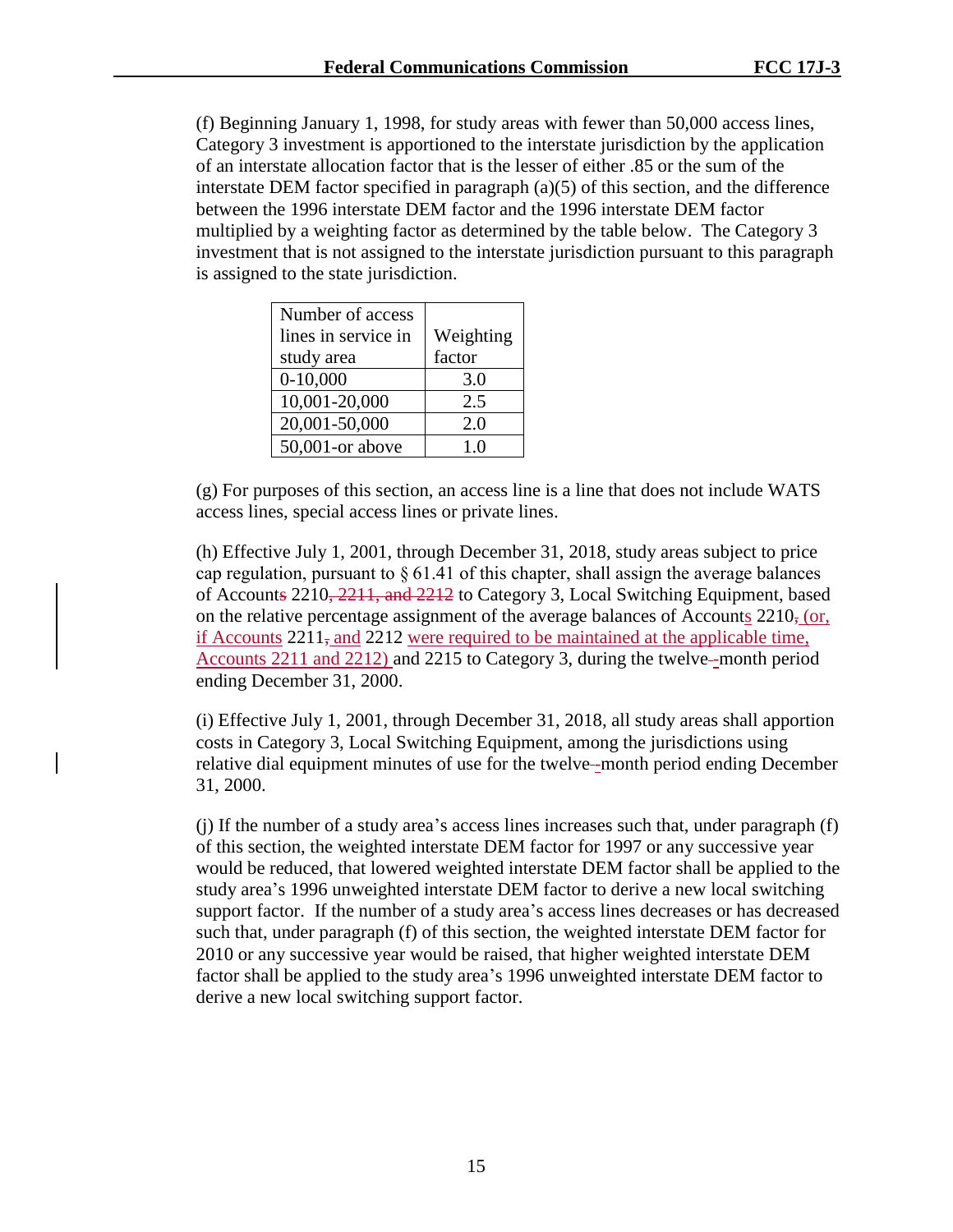## **§ 36.126 Circuit equipment—Category 4.**

(a) For the purpose of this section, the term "Circuit Equipment" encompasses the Radio Systems and Circuit Equipment contained in Accounts 2230 through 2232 respectively. It includes central office equipment, other than switching equipment and automatic message recording equipment, which is used to derive communications transmission channels or which is used for the amplification, modulation, regeneration, testing, balancing or control of signals transmitted over communications transmission channels. Examples of circuit equipment in general use include:

(1) Carrier telephone system terminals.

(2) Telephone repeaters, termination sets, impedance compensators, pulse link repeaters, echo suppressors and other intermediate transmission amplification and balancing equipment except that included in switchboards.

(3) Radio transmitters, receivers, repeaters and other radio central office equipment except message switching equipment associated with radio systems.

(4) Composite ringers, line signaling and switching pad circuits.

(5) Concentration equipment.

(6) Composite sets and repeating coils.

(7) Program transmission amplifiers, monitoring devices and volume indicators.

(8) Testboards, test desks, repair desks and patch bays, including those provided for test and control, and for transmission testing.

(b) For apportionment among the operations, the cost of circuit equipment is assigned to the following subsidiary categories:

(1) Exchange Circuit Equipment—Category 4.1.

(i) Wideband Exchange Line Circuit Equipment—Category 4.11.

(ii) Exchange Trunk Circuit Equipment (Wideband and Non-Wideband)—Category 4.12.

(iii) Exchange Line Circuit Equipment Excluding Wideband— Category 4.13.

(2) Interexchange Circuit Equipment—Category 4.2.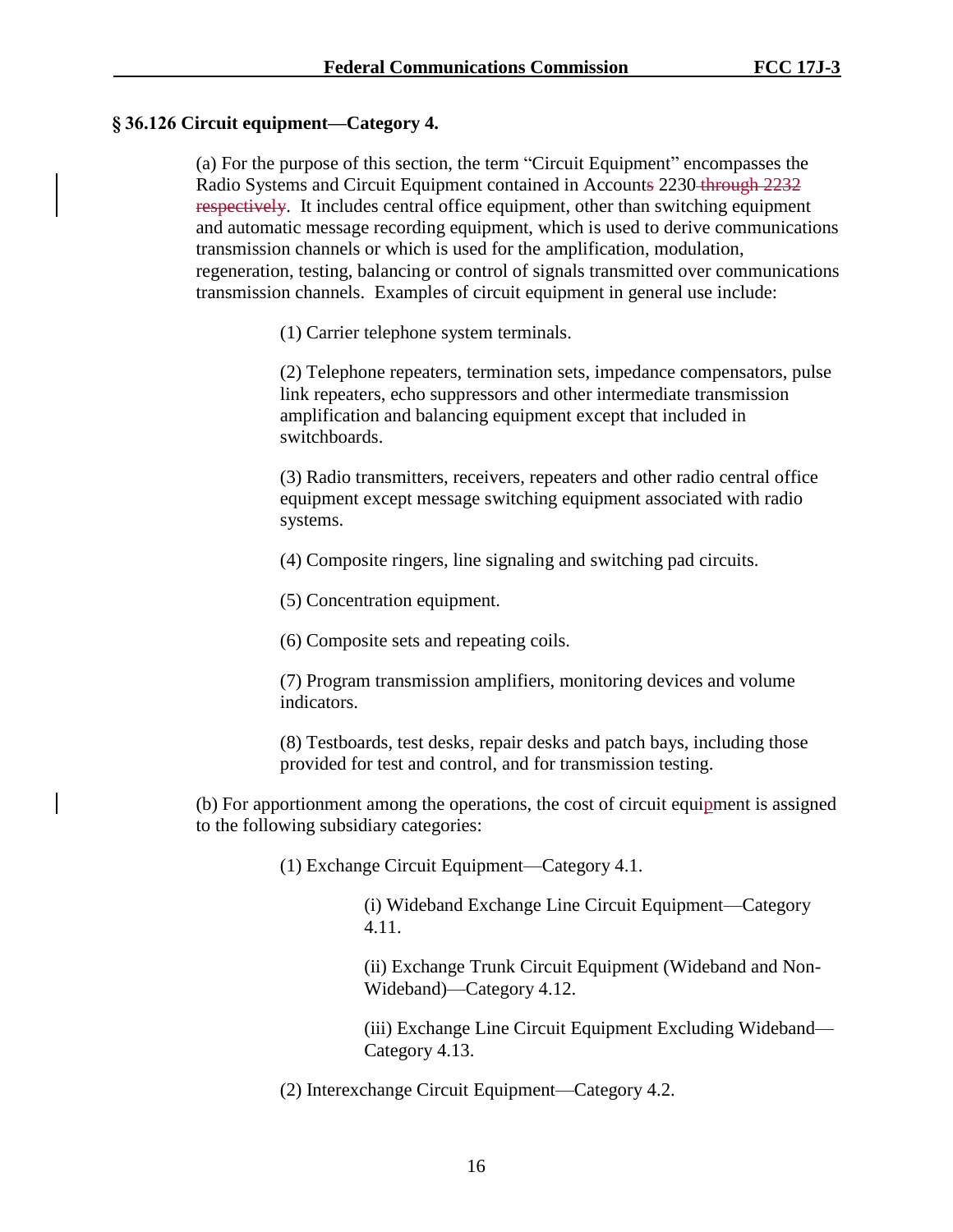(i) Interexchange Circuit Equipment Furnished to Another Company for Interstate Use—Category 4.21.

(ii) Interexchange Circuit Equipment Used for Wideband Services including Satellite and Earth Station Equipment used for Wideband Service—Category 4.22.

(iii) All Other Interexchange Circuit Equipment—Category 4.23.

(3) Host/Remote Message Circuit Equipment—Category 4.3.

(4) In addition, for the purpose of identifying and separating property associated with special services, circuit equipment included in Categories 4.12 (other than wideband equipment) 4.13 and 4.23 is identified as either basic circuit equipment, i.e., equipment that performs functions necessary to provide and operate channels suitable for voice transmission (telephone grade channels), or special circuit equipment, i.e., equipment that is peculiar to special service circuits. Carrier telephone terminals and carrier telephone repeaters are examples of basic circuit equipment in general use, while audio program transmission amplifiers, bridges, monitoring devices and volume indicators are examples of special circuit equipment in general use. Cost of exchange circuit equipment included in Categories 4.12 and 4.13 and the interexchange circuit equipment in Categories 4.21, 4.22 and 4.23 are segregated between basic circuit equipment and special circuit equipment only at those locations where amounts of interexchange and exchange special circuit equipment are significant. Where such segregation is not made, the total costs in these categories are classified as basic circuit equipment.

(5) Effective July 1, 2001, through June 30, 2014, study areas subject to price cap regulation, pursuant to  $\S 61.41$ , shall assign the average balances of Accounts 2230 through 2232 to the categories/subcategories as specified in  $\S 36.126(b)(1)$  through (b)(4) based on the relative percentage assignment of the average balances of Account 2230 (or, if Accounts 2230 through2231 and 2232 were required to be maintained at the applicable time, Accounts 2231 and 2232) costs to these categories/subcategories during the twelve--month period ending December 31, 2000.

(6) Effective July 1, 2001, through December 31, 2018, study areas subject to price cap regulation, pursuant to § 61.41 of this chapter, shall assign the average balances of Accounts 2230 through 2232 to the categories/subcategories as specified in paragraphs (b)(1) through (4) of this section based on the relative percentage assignment of the average balances of Account 2230 (or, if Accounts 2230 through2231 and 2232 were required to be maintained at the applicable time, Accounts 2231 and  $2232$ ) costs to these categories/subcategories during the twelve--month period ending December 31, 2000.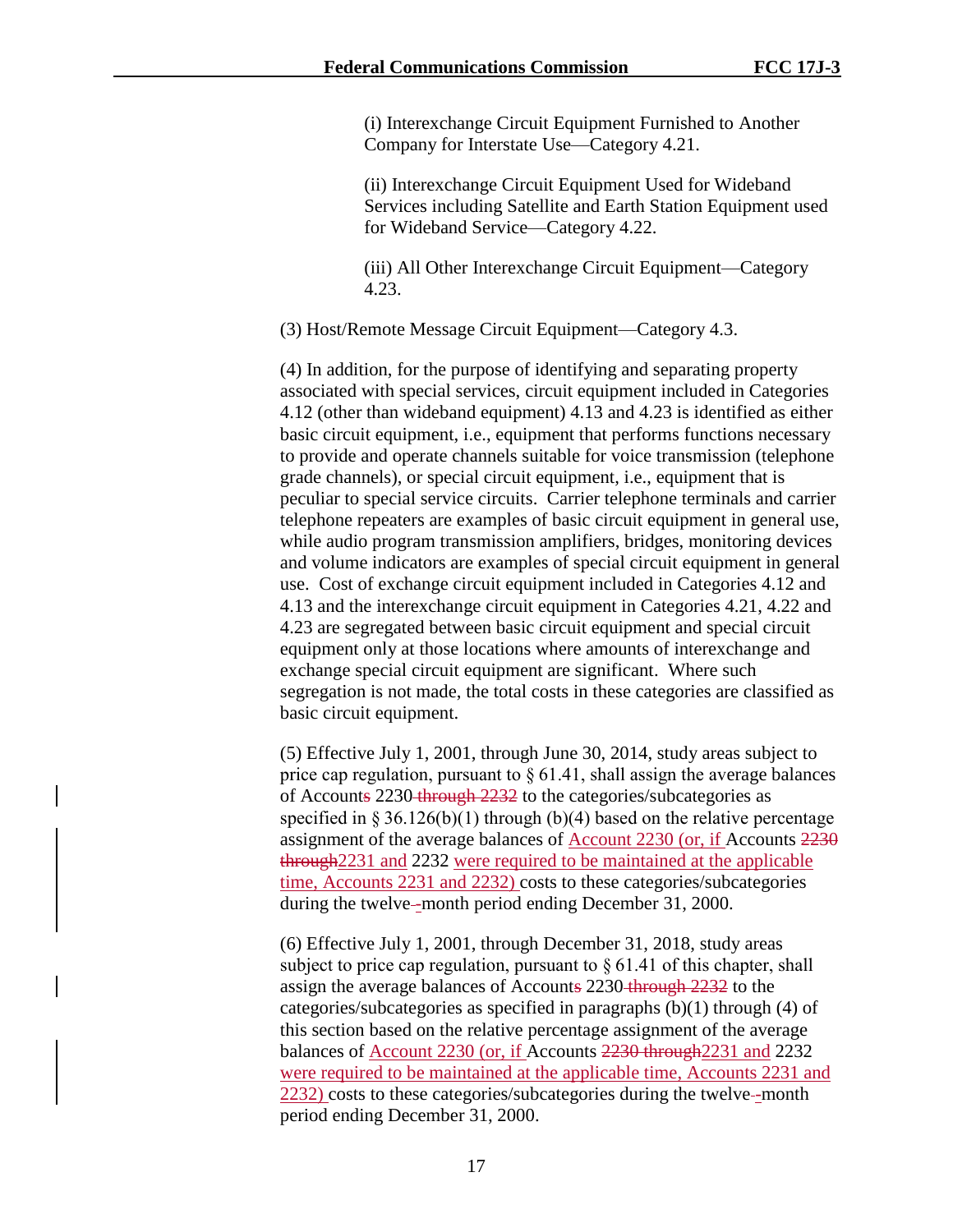(c) Apportionment of Exchange Circuit Equipment Among the Operations:

(1) Wideband Exchange Line Circuit Equipment—Category 4.11—The cost of exchange circuit equipment in this category is determined separately for each wideband facility. The respective costs are allocated to the appropriate operation in the same manner as the related exchange line cable and wire facilities described in § 36.155.

(2) Exchange Trunk Circuit Equipment (Wideband and Non-Wideband)— Category 4.12—The cost of exchange circuit equipment associated with this category for the study area is allocated to the appropriate operation in the same manner as the related exchange trunk cable and wire facilities as described in § 36.155.

(3) Exchange Line Circuit Equipment Excluding Wideband—Category 4.13—The cost of Circuit Equipment associated with exchange line plant excluding wideband for the study area is assigned to subcategories and is allocated to the appropriate operation in the same manner as the related exchange line cable and wire facilities for non-wideband service as described in § 36.154.

(4) Effective July 1, 2001, through December 31, 2018, all study areas shall apportion costs in the categories/subcategories, as specified in paragraphs  $(b)(1)$  through  $(4)$  of this section, among the jurisdictions using the relative use measurements or factors, as specified in paragraphs  $(c)(1)$ through (3) of this section for the twelve -month period ending December 31, 2000. Direct assignment of any subcategory of Category 4.1 Exchange Circuit Equipment to the jurisdictions shall be updated annually.

(d) Apportionment of Interexchange Circuit Equipment among the Operations: Procedures to be Used by Interexchange Carriers.

> (1) Interexchange Circuit Equipment Furnished to Another Company for Interstate Use—Category 4.21—This category comprises that circuit equipment provided for the use of another company as an integral part of its interexchange circuit facilities used wholly for interstate services. This category includes such circuit equipment as telephone carrier terminals and microwave systems used wholly for interstate services. The total cost of the circuit equipment in this category for the study area is assigned to the interstate operation.

> (2) Interexchange Circuit Equipment Used for Wideband Service— Category 4.22—This category includes the circuit equipment portion of interexchange channels used for wideband services. The cost of interexchange circuit equipment in this category is determined separately for each wideband channel and is segregated between message and private line services on the basis of the use of the channels provided. The respective costs are allocated to the appropriate operation in the same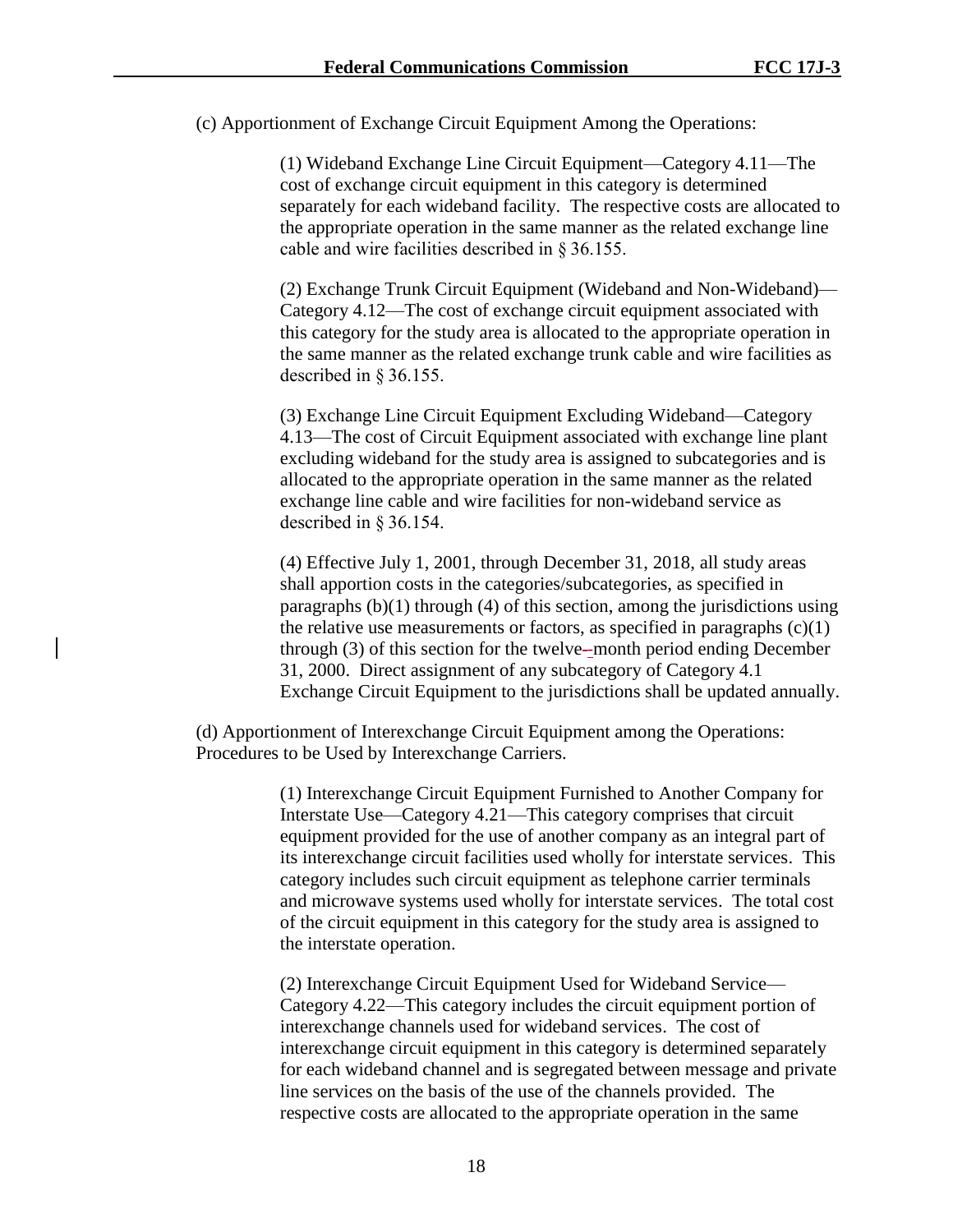manner as the related interexchange cable and wire facilities as described in § 36.156.

(3) All Other Interexchange Circuit Equipment—Category 4.23—This category includes the cost of all interexchange circuit equipment not assigned to Categories 4.21 and 4.22. Interexchange carriers shall freeze the allocation factors for Category 4.23 investment at levels reached on December 31, 1985, derived by using the procedures in effect at that time. On January 1, 1988, and thereafter, that frozen allocation factor shall be applied to each interexchange carrier's Category 4.23 investment to derive the interstate allocation. On January 1, 1988, and thereafter, the amount of investment allocated to the interstate jurisdiction will vary but the relative proportion of the total investment that is allocated to the interstate jurisdiction will remain frozen at 1985 levels.

(e) Apportionment of Interexchange Circuit Equipment among the Operations: Procedures To Be Used by Exchange Carriers.

> (1) Interexchange Circuit Equipment Furnished to Another Company for Interstate Use Category—4.21—This category comprises that circuit equipment provided for the use of another company as an integral part of its interexchange circuit facilities used wholly for interstate services. This category includes such circuit equipment as telephone carrier terminals and microwave systems used wholly for interstate services. The total cost of the circuit equipment in this category for the study area is assigned to the interstate operation.

> (2) Interexchange Circuit Equipment Used for Wideband Service— Category 4.22—This category includes the circuit equipment portion of interexchange channels used for wideband services. The cost of interexchange circuit equipment in this category is determined separately for each wideband channel and is segregated between message and private line services on the basis of the use of the channels provided. The respective costs are allocated to the appropriate operation in the same manner as the related interexchange cable and wire facilities described in § 36.156.

> (3) All Other Interexchange Circuit Equipment—Category 4.23—This category includes the cost of all interexchange circuit equipment not assigned to Categories 4.21 and 4.22. The cost of interexchange basic circuit equipment used for the following classes of circuits is included in this category: Jointly used message circuits, i.e., message switching plant circuits carrying messages from the state and interstate operations; circuits used for state private line service; and circuits used for state private line services.

> > (i) An average interexchange circuit equipment cost per equivalent interexchange telephone termination for all circuits is determined and applied to the equivalent interexchange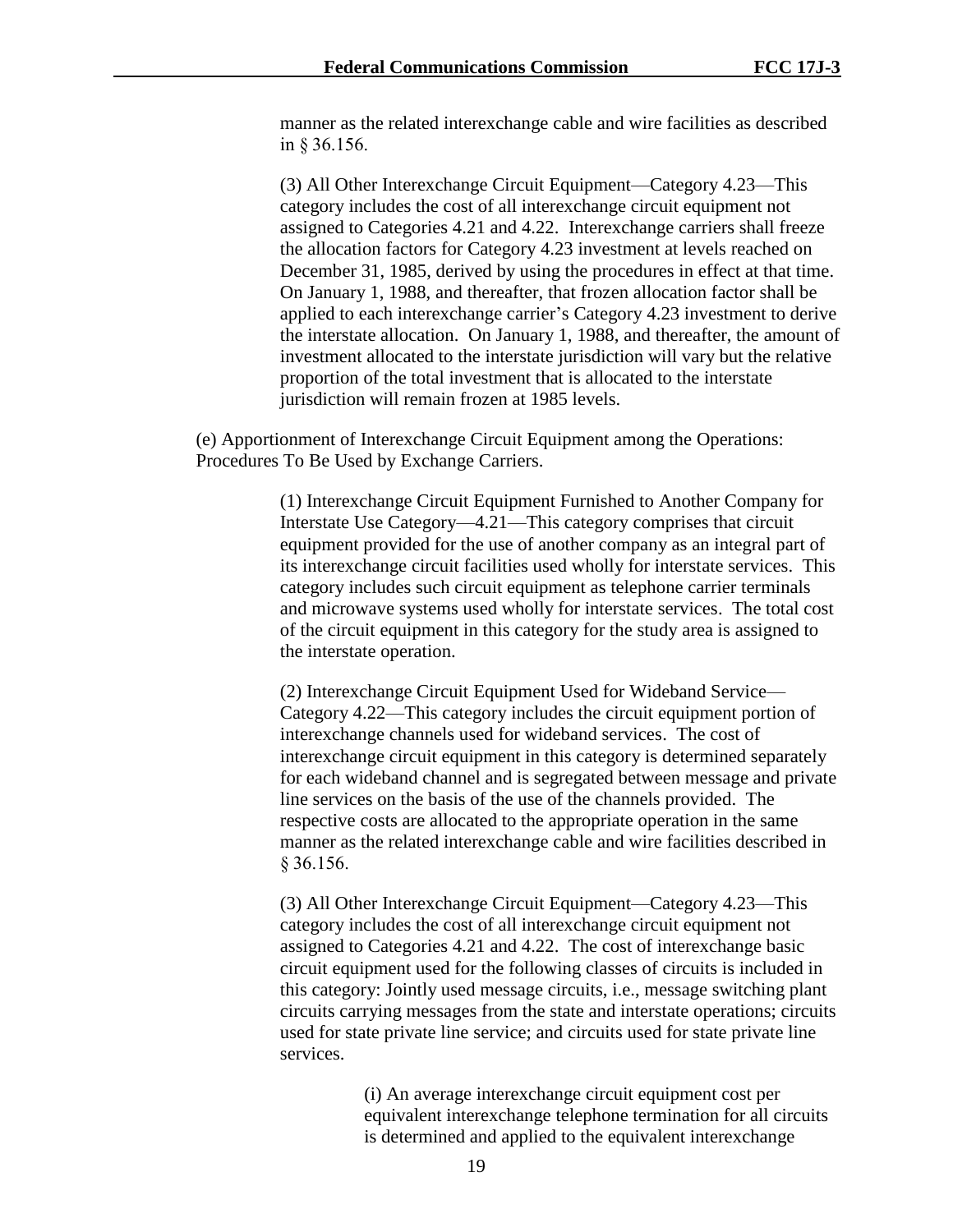telephone termination counts of each of the following classes of circuits: Private Line, State Private Line, Message. The cost of interstate private line circuits is assigned directly to the interstate operation. The cost of state private line circuits is assigned directly to the state operation. The cost of message circuits is apportioned between the state and interstate operations on the basis of the relative number of study area conversation-minutes applicable to such facilities.

(ii) [Reserved]

(iii) The cost of special circuit equipment is segregated among private line services based on an analysis of the use of the equipment and in accordance with § 36.126(b)(4). The special circuit equipment cost assigned to private line services is directly assigned to the appropriate operations.

(4) Effective July 1, 2001, through December 31, 2018, all study areas shall apportion costs in the categories/subcategories specified in paragraphs  $(e)(1)$  through  $(3)$  of this section among the jurisdictions using relative use measurements or factors, as specified in paragraphs  $(e)(1)$ through (3) for the twelve-month period ending December 31, 2000. Direct assignment of any subcategory of Category 4.2 Interexchange Circuit Equipment to the jurisdictions shall be updated annually.

(f) Apportionment of Host/Remote Message Circuit Equipment Among the Operations.

> (1) Host/Remote Message Circuit Equipment—Category 4.3. This category includes message host/remote location circuit equipment for which a message circuit switching function is performed at the host central office associated with cable and wire facilities as described in § 36.152(c).

> > (i) The category 4.3 cost of host/remote circuit equipment assigned to message services for the study area is apportioned among the exchange, intrastate toll, and interstate toll operations on the basis of the assignment of host/remote message cable and wire facilities as described in § 36.157.

(ii) [Reserved]

(2) Effective July 1, 2001, through December 31, 2018, all study areas shall apportion costs in the subcategory specified in paragraph  $(f)(1)$  of this section among the jurisdictions using the allocation factor, as specified in paragraph  $(f)(1)(i)$  of this section, for this subcategory for the twelve--month period ending December 31, 2000. Direct assignment of any Category 4.3 Host/Remote Message Circuit Equipment to the jurisdictions shall be updated annually.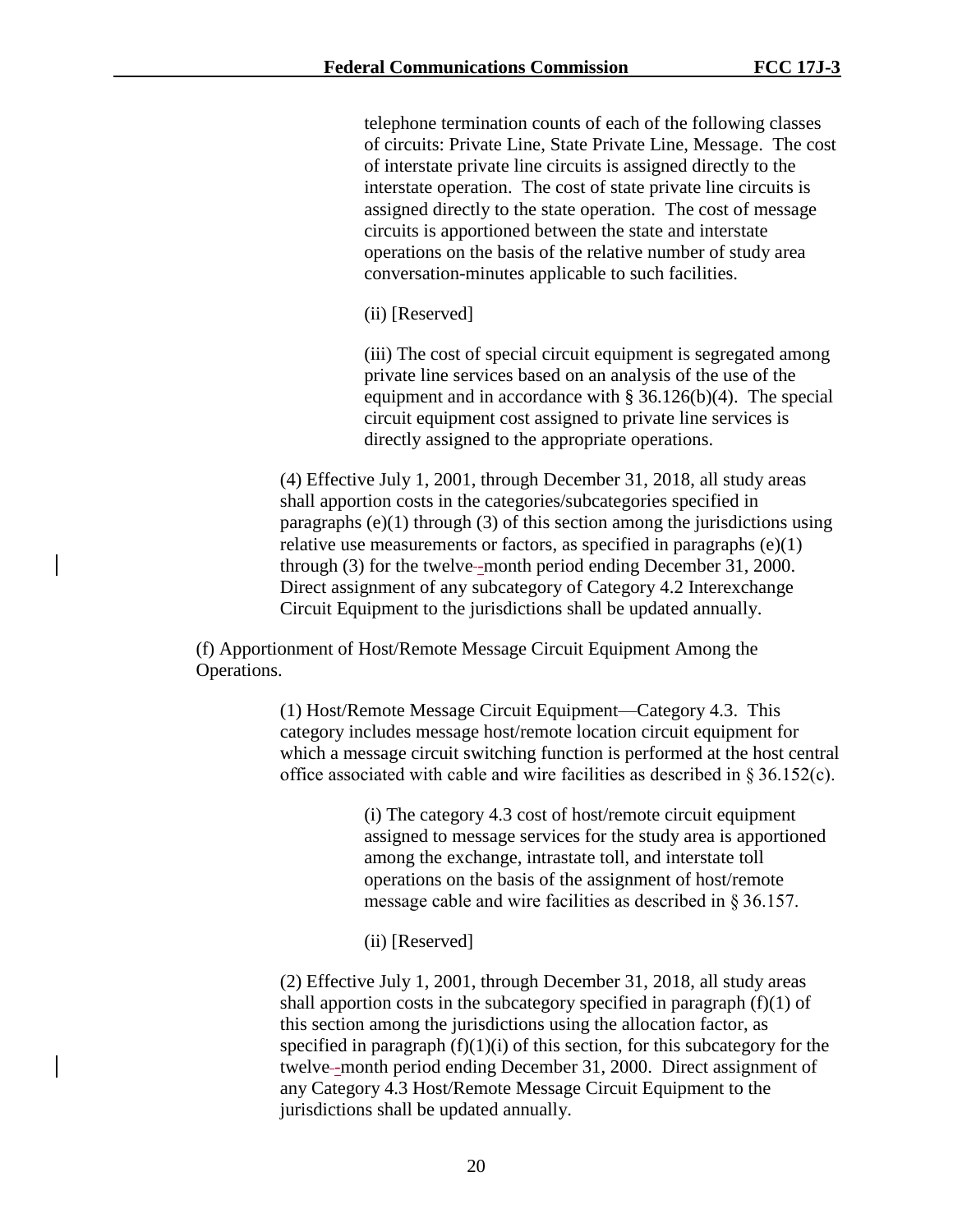## **Information Origination/Termination (IOT) Equipment**

## **§ 36.141 General.**

(a) Information Origination/Termination Equipment is maintained in Account 2310 and includes station apparatus, embedded customer premises wiring, large private branch exchanges, public telephone terminal equipment, and other terminal equipment.

(b) The costs in Account 2310 shall be segregated between Other Information Origination/Termination Equipment—Category 1, and New Customer Premises Equipment—Category 2 by an analysis of accounting, engineering and other records.

(c) Effective July 1, 2001, through December 31, 2018, local exchange carriers subject to price cap regulation, pursuant to  $\S 61.41$  of this chapter, shall assign the average balance of Account 2310 to the categories, as specified in paragraph (b) of this section, based on the relative percentage assignment of the average balance of Account 2310 to these categories during the twelve--month period ending December 31, 2000.

## **§ 36.142 Categories and apportionment procedures.**

(a) Other Information Origination/Termination Equipment—Category 1. This category includes the cost of other information origination/termination equipment not assigned to Category 2. The costs of other information origination/termination equipment are allocated pursuant to the factor that is used to allocate subcategory 1.3 Exchange Line C&WF.

(b) Customer Premises Equipment—Category 2. This category includes the cost of Customer Premises Equipment that was detariffed pursuant to the Second Computer Inquiry decision. It shall be assigned to the state operations.

(c) Effective July 1, 2001, through December 31, 2018, all study areas shall apportion costs in the categories, as specified in  $\S 36.141(b)$ , among the jurisdictions using the relative use measurements or factors, as specified in paragraph (a) of this section, for the twelve--month period ending December 31, 2000. Direct assignment of any category of Information Origination/Termination Equipment to the jurisdictions shall be updated annually.

## **Cable and Wire Facilities**

## **§ 36.151 General.**

(a) Cable and Wire Facilities, Account 2410, includes the following types of communications plant in service: Poles and antenna supporting structures, aerial cable, underground cable, buried cable, submarine cable, deep sea cable, intrabuilding network cable, aerial wire and conduit systems.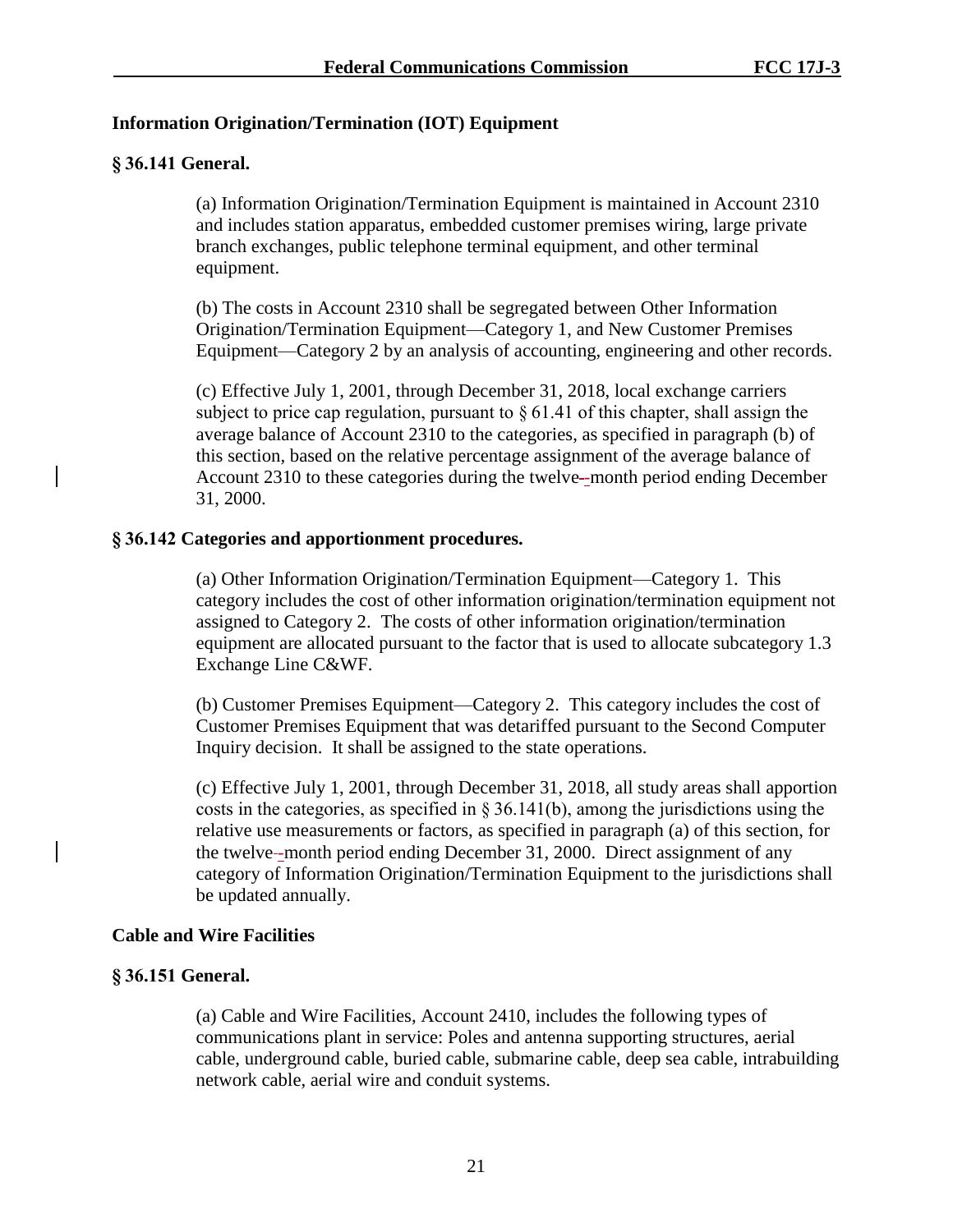(b) For separations purposes, it is necessary to analyze the cable and wire facilities classified in subordinate records in order to determine their assignment to the categories listed in the following paragraphs.

(c) In the separation of the cost of cable and wire facilities among the operations, the first step is the assignment of the facilities to certain categories. The basic method of making this assignment is the identification of the facilities assignable to each category and the determination of the cost of the facilities so identified. Because of variations among companies in the character of the facilities and operating conditions, and in the accounting and engineering records maintained, the detailed methods followed, of necessity, will vary among the companies. The general principles to be followed, however, will be the same for all companies.

(d) The second step is the apportionment of the cost of the facilities in each category among the operations through the application of appropriate factors or by direct assignment.

#### **§ 36.152 Categories of Cable and Wire Facilities (C&WF).**

(a) C&WF are basically divided between exchange and interexchange. Exchange C&WF consists of the following categories:

> (1) Exchange Line C&WF Excluding Wideband—Category 1—This category includes C&W facilities between local central offices and subscriber premises used for message telephone, private line, local channels, and for circuits between control terminals and radio stations providing very high frequency maritime service or urban or highway mobile service.

(2) Wideband and Exchange Trunk C&WF—Category 2—This category includes all wideband, including Exchange Line Wideband and C&WF between local central offices and Wideband facilities. It also includes C&WF between central offices or other switching points used by any common carrier for interlocal trunks wholly within an exchange or metropolitan service area, interlocal trunks with one or both terminals outside a metropolitan service area carrying some exchange traffic, toll connecting trunks, tandem trunks principally carrying exchange traffic, the exchange trunk portion of WATS access lines, the exchange trunk portion of private line local channels, and the exchange trunk portion of circuits between control terminals and radio stations providing very high frequency maritime service or urban or highway mobile service.

(3) The procedures for apportioning the cost of exchange cable and wire facilities among the operations are set forth in §§ 36.154 and 36.155.

(b) Interexchange C&WF—Category 3—This category includes the C&WF used for message toll and toll private line services. It includes cable and wire facilities carrying intertoll circuits, tributary circuits, the interexchange channel portion of special service circuits, circuits between control terminals and radio stations used for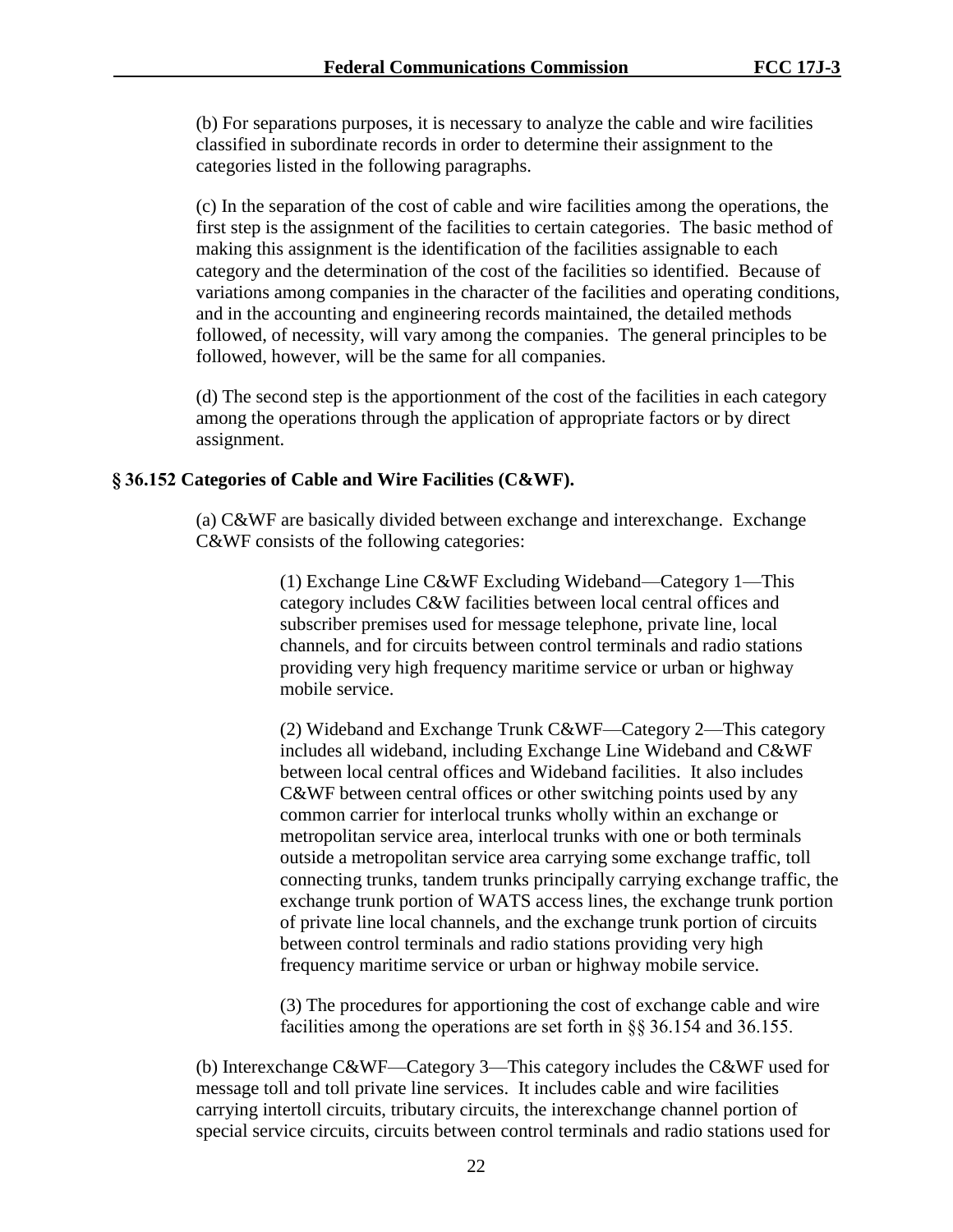overseas or coastal harbor service, interlocal trunks between offices in the different exchange or metropolitan service areas carrying only message toll traffic and certain tandem trunks which carry principally message toll traffic.

> (1) The procedures for apportioning the cost of interexchange cable and wire facilities among the operations are set forth in § 36.156.

(c) Host/Remote Message C&WF—Category 4—This category includes the cost of message host/remote location C&WF for which a message circuit switching function is performed at the host central office. It applies to C&WF between host offices and all remote locations. The procedures for apportioning the cost of these facilities among the operations are set forth in § 36.157.

(d) Effective July 1, 2001, through December 31, 2018, study areas subject to price cap regulation, pursuant to  $\S 61.41$  of this chapter, shall assign the average balance of Account 2410 to the categories/subcategories, as specified in paragraph (a) through (c) of this section based on the relative percentage assignment of the average balance of Account 2410 to these categories/subcategories during the twelve -month period ending December 31, 2000.

### **§ 36.153 Assignment of Cable and Wire Facilities (C&WF) to categories.**

(a) Cable consists of: Aerial cable, underground cable, buried cable, submarine cable, deep sea cable and intrabuilding network cable. Where an entire cable or aerial wire is assignable to one category, its cost and quantity are, where practicable, directly assigned.

(1) Cable.

(i) There are two basic methods for assigning the cost of cable to the various categories. Both of them are on the basis of conductor cross section. The methods are as follows:

> (A) By section of cable, uniform as to makeup and relative use by categories. From an analysis of cable engineering and assignment records, determine in terms of equivalent gauge the number of pairs in use or reserved, for each category. The corresponding percentages of use, or reservation, are applied to the cost of the section of cable, i.e., sheath meters times unit cost per meter, to obtain the cost assignable to each category.

> (B) By using equivalent pair kilometers, i.e., pair kilometers expressed in terms of equivalent gauge. From an analysis of cable engineering and assignment records, determine the equivalent pair kilometers in use for each category by type of facility, e.g., quadded, paired. The equivalent pair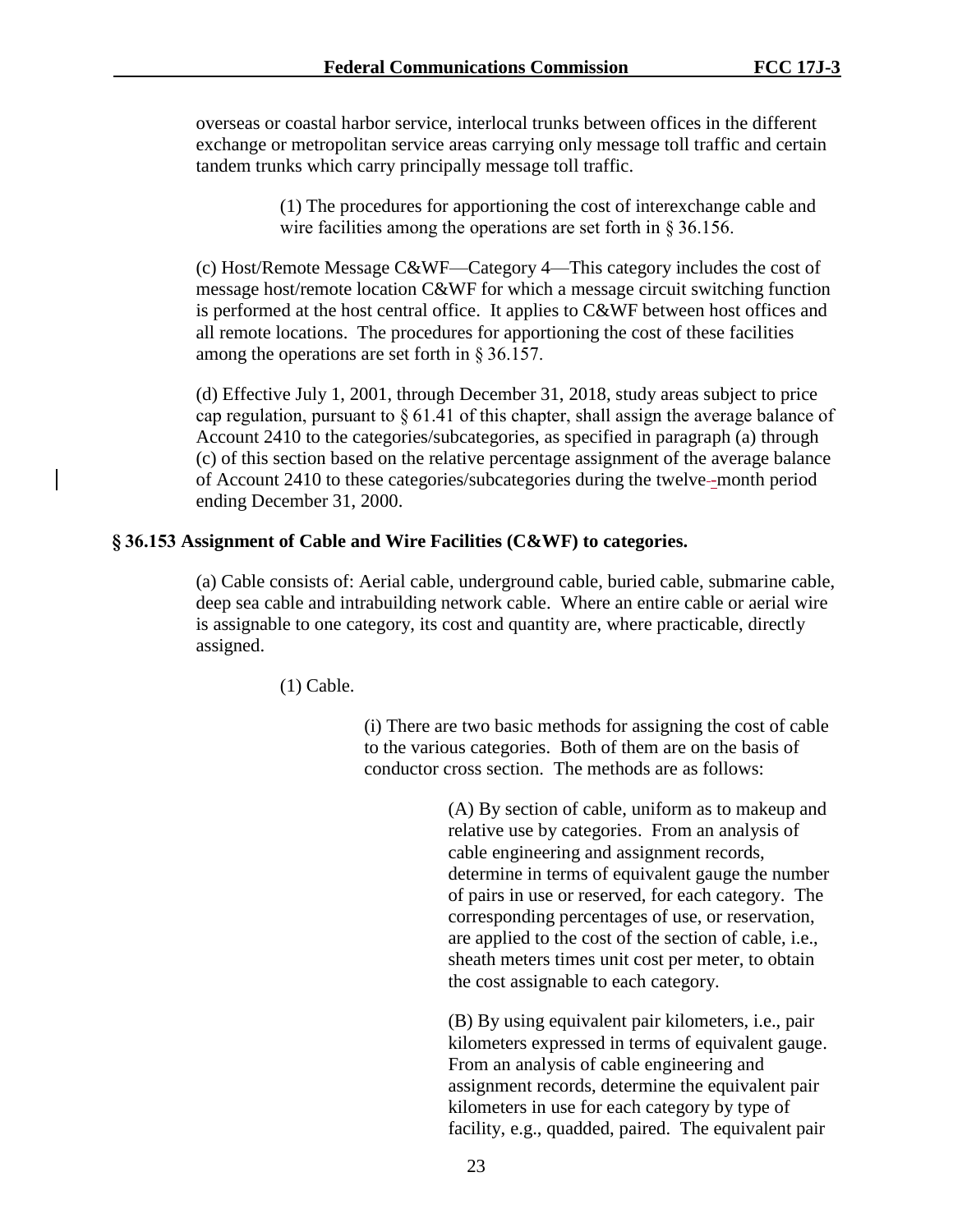kilometers are then divided by a cable fill factor to obtain the equivalent pair kilometers in plant. The total equivalent pair kilometers in plant assigned to each category is summarized by type of facility, e.g., quadded and paired, and priced at appropriate average unit costs per equivalent pair kilometer in plant. If desired, this study may be made in terms of circuit kilometers rather than physical pair kilometers, with average cost and fill data consistent with the basis of the facilities kilometer count.

(ii) In the assignment of the cost of cable under the two basic methods described in § 36.153(a)(1)(i) consideration is given to the following:

> (A) Method (A) described in § 36.153(a)(1)(i)(A) will probably be found more desirable where there is a relatively small amount of cable of variable make-up and use by categories. Conversely, method (B) described in  $\S 36.153(a)(1)(i)(B)$  will probably be more desirable where there is a large amount of cable of variable make-up and use by categories. However, in some cases a combination of both methods may be desirable.

(B) It will be desirable in some cases to determine the amount assignable to a particular category by deducting from the total the sum of the amounts assigned to all other categories.

(C) For use in the assignment of poles to categories, the equivalent sheath kilometers of aerial cable assigned to each category are determined. For convenience, these quantities are determined in connection with assignment of cable costs.

(D) Where an entire cable is assignable to one category, its costs and quantity are, where practicable, directly assigned.

(iii) For cables especially arranged for high-frequency transmission such as shielded, disc-insulated and coaxial, recognition is given to the additional costs which are charged to the high-frequency complement.

(2) Cable Loading.

(i) Methods for assigning the cost of loading coils, cases, etc., to categories are comparable with those used in assigning the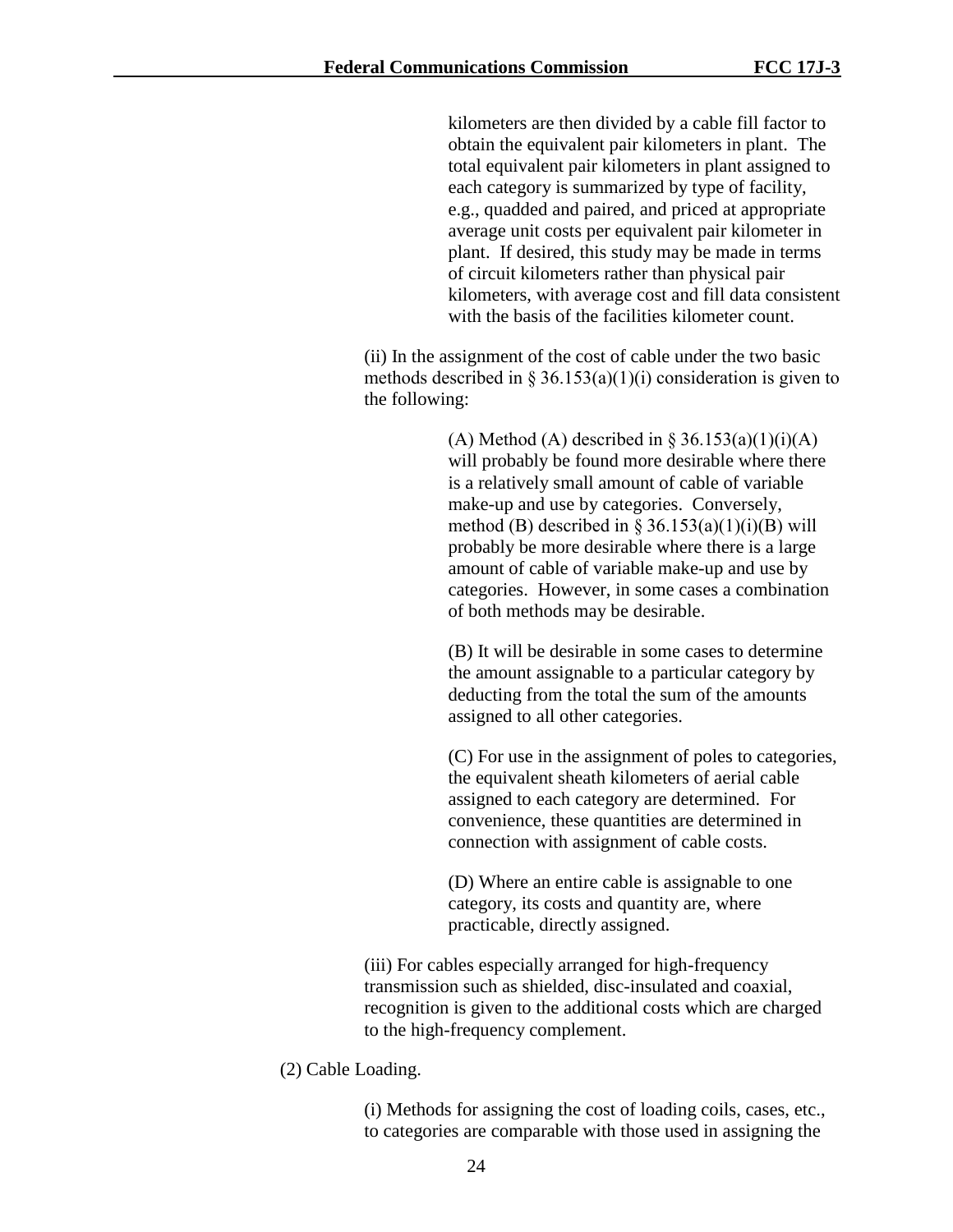associated cable to categories. Loading associated with cable which is directly assigned to a given category is also directly assigned. The remaining loading is assigned to categories in either of the following bases:

> (A) By an analysis of the use made of the loading facilities where a loading coil case includes coils assignable to more than one category, e.g., in the case of a single gauge uniformly loaded section, the percentage used in the related cable assignment are applicable, or

> (B) By pricing out each category by determining the pair meters of loaded pairs assigned to each category and multiplying by the unit cost per pair meter of loading by type.

(3) Other Cable Plant.

(i) In view of the small amounts involved, the cost of all protected terminals and gas pressure contactor terminals in the toll cable subaccounts is assigned to the appropriate Interexchange Cable & Wire Facilities categories. The cost of all other terminals in the exchange and toll cable subaccounts is assigned to Exchange Cable and Wire Facilities.

(b) Aerial Wire.

(1) The cost of wire accounted for as exchange is assigned to the appropriate Exchange Cable & Wire Facilities categories. The cost of wire accounted for as toll, which is used for exchange, is also assigned to the appropriate Exchange Cable & Wire Facilities categories. The cost of the remaining wire accounted for as toll is assigned to the appropriate Interexchange Cable & Wire Facilities categories as described in § 36.156. For companies not maintaining exchange and toll subaccounts, it is necessary to review the plant records and identify wire plant by use. The cost of wire used for providing circuits directly assignable to a category is assigned to that category. The cost of wire used for providing circuit facilities jointly used for exchange and interexchange lines is assigned to categories on the basis of the relative number of circuit kilometers involved.

(c) Poles and Antenna Supporting Structures.

(1) In the assignment of these costs, anchors, guys, crossarms, antenna supporting structure, and right-of-way are included with the poles.

(2) Poles.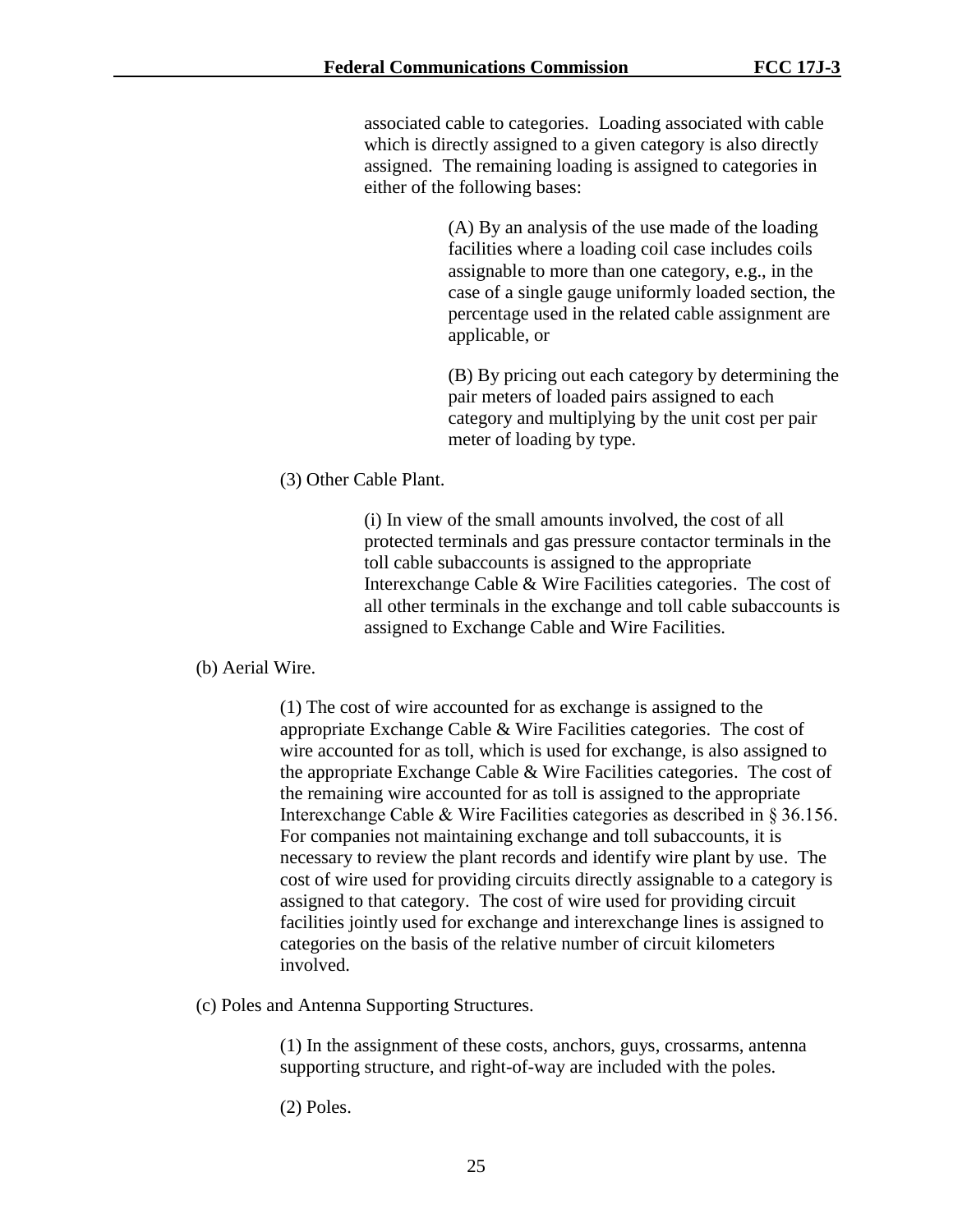(i) The cost of poles is assigned to categories based on the ratio of the cost of poles to the total cost of aerial wire and aerial cable.

(d) Conduit Systems.

(1) The cost of conduit systems is assigned to categories on the basis of the assignment of the cost of underground cable.

## **§ 36.154 Exchange Line Cable and Wire Facilities (C&WF)—Category 1—apportionment procedures.**

(a) Exchange Line C&WF—Category 1. The first step in apportioning the cost of exchange line cable and wire facilities among the operations is the determination of an average cost per working loop. This average cost per working loop is determined by dividing the total cost of exchange line cable and wire Category 1 in the study area by the sum of the working loops described in subcategories listed below. The subcategories are:

> Subcategory 1.1—State Private Lines and State WATS Lines. This subcategory shall include all private lines and WATS lines carrying exclusively state traffic as well as private lines and WATS lines carrying both state and interstate traffic if the interstate traffic on the line involved constitutes ten percent or less of the total traffic on the line.

Subcategory 1.2—Interstate private lines and interstate WATS lines. This subcategory shall include all private lines and WATS lines that carry exclusively interstate traffic as well as private lines and WATS lines carrying both state and interstate traffic if the interstate traffic on the line involved constitutes more than ten percent of the total traffic on the line.

Subcategory 1.3—Subscriber or common lines that are jointly used for local exchange service and exchange access for state and interstate interexchange services.

(b) The costs assigned to subcategories 1.1 and 1.2 shall be directly assigned to the appropriate jurisdication.

(c) Effective January 1, 1986, 25 percent of the costs assigned to subcategory 1.3 shall be allocated to the interstate jurisdiction.

(d)-(f) [Reserved]

(g) Effective July 1, 2001, through December 31, 2018, all study areas shall apportion Subcategory 1.3 Exchange Line C&WF among the jurisdictions as specified in paragraph (c) of this section. Direct assignment of subcategory Categories 1.1 and 1.2 Exchange Line C&WF to the jurisdictions shall be updated annually as specified in paragraph (b) of this section.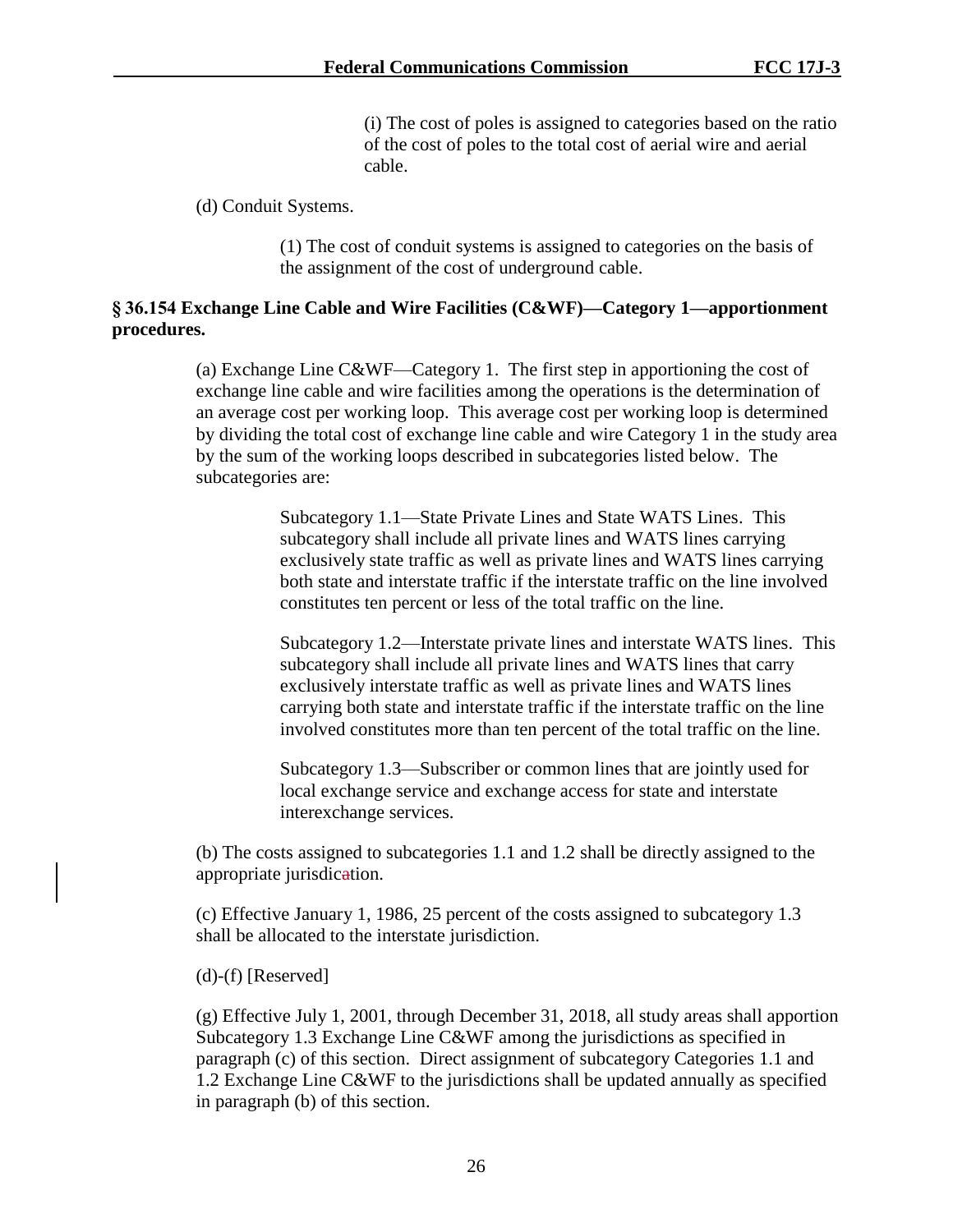# **§ 36.155 Wideband and exchange trunk (C&WF)—Category 2—apportionment procedures.**

(a) The cost of C&WF applicable to this category shall be directly assigned where feasible. If direct assignment is not feasible, cost shall be apportioned between the state and interstate jurisdictions on the basis of the relative number of minutes of use.

(b) Effective July 1, 2001, through December 31, 2018, all study areas shall apportion Category 2 Wideband and exchange trunk C&WF among the jurisdictions using the relative number of minutes of use, as specified in paragraph (a) of this section, for the twelve-month period ending December 31, 2000. Direct assignment of any Category 2 equipment to the jurisdictions shall be updated annually.

# **§ 36.156 Interexchange Cable and Wire Facilities (C&WF)—Category 3—apportionment procedures.**

(a) An average interexchange cable and wire facilities cost per equivalent interexchange telephone circuit kilometer for all circuits in Category 3 is determined and applied to the equivalent interexchange telephone circuit kilometer counts of each of the classes of circuits.

(b) The cost of C&WF applicable to this category shall be directly assigned where feasible. If direct assignment is not feasible, cost shall be apportioned between the state and interstate jurisdiction on the basis of conversation-minute kilometers as applied to toll message circuits, etc.

(c) Effective July 1, 2001, through December 31, 2018, all study areas shall directly assign Category 3 Interexchange Cable and Wire Facilities C&WF where feasible. All study areas shall apportion the non-directly assigned costs in Category 3 equipment to the jurisdictions using the relative use measurements, as specified in paragraph (b) of this section, during the twelve-month period ending December 31, 2000.

# **§ 36.157 Host/remote message Cable and Wire Facilities (C&WF)—Category 4 apportionment procedures.**

(a) Host/Remote Message C&WF—Category 4. The cost of host/remote C&WF used for message circuits, i.e., circuits carrying only message traffic, is included in this category.

> (1) The cost of host/remote message C&WF excluding WATS closed end access lines for the study area is apportioned on the basis of the relative number of study area minutes-of-use kilometers applicable to such facilities.

(2) The cost of host/remote message C&WF used for WATS closed end access for the study area is directly assigned to the appropriate jurisdiction.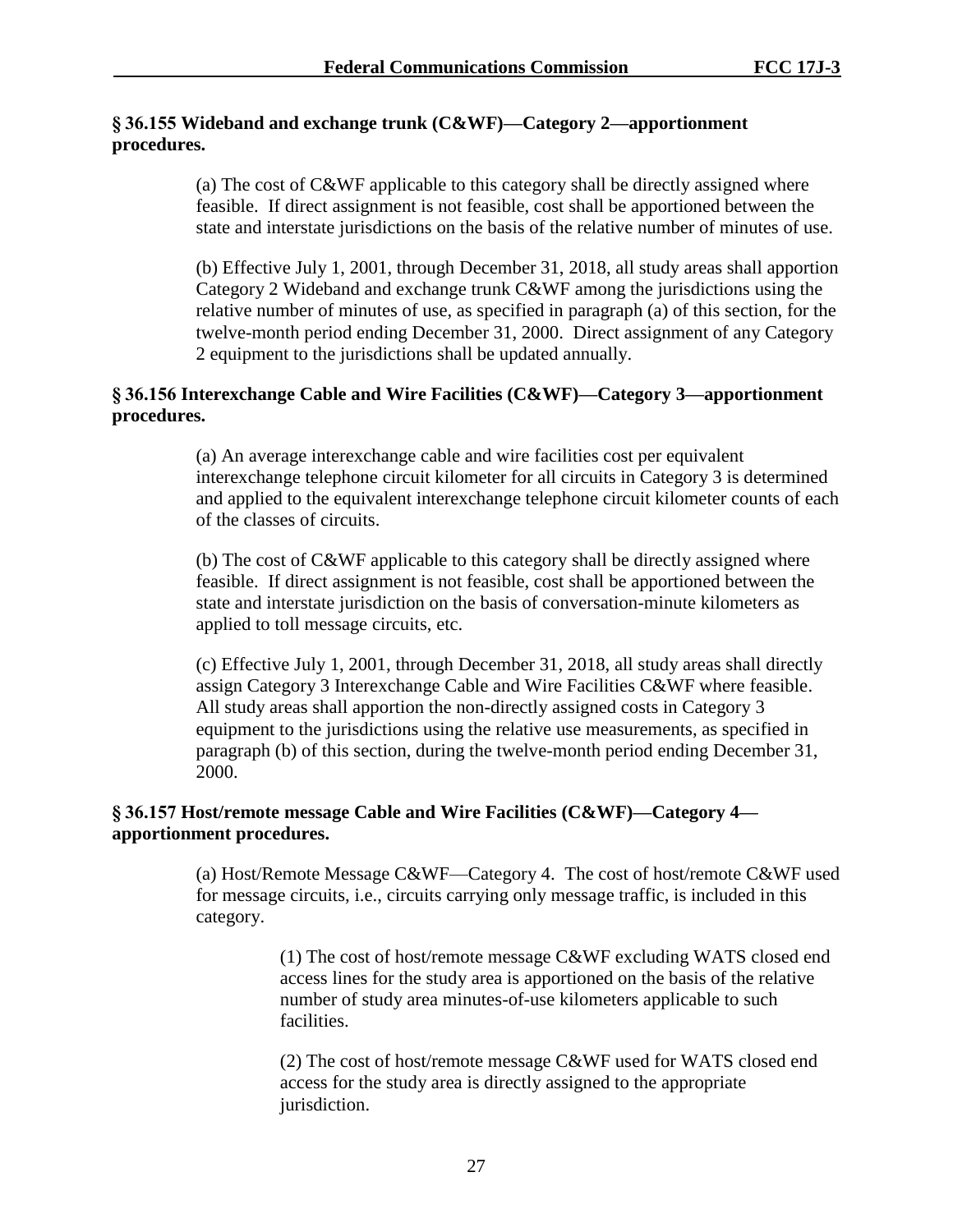(b) Effective July 1, 2001, through December 31, 2018, all study areas shall apportion Category 4 Host/Remote message Cable and Wire Facilities C&WF among the jurisdictions using the relative number of study area minutes-of-use kilometers applicable to such facilities, as specified in paragraph  $(a)(1)$  of this section, for the twelve--month period ending December 31, 2000. Direct assignment of any Category 4 equipment to the jurisdictions shall be updated annually.

#### **Amortizable Assets**

#### **§ 36.161 Tangible assets—Account 2680.**

(a) Tangible Assets, Account 2680 includes the costs of property acquired under capital leases and the original cost of leasehold improvements.

(b) The costs of capital leases are apportioned among the operations based on similar plant owned or by analysis.

(c) The cost of leasehold improvements are apportioned among the operations in direct proportion to the costs of the related primary account.

#### **§ 36.162 Intangible assets—Account 2690.**

(a) Intangible Assets, Account 2690 includes the costs of organizing and incorporating the company, franchises, patent rights, and other intangible property having a life of more than one year.

(b) The amount included in this account is apportioned among the operations on the basis of the separation of the cost of Telecommunications Plant In Service, Account 2001, excluding the Intangible Assets, Account 2690.

#### **Telecommunications Plant—Other**

## **§ 36.171 Property held for future telecommunications use—Account 2002; Telecommunications plant under construction—Account 2003; and Telecommunications plant adjustment—Account 2005.**

The amounts carried in Accounts 2002, 2003, and 2005 are apportioned among the operations on the basis of the apportionment of Account 2001, Telecommunications Plant in Service.

### **Rural Telephone Bank Stock**

#### **§ 36.172 Other noncurrent assets—Account 1410.**

(a) The amounts carried in this account shall be separated into subsidiary record categories:

(1) Class B RTB Stock and

(2) All other.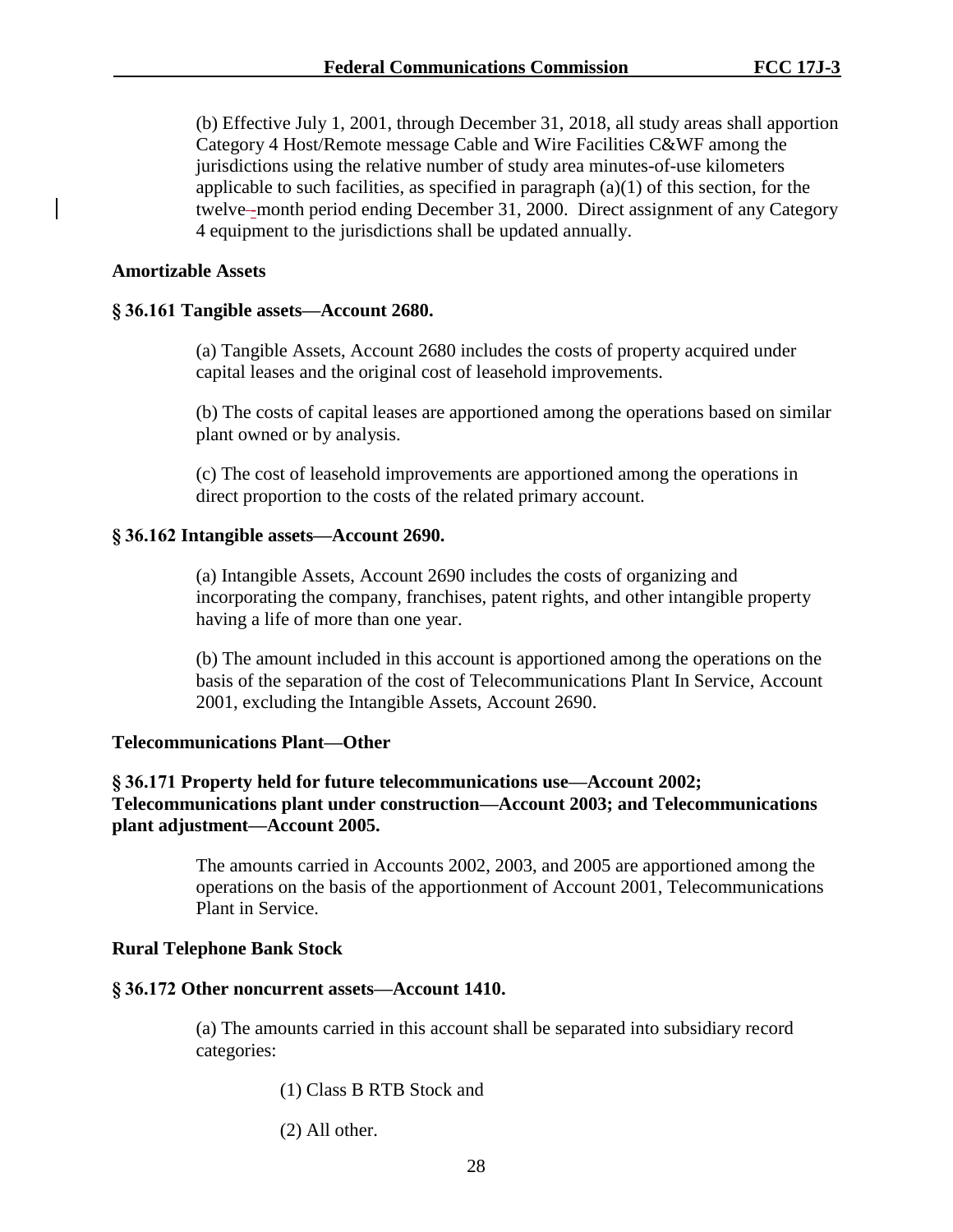(b) The amounts contained in category (2) all other of  $\S 36.172(a)(2)$ , shall be excluded from part 36 jurisdictional separations.

(c) The amounts contained in category (1) Class B RTB stock of  $\S 36.172(a)(1)$ , shall be allocated based on the relative separations of Account 2001, Telephone Plant in Service.

## **Material and Supplies and Cash Working Capital**

## **§ 36.181 Material and supplies—Account 1220.**

(a) The amount included in Account 1220 is apportioned among the operations on the basis of the apportionment of the cost of cable and wire facilities in service. Any amounts included in Account 1220 associated with the Customer Premises portion of Account 2310 equipment, shall be excluded from the amounts which are allocated to the interstate operation.

## **§ 36.182 Cash working capital.**

(a) The amount for cash working capital, if not determined directly for a particular operation, is apportioned among the operations on the basis of total expenses less non-cash expense items.

## **Equal Access Equipment**

## **§ 36.191 Equal access equipment.**

(a) Equal access investment includes only initial incremental expenditures for hardware and other equipment related directly to the provision of equal access which would not be required to upgrade the capabilities of the office involved absent the provision of equal access. Equal access investment is limited to such expenditures for converting central offices which serve competitive interexchange carriers or where there has been a bona fide request for conversion to equal access.

(b) Equal access investment is first segregated from all other amounts in the primary accounts.

(c) The equal access investment determined in this manner is allocated between the jurisdictions on the basis of relative state and interstate equal access traffic including interstate interLATA equal access traffic, intrastate interLATA equal access traffic, and BOC interstate corridor toll traffic as well as AT&T and OCC intraLATA equal access usage. Local exchange traffic and BOC intraLATA toll traffic is excluded. In the case of independent telephone companies, intrastate toll service provided by the independent local exchange company is excluded in determining intrastate usage, but intrastate toll service provided by long distance carriers affiliated with the local exchange company is included.

(d) Effective July 1, 2001, through December 31, 2018, all study areas shall apportion Equal Access Equipment, as specified in paragraph (a) of this section, among the jurisdictions using the relative state and interstate equal access traffic, as specified in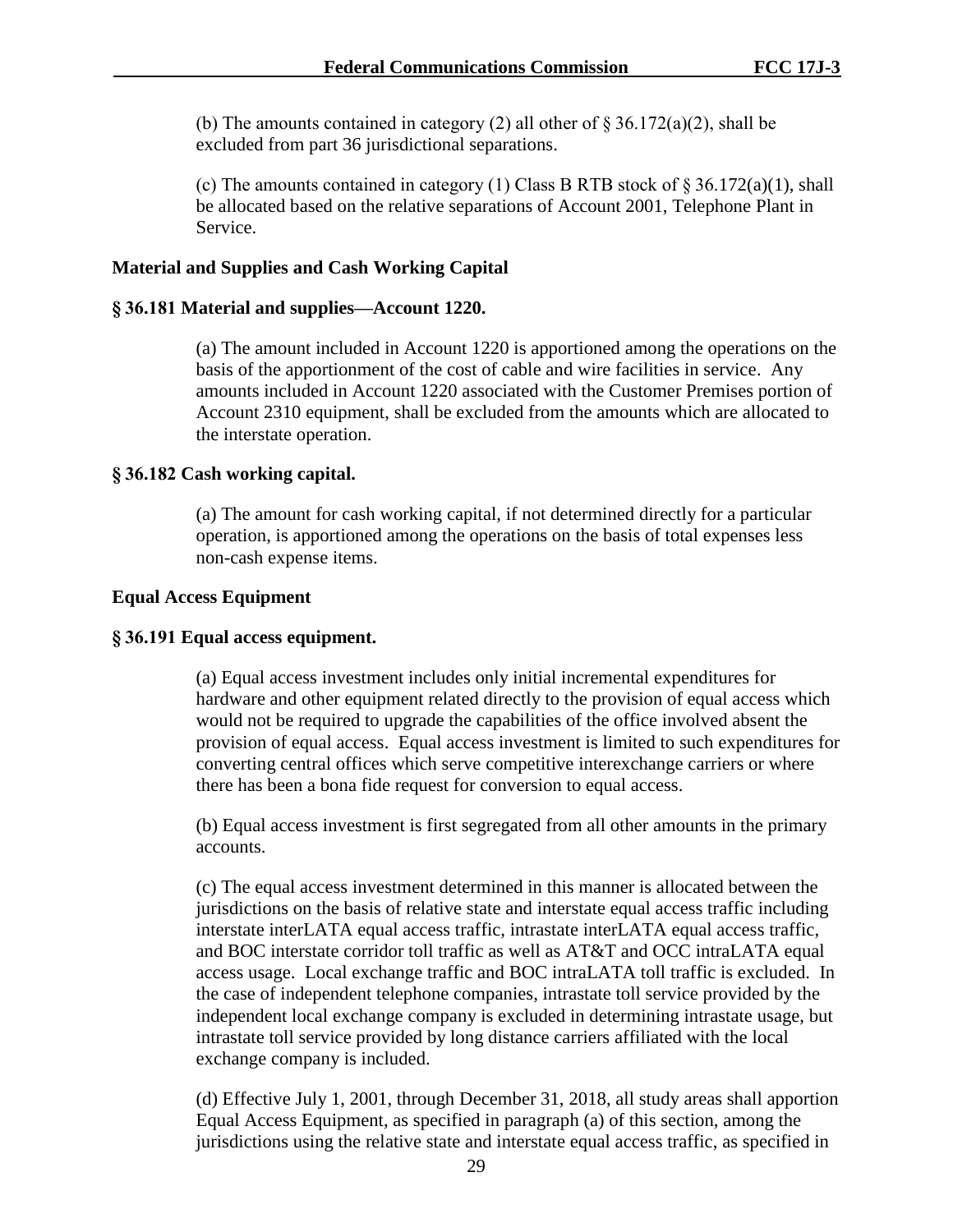paragraph (c) of this section, for the twelve--month period ending December 31, 2000.

# **SUBPART C—OPERATING REVENUES AND CERTAIN INCOME ACCOUNTS**

## **General**

### **§ 36.201 Section arrangement.**

(a) This subpart is arranged in sections as follows:

| General                                                       | 36.202 |
|---------------------------------------------------------------|--------|
|                                                               |        |
| <b>Operating Revenues</b>                                     | 36.211 |
| Basic local services revenue—Account 5000 <del>(Class B</del> | 36.212 |
| telephone companies); Basic area revenue Account 5001         |        |
| (Class A telephone companies)                                 |        |
| Network Access Revenues-Accounts 5081 thru 5083               | 36.213 |
| Long Distance Message Revenue—Account 5100                    | 36.214 |
| Miscellaneous Revenue-Account 5200                            | 36.215 |
| Uncollectible Revenue-Account 5300                            | 36.216 |
| Certain Income Accounts:                                      |        |
| Other Operating Income and Expenses—Account 7100              | 36.221 |
| Nonoperating Income and Expenses—Account 7300                 | 36.222 |
| Interest and Related Items—Account 7500                       | 36.223 |
| Extraordinary Items-Account 7600                              | 36.224 |
| Income Effect of Jurisdictional Ratemaking Differences—       | 36.225 |
| Account 7910                                                  |        |

# **§ 36.202 General.**

(a) This section sets forth procedures for the apportionment among the operations of operating revenues and certain income and expense accounts.

(b) Except for the Network Access Revenues, subsidiary record categories are maintained for all revenue accounts in accordance with the requirements of part 32. These subsidiary records identify services for the appropriate jurisdiction and will be used in conjunction with apportionment procedures stated in this manual.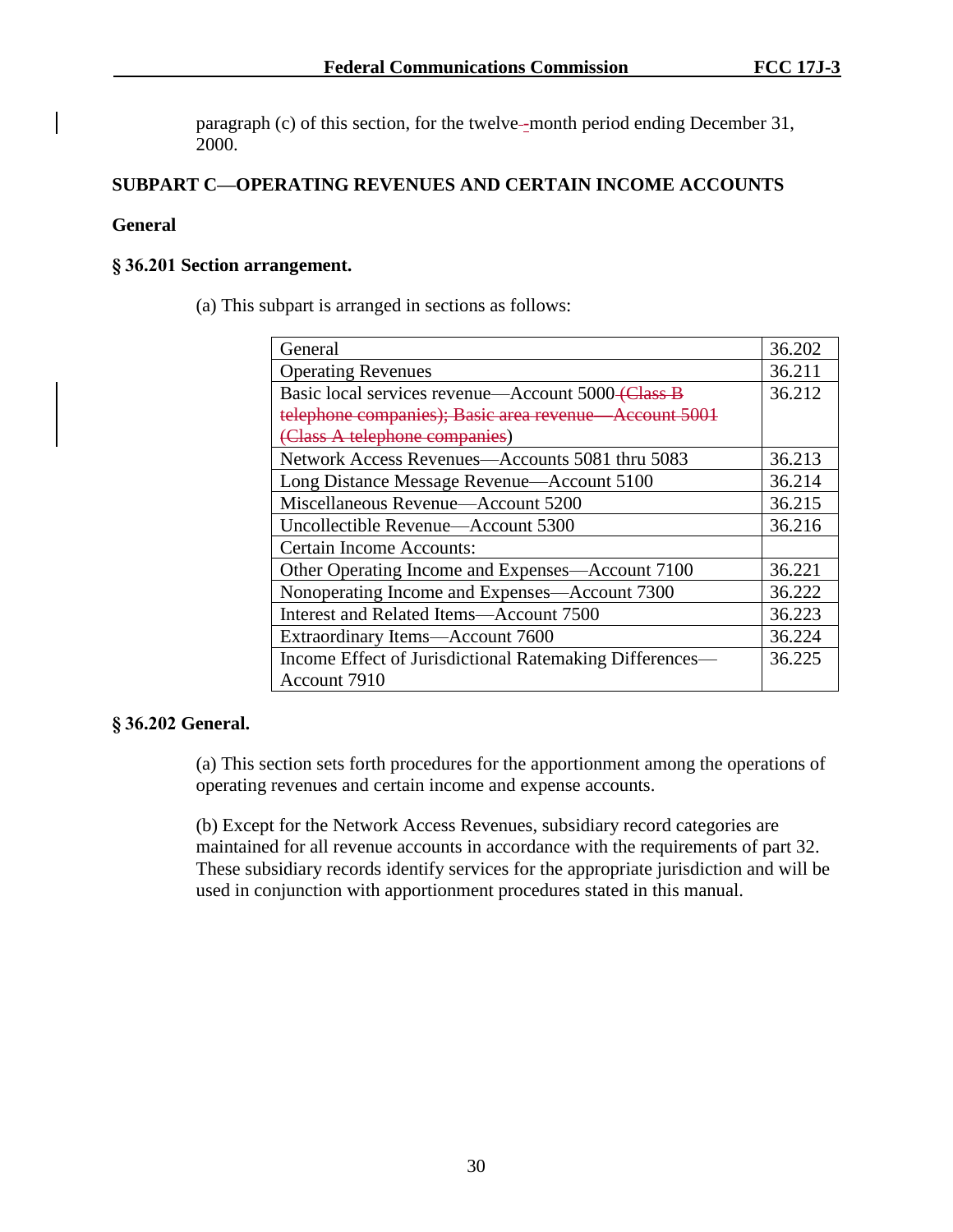# **Operating Revenues**

# **§ 36.211 General.**

(a) Operating revenues are included in the following accounts:

| <b>Account title</b>                                         | <b>Account No.</b> |
|--------------------------------------------------------------|--------------------|
| Basic local service revenue (Class B<br>telephone companies) | 5000               |
| <b>Basic Area Revenue (Class A telephone</b><br>companies    |                    |
| <b>Network Access Revenues:</b>                              |                    |
| <b>End User Revenue</b>                                      | 5081               |
| <b>Switched Access Revenue</b>                               | 5082               |
| Special Access Revenue                                       | 5083               |
| Long Distance Message Revenue                                | 5100               |
| Miscellaneous Revenue                                        | 5200               |
| Uncollectible Revenue                                        | 5300               |

**§ 36.212 Basic local services revenue—Account 5000 (Class B telephone companies); Basic area revenue—Account 5001 (Class A telephone companies)..**

> (a) Local private line revenues from broadcast program transmission audio services and broadcast program transmission video services are assigned to the interstate operation.

(b) Revenues that are attributable to the origination or termination of interstate FX or CCSA like services shall be assigned to the interstate jurisdiction.

(c) Wideband Message Service revenues from monthly and miscellaneous charges, service connections, move and change charges, are apportioned between state and interstate operations on the basis of the relative number of minutes-of-use in the study area. Effective July 1, 2001, through December 31, 2018, all study areas shall apportion Wideband Message Service revenues among the jurisdictions using the relative number of minutes of use for the twelve-month period ending December 31, 2000.

(d) All other revenues in this account are assigned to the exchange operation based on their subsidiary record categories or on the basis of analysis and studies.

# **§ 36.213 Network access services revenues.**

(a) End User Revenue—Account 5081. Revenues in this account are directly assigned on the basis of analysis and studies.

(b) Switched Access Revenue—Account 5082. Revenues in this account are directly assigned on the basis of analysis and studies.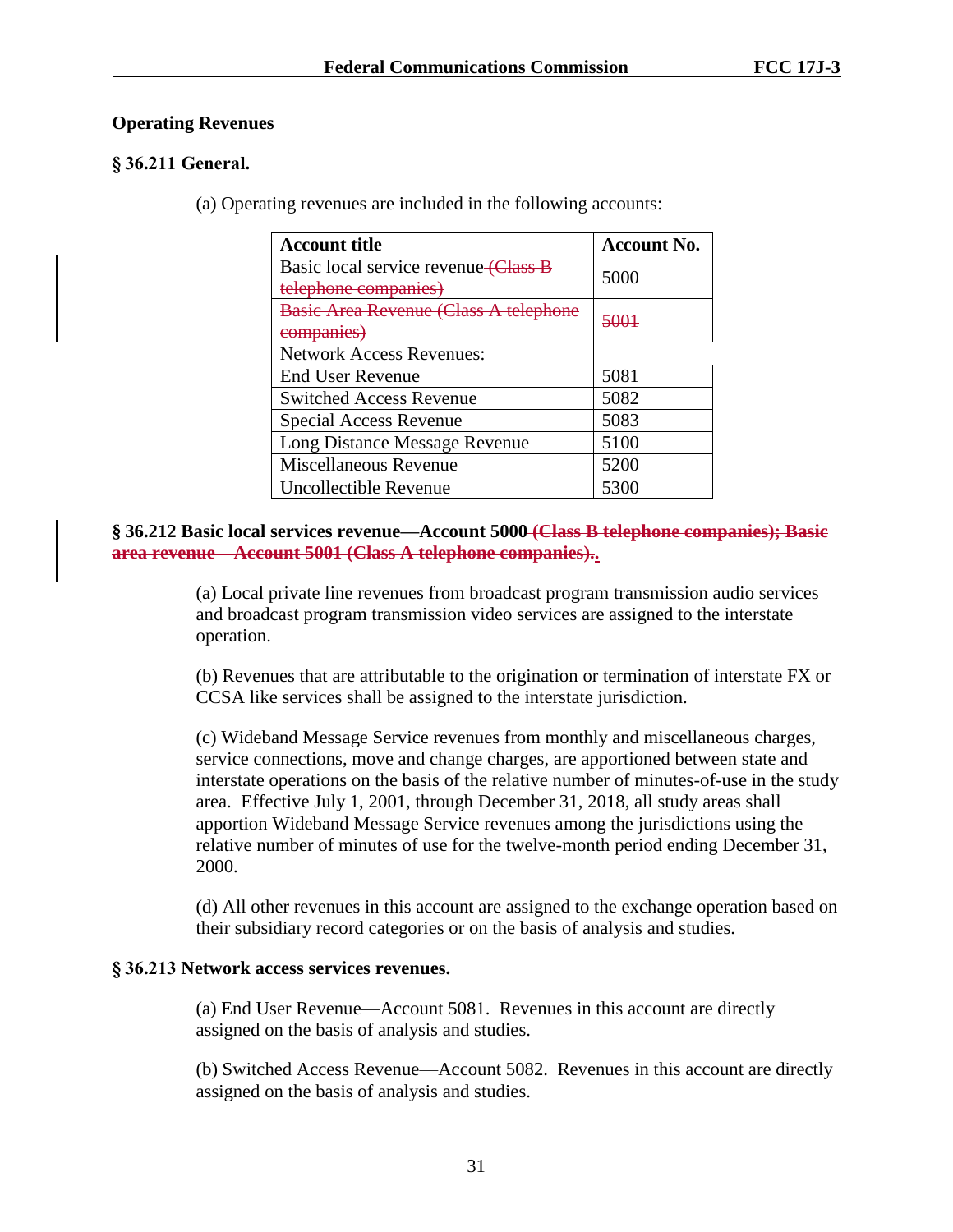(c) Special Access Revenue—Account 5083. Revenues in this account are directly assigned on the basis of analysis and studies.

## **§ 36.214 Long distance message revenue—Account 5100.**

(a) Wideband message service revenues from monthly and miscellaneous charges, service connections, move and change charges, are apportioned between state and interstate operations on the basis of the relative number of minutes-of-use in the study area. Effective July 1, 2001, through December 31, 2018, all study areas shall apportion Wideband Message Service revenues among the jurisdictions using the relative number of minutes of use for the twelve-month period ending December 31, 2000.

(b) Long Distance private line service revenues from broadcast program transmission audio services and broadcast program transmission video services are assigned to the interstate operation.

(c) All other revenues in this account are directly assigned based on their subsidiary record categories or on the basis of analysis and studies.

## **§ 36.215 Miscellaneous revenue—Account 5200.**

(a) Directory revenues are assigned to the exchange operation.

(b) Billing and collection revenues are assigned on the basis of services being provided.

(c) All other revenues are apportioned on the basis of analysis.

## **§ 36.216 Uncollectible revenue—Account 5300.**

The amounts in this account are apportioned among the operations on the basis of analysis during a representative period of the portion of Account 1171, Allowance for doubtful accounts, related to telecommunications billing.

## **Certain Income Accounts**

## **§ 36.221 Other operating income and expenses—Account 7100.**

(a) Amounts relating to translation in foreign exchange differentials are assigned to the interstate operations.

(b) All other amounts are apportioned based on Telecommunications Plant in Service, Account 2001, if plant related, or on the nature of the item reflected in the account, if not plant related.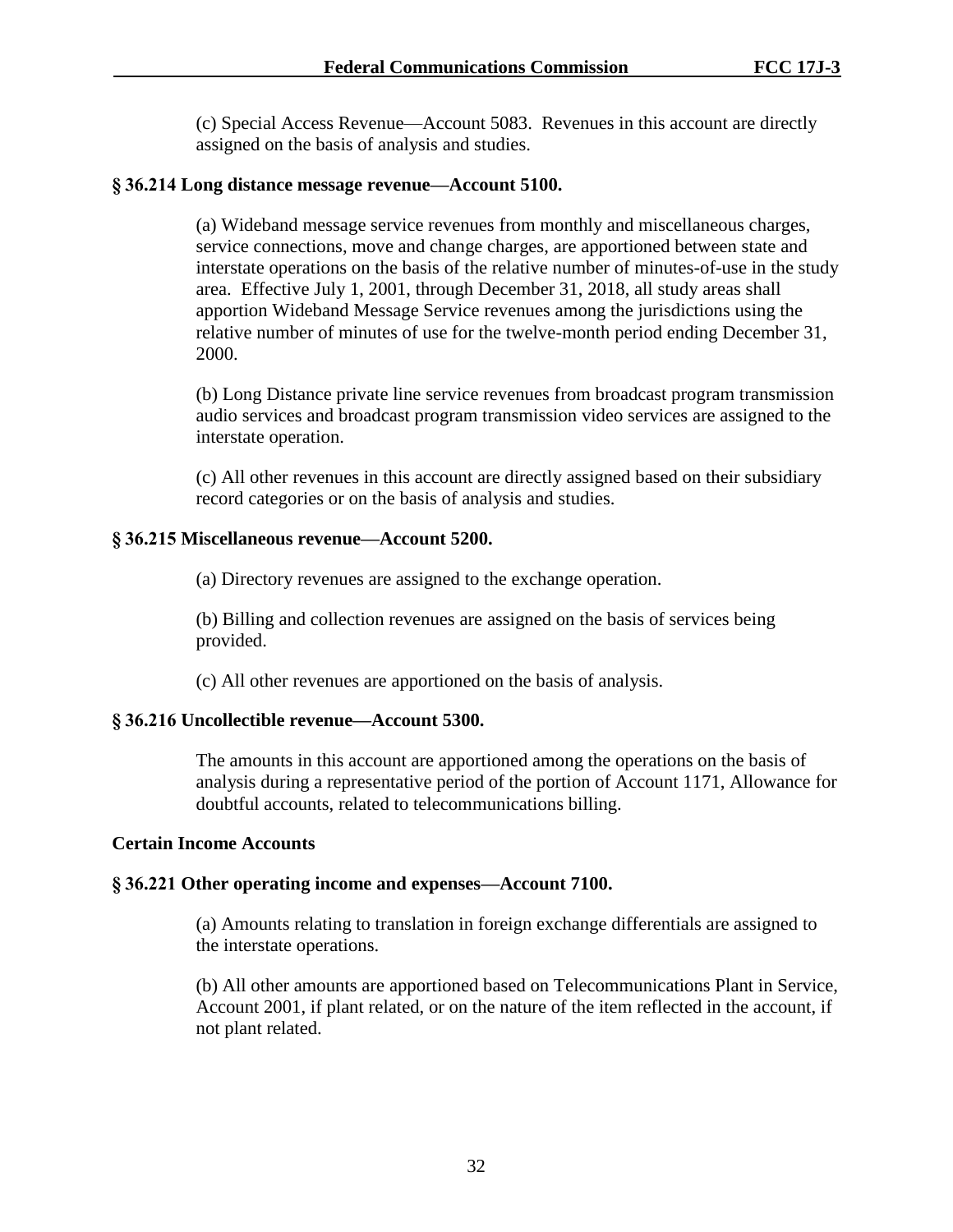## **§ 36.222 Nonoperating income and expenses—Account 7300.**

(a) Only allowance for funds used during construction, and charitable, social and community welfare contributions are considered in this account for separations purposes.

(b) Subsidiary record categories should be maintained for this account that include identification of amounts made to the account for (1) credits representing allowance for funds used during construction and (2) contributions for charitable, social or community welfare purposes, employee activities, membership dues and fees in service clubs, community welfare association and similar organizations.

(c) The portion reflecting allowance for funds used during construction is apportioned on the basis of the cost of Telecommunications Plant Under Construction—Account 2003. The portion reflecting costs for social and community welfare contributions and fees is apportioned on the basis of the apportionment of corporate operations expenses.

## **§ 36.223 Interest and related items—Account 7500.**

(a) Only interest paid relating to capital leases is considered in this account for separations purposes. Subsidiary Record Categories should be maintained for this account that include details relating to interest expense on capital leases. Such interest expense is apportioned on a basis consistent with the associated capital leases in Account 2680.

## **§ 36.224 Extraordinary items—Account 7600.**

(a) Amounts in this account of an operating nature are apportioned on a basis consistent with the nature of these items.

## **§ 36.225 Income effect of jurisdictional ratemaking differences—Account 7910.**

(a) Amounts in this account are directly assigned to the appropriate jurisdiction.

# **SUBPART D—OPERATING EXPENSES AND TAXES**

## **General**

# **§ 36.301 Section arrangement.**

(a) This subpart is arranged in sections as follows: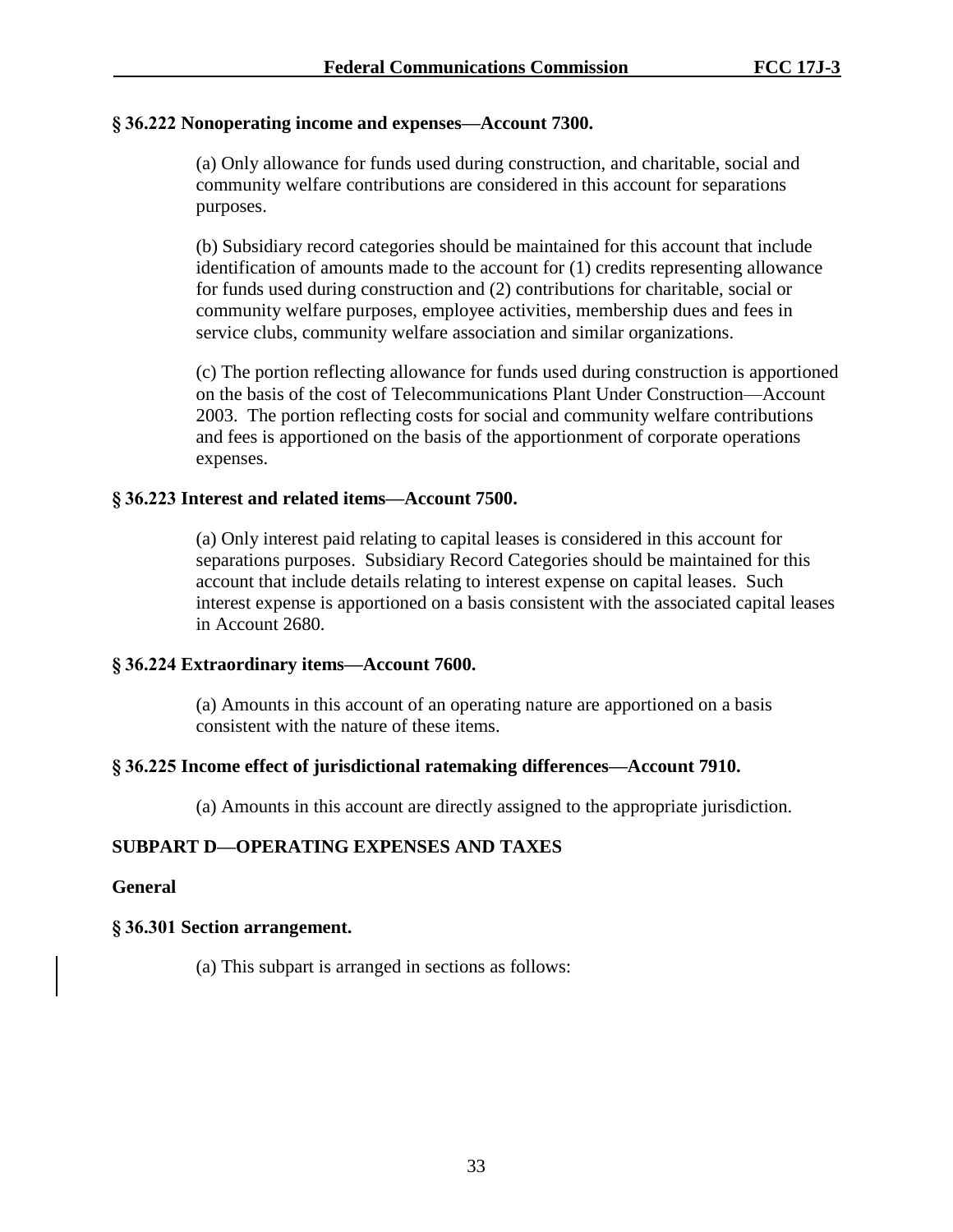| <b>Plant Specific Operations Expenses:</b><br>36.310.<br>General<br>Network Support/General Support Expenses—Accounts 6110 and<br>6120 (Class B Telephone Companies); Accounts 6112, 6113, 6114,<br>36.311.<br>6121, 6122, 6123, and 6124 (Class A Telephone Companies)<br>Central Office Expenses—Accounts 6210, 6220, and 6230 (Class B<br>Telephone Companies); Accounts 6211, 6212, 6220, 6231, and<br>36.321<br>6232 (Class A Telephone Companies)<br>Information Origination/Termination Expenses—Account 6310<br>(Class B Telephone Companies); Accounts 6311, 6341, 6351, and<br>36.331.<br>6362 (Class A Telephone Companies)<br>Cable and Wire Facilities Expenses—Account 6410 (Class B<br>Telephone Companies); Accounts 6411, 6421, 6422, 6423, 6424,<br>36.341.<br>6426, 6431, and 6441 (Class A Telephone Companies)<br><b>Plant Nonspecific Operations Expenses:</b><br>General<br>36.351.<br>Other Property Plant and Equipment Expenses—Account 6510<br>(Class B Telephone Companies); Accounts 6511 and 6512 (Class<br>36.352.<br>A Telephone Companies)<br>Network Operations Expenses-Account 6530 (Class B Telephone<br>Companies); Accounts 6531, 6532, 6533, 6534, and 6535 (Class A<br>36.353.<br><b>Telephone Companies)</b><br>Access Expenses-Account 6540<br>36.354.<br>Depreciation and Amortization Expenses-Account 6560<br>36.361.<br><b>Customer Operations Expenses:</b><br>General<br>36.371.<br>Marketing-Account 6610 (Class B Telephone Companies);<br>36.372.<br>Accounts 6611 and 6613 (Class A Telephone Companies)<br>Services-Account 6620<br>36.373.<br><b>Telephone Operator Services</b><br>36.374.<br><b>Published Directory Listing</b><br>36.375.<br>All Other<br>36.376.<br>Category 1—Local Bus-Business Office Expense<br>36.377.<br>Category 2—Customer Services (Revenue Accounting)<br>36.378.<br><b>Message Processing Expense</b><br>36.379.<br>Other Billing and Collecting Expense<br>36.380.<br>Carrier Access Charge Billing and Collecting Expense<br>36.381.<br>Category 3—All other Customer Service Expense<br>36.382.<br><b>Corporate Operations Expenses:</b><br>General<br>36.391.<br>36.392.<br>General and Administrative Expenses—Account 6720<br>Operating Taxes-Account 7200-Class B Telephone Companies);<br>36.411 and<br>Accounts 7210, 7220, 7230, 7240, and 7250 (Class A Telephone<br>36.412.<br>Companies)<br><b>Equal Access Expenses</b><br>36.421. | General | 36.301 and |
|----------------------------------------------------------------------------------------------------------------------------------------------------------------------------------------------------------------------------------------------------------------------------------------------------------------------------------------------------------------------------------------------------------------------------------------------------------------------------------------------------------------------------------------------------------------------------------------------------------------------------------------------------------------------------------------------------------------------------------------------------------------------------------------------------------------------------------------------------------------------------------------------------------------------------------------------------------------------------------------------------------------------------------------------------------------------------------------------------------------------------------------------------------------------------------------------------------------------------------------------------------------------------------------------------------------------------------------------------------------------------------------------------------------------------------------------------------------------------------------------------------------------------------------------------------------------------------------------------------------------------------------------------------------------------------------------------------------------------------------------------------------------------------------------------------------------------------------------------------------------------------------------------------------------------------------------------------------------------------------------------------------------------------------------------------------------------------------------------------------------------------------------------------------------------------------------------------------------------------------------------------------------------------------------------------------------------------------------------------------------------------------------------------------------------------------|---------|------------|
|                                                                                                                                                                                                                                                                                                                                                                                                                                                                                                                                                                                                                                                                                                                                                                                                                                                                                                                                                                                                                                                                                                                                                                                                                                                                                                                                                                                                                                                                                                                                                                                                                                                                                                                                                                                                                                                                                                                                                                                                                                                                                                                                                                                                                                                                                                                                                                                                                                        |         | 36.302.    |
|                                                                                                                                                                                                                                                                                                                                                                                                                                                                                                                                                                                                                                                                                                                                                                                                                                                                                                                                                                                                                                                                                                                                                                                                                                                                                                                                                                                                                                                                                                                                                                                                                                                                                                                                                                                                                                                                                                                                                                                                                                                                                                                                                                                                                                                                                                                                                                                                                                        |         |            |
|                                                                                                                                                                                                                                                                                                                                                                                                                                                                                                                                                                                                                                                                                                                                                                                                                                                                                                                                                                                                                                                                                                                                                                                                                                                                                                                                                                                                                                                                                                                                                                                                                                                                                                                                                                                                                                                                                                                                                                                                                                                                                                                                                                                                                                                                                                                                                                                                                                        |         |            |
|                                                                                                                                                                                                                                                                                                                                                                                                                                                                                                                                                                                                                                                                                                                                                                                                                                                                                                                                                                                                                                                                                                                                                                                                                                                                                                                                                                                                                                                                                                                                                                                                                                                                                                                                                                                                                                                                                                                                                                                                                                                                                                                                                                                                                                                                                                                                                                                                                                        |         |            |
|                                                                                                                                                                                                                                                                                                                                                                                                                                                                                                                                                                                                                                                                                                                                                                                                                                                                                                                                                                                                                                                                                                                                                                                                                                                                                                                                                                                                                                                                                                                                                                                                                                                                                                                                                                                                                                                                                                                                                                                                                                                                                                                                                                                                                                                                                                                                                                                                                                        |         |            |
|                                                                                                                                                                                                                                                                                                                                                                                                                                                                                                                                                                                                                                                                                                                                                                                                                                                                                                                                                                                                                                                                                                                                                                                                                                                                                                                                                                                                                                                                                                                                                                                                                                                                                                                                                                                                                                                                                                                                                                                                                                                                                                                                                                                                                                                                                                                                                                                                                                        |         |            |
|                                                                                                                                                                                                                                                                                                                                                                                                                                                                                                                                                                                                                                                                                                                                                                                                                                                                                                                                                                                                                                                                                                                                                                                                                                                                                                                                                                                                                                                                                                                                                                                                                                                                                                                                                                                                                                                                                                                                                                                                                                                                                                                                                                                                                                                                                                                                                                                                                                        |         |            |
|                                                                                                                                                                                                                                                                                                                                                                                                                                                                                                                                                                                                                                                                                                                                                                                                                                                                                                                                                                                                                                                                                                                                                                                                                                                                                                                                                                                                                                                                                                                                                                                                                                                                                                                                                                                                                                                                                                                                                                                                                                                                                                                                                                                                                                                                                                                                                                                                                                        |         |            |
|                                                                                                                                                                                                                                                                                                                                                                                                                                                                                                                                                                                                                                                                                                                                                                                                                                                                                                                                                                                                                                                                                                                                                                                                                                                                                                                                                                                                                                                                                                                                                                                                                                                                                                                                                                                                                                                                                                                                                                                                                                                                                                                                                                                                                                                                                                                                                                                                                                        |         |            |
|                                                                                                                                                                                                                                                                                                                                                                                                                                                                                                                                                                                                                                                                                                                                                                                                                                                                                                                                                                                                                                                                                                                                                                                                                                                                                                                                                                                                                                                                                                                                                                                                                                                                                                                                                                                                                                                                                                                                                                                                                                                                                                                                                                                                                                                                                                                                                                                                                                        |         |            |
|                                                                                                                                                                                                                                                                                                                                                                                                                                                                                                                                                                                                                                                                                                                                                                                                                                                                                                                                                                                                                                                                                                                                                                                                                                                                                                                                                                                                                                                                                                                                                                                                                                                                                                                                                                                                                                                                                                                                                                                                                                                                                                                                                                                                                                                                                                                                                                                                                                        |         |            |
|                                                                                                                                                                                                                                                                                                                                                                                                                                                                                                                                                                                                                                                                                                                                                                                                                                                                                                                                                                                                                                                                                                                                                                                                                                                                                                                                                                                                                                                                                                                                                                                                                                                                                                                                                                                                                                                                                                                                                                                                                                                                                                                                                                                                                                                                                                                                                                                                                                        |         |            |
|                                                                                                                                                                                                                                                                                                                                                                                                                                                                                                                                                                                                                                                                                                                                                                                                                                                                                                                                                                                                                                                                                                                                                                                                                                                                                                                                                                                                                                                                                                                                                                                                                                                                                                                                                                                                                                                                                                                                                                                                                                                                                                                                                                                                                                                                                                                                                                                                                                        |         |            |
|                                                                                                                                                                                                                                                                                                                                                                                                                                                                                                                                                                                                                                                                                                                                                                                                                                                                                                                                                                                                                                                                                                                                                                                                                                                                                                                                                                                                                                                                                                                                                                                                                                                                                                                                                                                                                                                                                                                                                                                                                                                                                                                                                                                                                                                                                                                                                                                                                                        |         |            |
|                                                                                                                                                                                                                                                                                                                                                                                                                                                                                                                                                                                                                                                                                                                                                                                                                                                                                                                                                                                                                                                                                                                                                                                                                                                                                                                                                                                                                                                                                                                                                                                                                                                                                                                                                                                                                                                                                                                                                                                                                                                                                                                                                                                                                                                                                                                                                                                                                                        |         |            |
|                                                                                                                                                                                                                                                                                                                                                                                                                                                                                                                                                                                                                                                                                                                                                                                                                                                                                                                                                                                                                                                                                                                                                                                                                                                                                                                                                                                                                                                                                                                                                                                                                                                                                                                                                                                                                                                                                                                                                                                                                                                                                                                                                                                                                                                                                                                                                                                                                                        |         |            |
|                                                                                                                                                                                                                                                                                                                                                                                                                                                                                                                                                                                                                                                                                                                                                                                                                                                                                                                                                                                                                                                                                                                                                                                                                                                                                                                                                                                                                                                                                                                                                                                                                                                                                                                                                                                                                                                                                                                                                                                                                                                                                                                                                                                                                                                                                                                                                                                                                                        |         |            |
|                                                                                                                                                                                                                                                                                                                                                                                                                                                                                                                                                                                                                                                                                                                                                                                                                                                                                                                                                                                                                                                                                                                                                                                                                                                                                                                                                                                                                                                                                                                                                                                                                                                                                                                                                                                                                                                                                                                                                                                                                                                                                                                                                                                                                                                                                                                                                                                                                                        |         |            |
|                                                                                                                                                                                                                                                                                                                                                                                                                                                                                                                                                                                                                                                                                                                                                                                                                                                                                                                                                                                                                                                                                                                                                                                                                                                                                                                                                                                                                                                                                                                                                                                                                                                                                                                                                                                                                                                                                                                                                                                                                                                                                                                                                                                                                                                                                                                                                                                                                                        |         |            |
|                                                                                                                                                                                                                                                                                                                                                                                                                                                                                                                                                                                                                                                                                                                                                                                                                                                                                                                                                                                                                                                                                                                                                                                                                                                                                                                                                                                                                                                                                                                                                                                                                                                                                                                                                                                                                                                                                                                                                                                                                                                                                                                                                                                                                                                                                                                                                                                                                                        |         |            |
|                                                                                                                                                                                                                                                                                                                                                                                                                                                                                                                                                                                                                                                                                                                                                                                                                                                                                                                                                                                                                                                                                                                                                                                                                                                                                                                                                                                                                                                                                                                                                                                                                                                                                                                                                                                                                                                                                                                                                                                                                                                                                                                                                                                                                                                                                                                                                                                                                                        |         |            |
|                                                                                                                                                                                                                                                                                                                                                                                                                                                                                                                                                                                                                                                                                                                                                                                                                                                                                                                                                                                                                                                                                                                                                                                                                                                                                                                                                                                                                                                                                                                                                                                                                                                                                                                                                                                                                                                                                                                                                                                                                                                                                                                                                                                                                                                                                                                                                                                                                                        |         |            |
|                                                                                                                                                                                                                                                                                                                                                                                                                                                                                                                                                                                                                                                                                                                                                                                                                                                                                                                                                                                                                                                                                                                                                                                                                                                                                                                                                                                                                                                                                                                                                                                                                                                                                                                                                                                                                                                                                                                                                                                                                                                                                                                                                                                                                                                                                                                                                                                                                                        |         |            |
|                                                                                                                                                                                                                                                                                                                                                                                                                                                                                                                                                                                                                                                                                                                                                                                                                                                                                                                                                                                                                                                                                                                                                                                                                                                                                                                                                                                                                                                                                                                                                                                                                                                                                                                                                                                                                                                                                                                                                                                                                                                                                                                                                                                                                                                                                                                                                                                                                                        |         |            |
|                                                                                                                                                                                                                                                                                                                                                                                                                                                                                                                                                                                                                                                                                                                                                                                                                                                                                                                                                                                                                                                                                                                                                                                                                                                                                                                                                                                                                                                                                                                                                                                                                                                                                                                                                                                                                                                                                                                                                                                                                                                                                                                                                                                                                                                                                                                                                                                                                                        |         |            |
|                                                                                                                                                                                                                                                                                                                                                                                                                                                                                                                                                                                                                                                                                                                                                                                                                                                                                                                                                                                                                                                                                                                                                                                                                                                                                                                                                                                                                                                                                                                                                                                                                                                                                                                                                                                                                                                                                                                                                                                                                                                                                                                                                                                                                                                                                                                                                                                                                                        |         |            |
|                                                                                                                                                                                                                                                                                                                                                                                                                                                                                                                                                                                                                                                                                                                                                                                                                                                                                                                                                                                                                                                                                                                                                                                                                                                                                                                                                                                                                                                                                                                                                                                                                                                                                                                                                                                                                                                                                                                                                                                                                                                                                                                                                                                                                                                                                                                                                                                                                                        |         |            |
|                                                                                                                                                                                                                                                                                                                                                                                                                                                                                                                                                                                                                                                                                                                                                                                                                                                                                                                                                                                                                                                                                                                                                                                                                                                                                                                                                                                                                                                                                                                                                                                                                                                                                                                                                                                                                                                                                                                                                                                                                                                                                                                                                                                                                                                                                                                                                                                                                                        |         |            |
|                                                                                                                                                                                                                                                                                                                                                                                                                                                                                                                                                                                                                                                                                                                                                                                                                                                                                                                                                                                                                                                                                                                                                                                                                                                                                                                                                                                                                                                                                                                                                                                                                                                                                                                                                                                                                                                                                                                                                                                                                                                                                                                                                                                                                                                                                                                                                                                                                                        |         |            |
|                                                                                                                                                                                                                                                                                                                                                                                                                                                                                                                                                                                                                                                                                                                                                                                                                                                                                                                                                                                                                                                                                                                                                                                                                                                                                                                                                                                                                                                                                                                                                                                                                                                                                                                                                                                                                                                                                                                                                                                                                                                                                                                                                                                                                                                                                                                                                                                                                                        |         |            |
|                                                                                                                                                                                                                                                                                                                                                                                                                                                                                                                                                                                                                                                                                                                                                                                                                                                                                                                                                                                                                                                                                                                                                                                                                                                                                                                                                                                                                                                                                                                                                                                                                                                                                                                                                                                                                                                                                                                                                                                                                                                                                                                                                                                                                                                                                                                                                                                                                                        |         |            |
|                                                                                                                                                                                                                                                                                                                                                                                                                                                                                                                                                                                                                                                                                                                                                                                                                                                                                                                                                                                                                                                                                                                                                                                                                                                                                                                                                                                                                                                                                                                                                                                                                                                                                                                                                                                                                                                                                                                                                                                                                                                                                                                                                                                                                                                                                                                                                                                                                                        |         |            |
|                                                                                                                                                                                                                                                                                                                                                                                                                                                                                                                                                                                                                                                                                                                                                                                                                                                                                                                                                                                                                                                                                                                                                                                                                                                                                                                                                                                                                                                                                                                                                                                                                                                                                                                                                                                                                                                                                                                                                                                                                                                                                                                                                                                                                                                                                                                                                                                                                                        |         |            |
|                                                                                                                                                                                                                                                                                                                                                                                                                                                                                                                                                                                                                                                                                                                                                                                                                                                                                                                                                                                                                                                                                                                                                                                                                                                                                                                                                                                                                                                                                                                                                                                                                                                                                                                                                                                                                                                                                                                                                                                                                                                                                                                                                                                                                                                                                                                                                                                                                                        |         |            |
|                                                                                                                                                                                                                                                                                                                                                                                                                                                                                                                                                                                                                                                                                                                                                                                                                                                                                                                                                                                                                                                                                                                                                                                                                                                                                                                                                                                                                                                                                                                                                                                                                                                                                                                                                                                                                                                                                                                                                                                                                                                                                                                                                                                                                                                                                                                                                                                                                                        |         |            |
|                                                                                                                                                                                                                                                                                                                                                                                                                                                                                                                                                                                                                                                                                                                                                                                                                                                                                                                                                                                                                                                                                                                                                                                                                                                                                                                                                                                                                                                                                                                                                                                                                                                                                                                                                                                                                                                                                                                                                                                                                                                                                                                                                                                                                                                                                                                                                                                                                                        |         |            |
|                                                                                                                                                                                                                                                                                                                                                                                                                                                                                                                                                                                                                                                                                                                                                                                                                                                                                                                                                                                                                                                                                                                                                                                                                                                                                                                                                                                                                                                                                                                                                                                                                                                                                                                                                                                                                                                                                                                                                                                                                                                                                                                                                                                                                                                                                                                                                                                                                                        |         |            |
|                                                                                                                                                                                                                                                                                                                                                                                                                                                                                                                                                                                                                                                                                                                                                                                                                                                                                                                                                                                                                                                                                                                                                                                                                                                                                                                                                                                                                                                                                                                                                                                                                                                                                                                                                                                                                                                                                                                                                                                                                                                                                                                                                                                                                                                                                                                                                                                                                                        |         |            |
|                                                                                                                                                                                                                                                                                                                                                                                                                                                                                                                                                                                                                                                                                                                                                                                                                                                                                                                                                                                                                                                                                                                                                                                                                                                                                                                                                                                                                                                                                                                                                                                                                                                                                                                                                                                                                                                                                                                                                                                                                                                                                                                                                                                                                                                                                                                                                                                                                                        |         |            |
|                                                                                                                                                                                                                                                                                                                                                                                                                                                                                                                                                                                                                                                                                                                                                                                                                                                                                                                                                                                                                                                                                                                                                                                                                                                                                                                                                                                                                                                                                                                                                                                                                                                                                                                                                                                                                                                                                                                                                                                                                                                                                                                                                                                                                                                                                                                                                                                                                                        |         |            |
|                                                                                                                                                                                                                                                                                                                                                                                                                                                                                                                                                                                                                                                                                                                                                                                                                                                                                                                                                                                                                                                                                                                                                                                                                                                                                                                                                                                                                                                                                                                                                                                                                                                                                                                                                                                                                                                                                                                                                                                                                                                                                                                                                                                                                                                                                                                                                                                                                                        |         |            |
|                                                                                                                                                                                                                                                                                                                                                                                                                                                                                                                                                                                                                                                                                                                                                                                                                                                                                                                                                                                                                                                                                                                                                                                                                                                                                                                                                                                                                                                                                                                                                                                                                                                                                                                                                                                                                                                                                                                                                                                                                                                                                                                                                                                                                                                                                                                                                                                                                                        |         |            |
|                                                                                                                                                                                                                                                                                                                                                                                                                                                                                                                                                                                                                                                                                                                                                                                                                                                                                                                                                                                                                                                                                                                                                                                                                                                                                                                                                                                                                                                                                                                                                                                                                                                                                                                                                                                                                                                                                                                                                                                                                                                                                                                                                                                                                                                                                                                                                                                                                                        |         |            |
|                                                                                                                                                                                                                                                                                                                                                                                                                                                                                                                                                                                                                                                                                                                                                                                                                                                                                                                                                                                                                                                                                                                                                                                                                                                                                                                                                                                                                                                                                                                                                                                                                                                                                                                                                                                                                                                                                                                                                                                                                                                                                                                                                                                                                                                                                                                                                                                                                                        |         |            |
|                                                                                                                                                                                                                                                                                                                                                                                                                                                                                                                                                                                                                                                                                                                                                                                                                                                                                                                                                                                                                                                                                                                                                                                                                                                                                                                                                                                                                                                                                                                                                                                                                                                                                                                                                                                                                                                                                                                                                                                                                                                                                                                                                                                                                                                                                                                                                                                                                                        |         |            |
|                                                                                                                                                                                                                                                                                                                                                                                                                                                                                                                                                                                                                                                                                                                                                                                                                                                                                                                                                                                                                                                                                                                                                                                                                                                                                                                                                                                                                                                                                                                                                                                                                                                                                                                                                                                                                                                                                                                                                                                                                                                                                                                                                                                                                                                                                                                                                                                                                                        |         |            |

 $\overline{\phantom{a}}$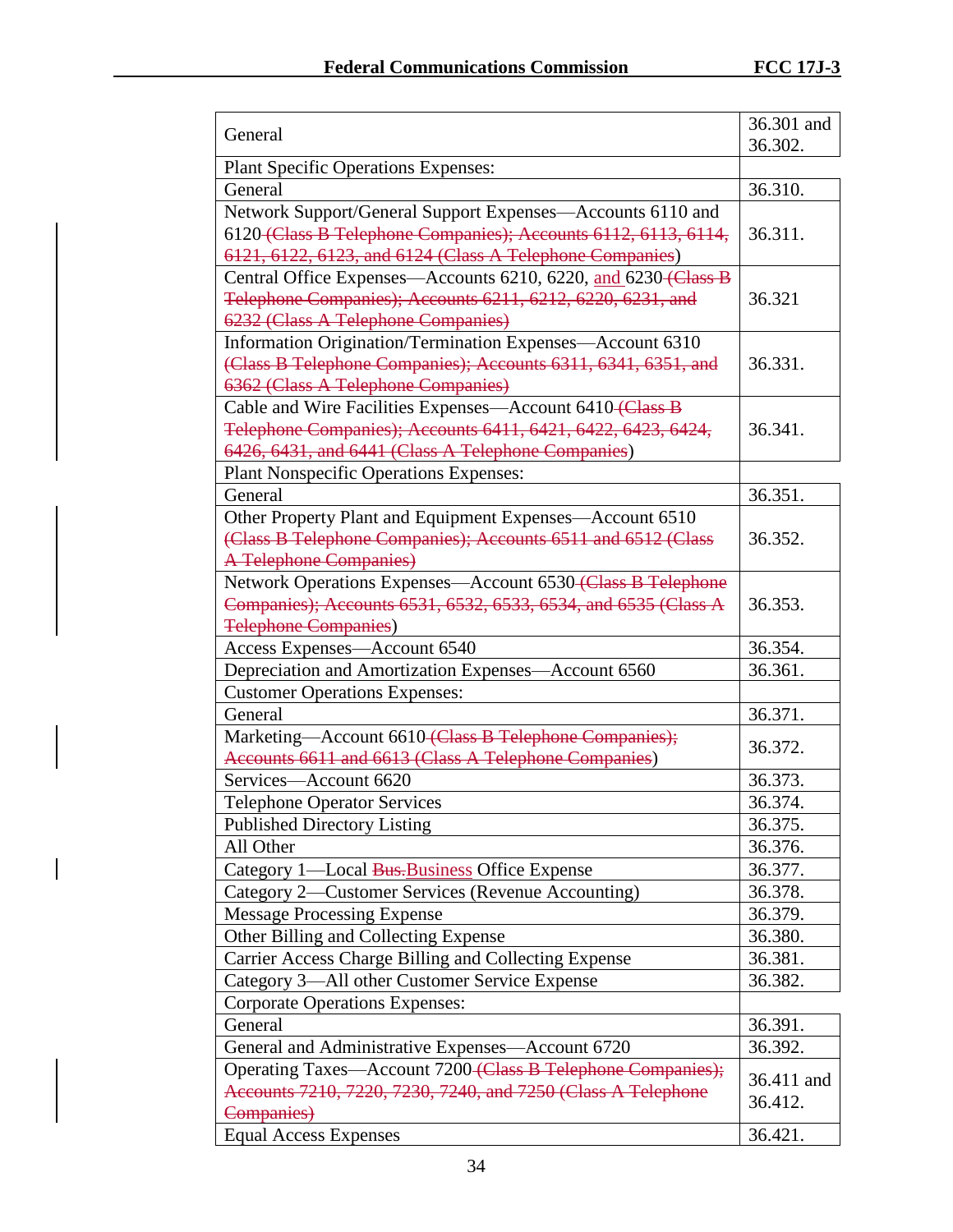## **§ 36.302 General.**

(a) This section sets forth procedures for the apportionment among the operations of operating expenses and operating taxes.

(b) As covered in § 36.2 (c) and (d), the treatment of expenses relating to plant furnished to and obtained from others under rental arrangements is consistent with the treatment of such plant.

(c) In accordance with requirements in part 32 § 32.5999 (f) expenses recorded in the expense accounts are segregated in the accounting process among the following subsidiary record categories as appropriate to each account:

> Salaries and Wages Benefits Rents Other Expenses **Clearances**

> > (1) Subsidiary Record Categories (SRCs) for Salaries and Wages, Benefits and Other Expenses are applicable to all of the expense accounts except for:

> > > Access Expense contained in Account 6540 Depreciation and Amortization Expenses—Account 6560

(i) SRCs for access expenses are maintained to identify interstate and state access expense and billing and collection expense for carrier's carrier.

(ii) Depreciation and Amortization Expense SRCs identify the character of the items contained in the account.

(2) SRCs for Rents and Clearance are only applicable to the Plant Specific Operating Expense accounts 6110 thru 6410.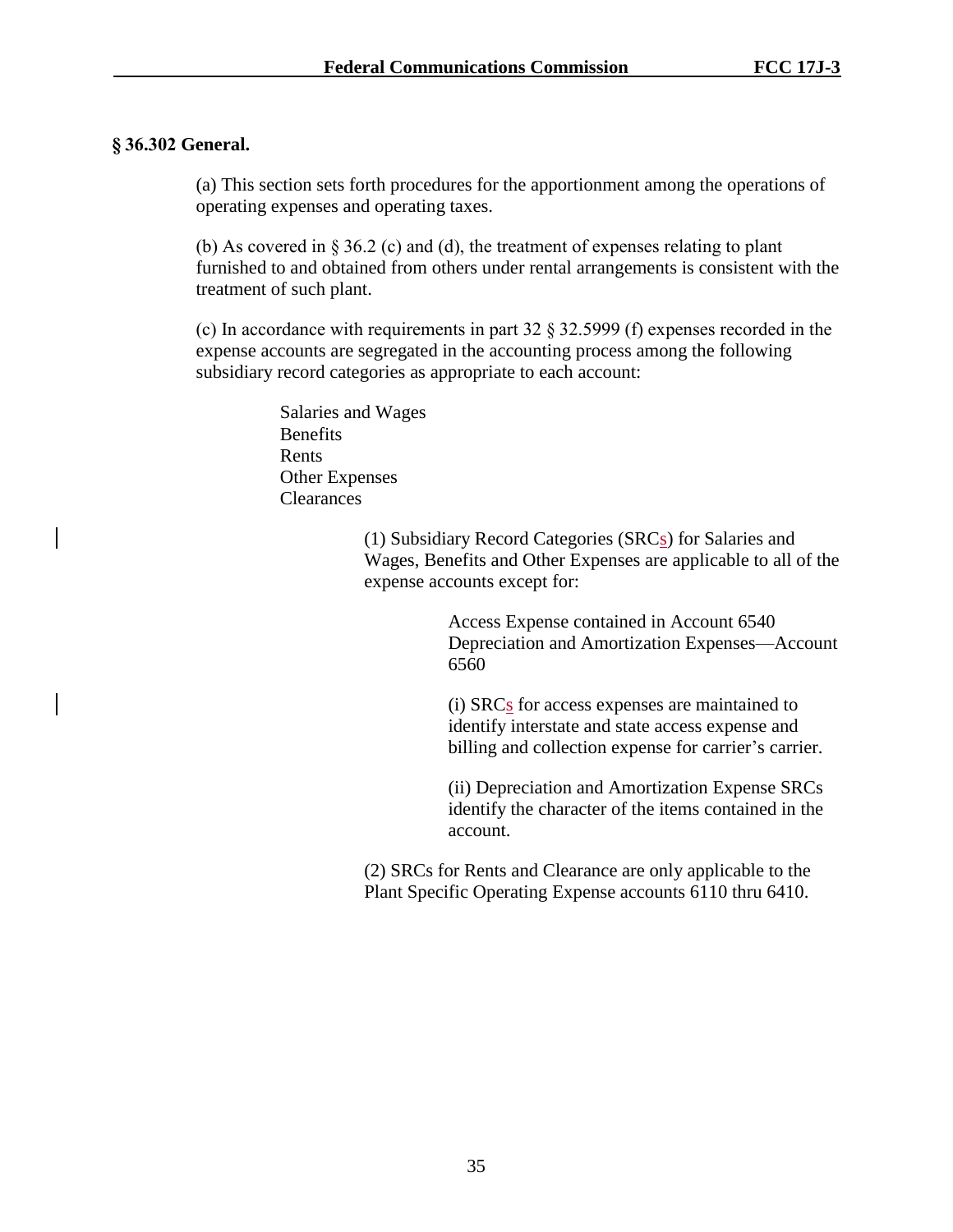# **Plant Specific Operations Expenses**

## **§ 36.310 General.**

(a) Plant specific operations expenses include the following accounts:

|                                             | <b>Account 6110 (Class B</b> |
|---------------------------------------------|------------------------------|
| <b>Network Support Expenses</b>             | <b>Telephone Companies);</b> |
|                                             | Accounts 6112, 6113, and     |
|                                             | 6114 (Class A Telephone      |
|                                             | Companies) Account 6110      |
|                                             | Account 6120 (Class B        |
|                                             | <b>Telephone Companies);</b> |
|                                             | Accounts 6121, 6122,         |
| <b>General Support Expenses</b>             | 6123, and 6124 (Class A      |
|                                             | <b>Telephone</b>             |
|                                             | Companies). Account 6120     |
|                                             | Account 6210Account          |
|                                             | 6210 (Class B Telephone      |
| <b>Central Office Switching Expenses</b>    | <b>Companies</b> ); Accounts |
|                                             | 6211 and 6212 (Class A       |
|                                             | <b>Telephone Companies)</b>  |
| <b>Operator System Expenses</b>             | Account 6220                 |
|                                             | Account 6230Account          |
|                                             | 6230 (Class B Telephone      |
| <b>Central Office Transmission Expenses</b> | <b>Companies</b> ); Accounts |
|                                             | 6231 and 6232 (Class A       |
|                                             | <b>Telephone Companies).</b> |
|                                             | Account 6310 (Class B        |
|                                             | <b>Telephone Companies);</b> |
| <b>Information Origination/Termination</b>  | Accounts 6311, 6341,         |
| <b>Expenses</b>                             | 6351, and 6362 (Class A      |
|                                             | <b>Telephone</b>             |
|                                             | Companies). Account 6310     |
|                                             | <b>Account 6410 (Class B</b> |
| Cable and Wire Facilities Expenses          | <b>Telephone Companies);</b> |
|                                             | Accounts 6411, 6421,         |
|                                             | 6422, 6423, 6424, 6426,      |
|                                             | 6431, and 6441 (Class A      |
|                                             | <b>Telephone</b>             |
|                                             | Companies). Account 6410     |

(b) These accounts are used to record costs related to specific kinds of telecommunications plant and predominantly mirror the telecommunications plant in service detail accounts. Accordingly, these expense accounts will generally be apportioned in the same manner as the related plant accounts.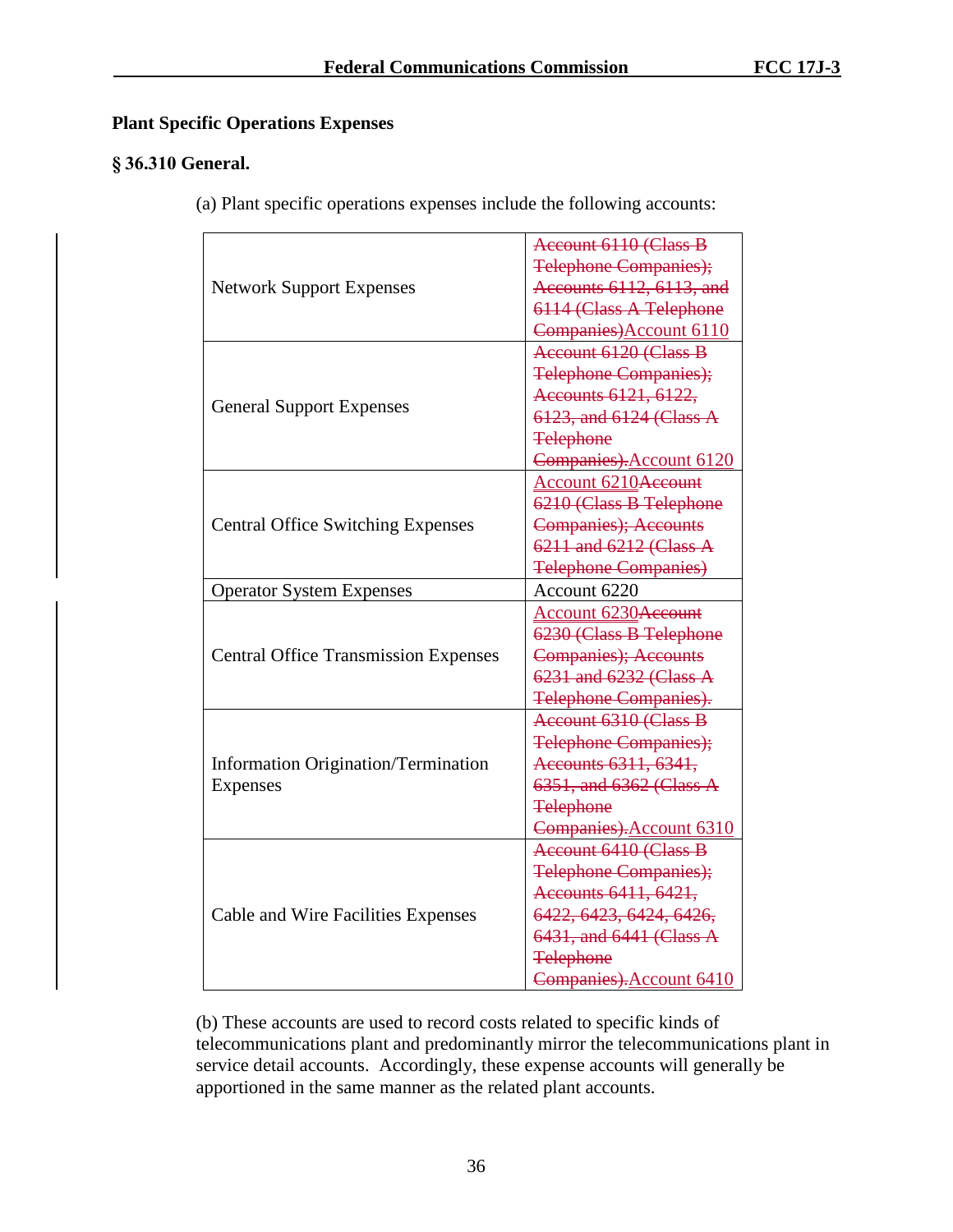(c) Except where property obtained from or furnished to other companies is treated as owned property by the company making the separation, and the related operating rents are excluded from the separation studies as set forth in  $\S 36.2$  (c) and (d), amounts are apportioned among the operations on bases generally consistent with the treatment prescribed for similar plant costs and consistent with the relative magnitude of the items involved.

## **Network Support/General Support Expenses**

**§ 36.311 Network Support/General Support Expenses—Accounts 6110 and 6120 (Class B Telephone Companies); Accounts 6112, 6113, 6114, 6121, 6122, 6123, and 6124 (Class A Telephone Companies)..**

> (a) Network Support Expenses are expenses associated with motor vehicles, aircraft, special purpose vehicles, garage work equipment, and other work equipment. General Support Expenses are expenses associated with land and buildings, furniture and artworks, office equipment, and general purpose computers.

> (b) The expenses in these account are apportioned among the operations on the basis of the separation of account 2110, Land and Support Assets.

## **Central Office Expenses**

## **§ 36.321 Central office expenses—Accounts 6210, 6220, and 6230 (Class B telephone companies); Accounts 6211, 6212, 6220, 6231, and 6232 (Class A telephone companies)..**

(a) The expenses related to central office equipment are summarized in the following accounts:

| <b>Central Office</b><br><b>Switching Expense</b> | Account 6210. <del>Account 62</del><br>(Class B telephone companies);<br>Accounts 6211 and 6212 (Class<br><del>, telephone companies</del> |
|---------------------------------------------------|--------------------------------------------------------------------------------------------------------------------------------------------|
| <b>Operator Systems</b>                           |                                                                                                                                            |
| Expense                                           | Account 6220.                                                                                                                              |
|                                                   | Account 6230. Account 6230                                                                                                                 |
| <b>Central Office</b>                             | Class B telephone companies);                                                                                                              |
| <b>Transmission Expense</b>                       | recounts $6231$ and $6232$ (C                                                                                                              |
|                                                   | hone compani                                                                                                                               |

(b) The expense in these accounts are apportioned among the operations on the basis of the separation of the investments in central office equipment. Accounts 2210, 2220 and 2230, combined.

## **Information Origination/Termination Expenses**

**§ 36.331 Information origination/termination expenses—Account 6310 (Class B telephone companies); Accounts 6311, 6341, 6351, and 6362 (Class A telephone companies)..**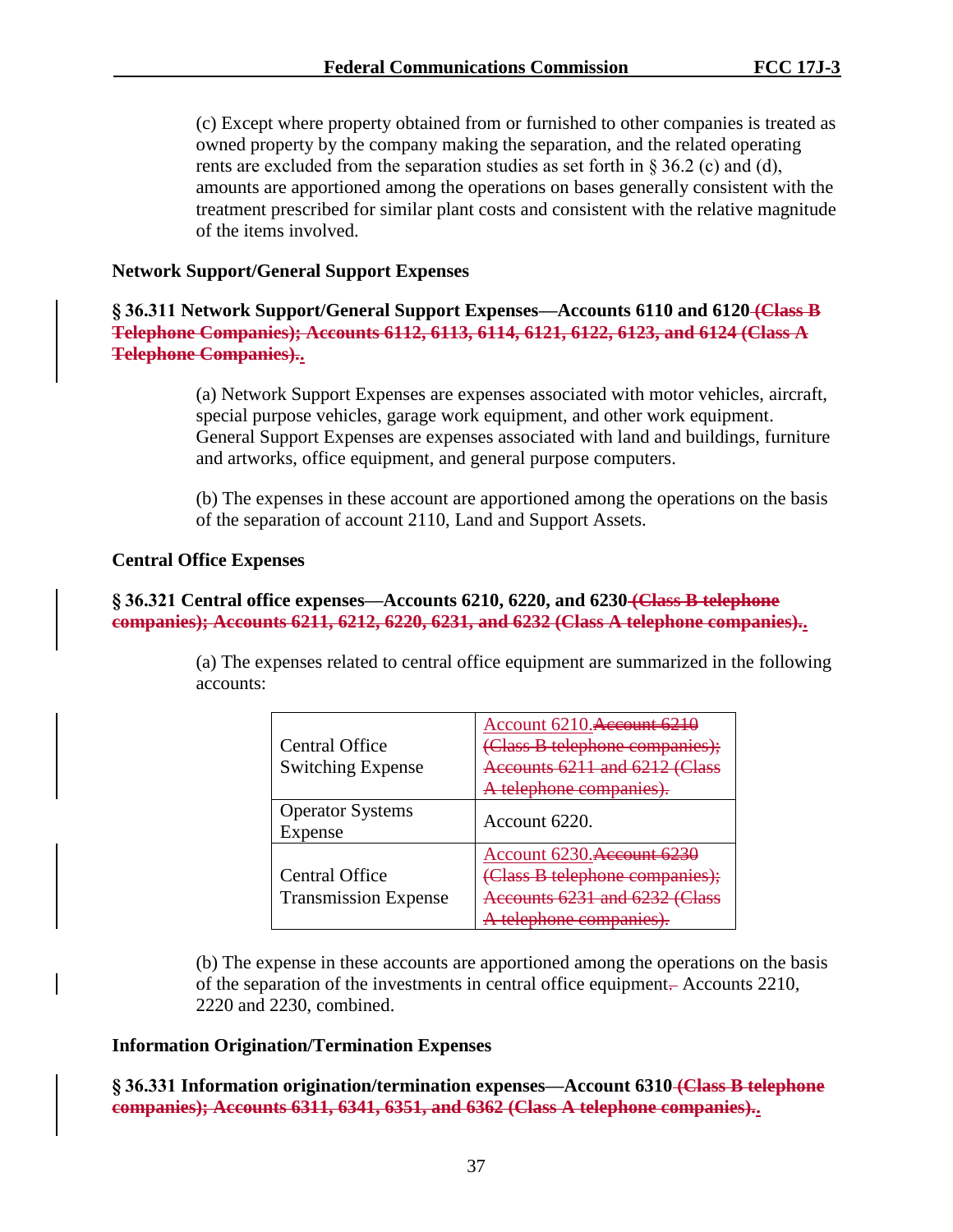(a) The expenses in this account are classified as follows:

(1) Other Information Origination/Termination Equipment Expenses; Customer Premises Equipment Expenses

(2) For some companies, these classifications are available from accounting records; for others, they are obtained by means of analyses of plant, accounting or other records for a representative period.

(b) Other Information Origination/Termination Equipment Expenses include all expenses not associated with Customer Premises Equipment expenses. These expenses shall be apportioned between state and interstate operations in accordance with the apportionment of the related investment as per § 36.142(a).

(c) Expenses related to Customer Premises Equipment shall be assigned to the state operations.

## **Cable and Wire Facilities Expenses**

**§ 36.341 Cable and wire facilities expenses—Account 6410 (Class B telephone companies); Accounts 6411, 6421, 6422, 6423, 6424, 6426, 6431, and 6441 (Class A telephone companies)..**

> (a) This account includes the expenses for poles, antenna supporting structures, aerial cable, underground cable, buried cable, submarine cable, deep sea cable, intrabuilding network cable, aerial wire, and conduit systems.

> (b) The general method of separating cable and wire facilities expenses amoung the operations is to assign them on the basis of Account 2410—Cable and Wire Facilities.

## **Plant Nonspecific Operations Expenses**

## **§ 36.351 General.**

(a) Plant nonspecific operations expenses include the following accounts:

|                                    | Account 6510 (Class B telephone      |
|------------------------------------|--------------------------------------|
| Other Property Plant and           | companies); Accounts 6511 and        |
| <b>Equipment Expenses</b>          | 6512 (Class A telephone              |
|                                    | <del>companies).</del> Account 6510. |
|                                    | Account 6530 (Class B telephone      |
| <b>Network Operations Expenses</b> | companies); Accounts 6531,           |
|                                    | 6532, 6533, 6534, and 6535           |
|                                    | (Class A telephone                   |
|                                    | <del>companies).</del> Account 6530. |
| <b>Access Expenses</b>             | Account 6540.                        |
| Depreciation and Amortization      |                                      |
| Expenses                           | Account 6560.                        |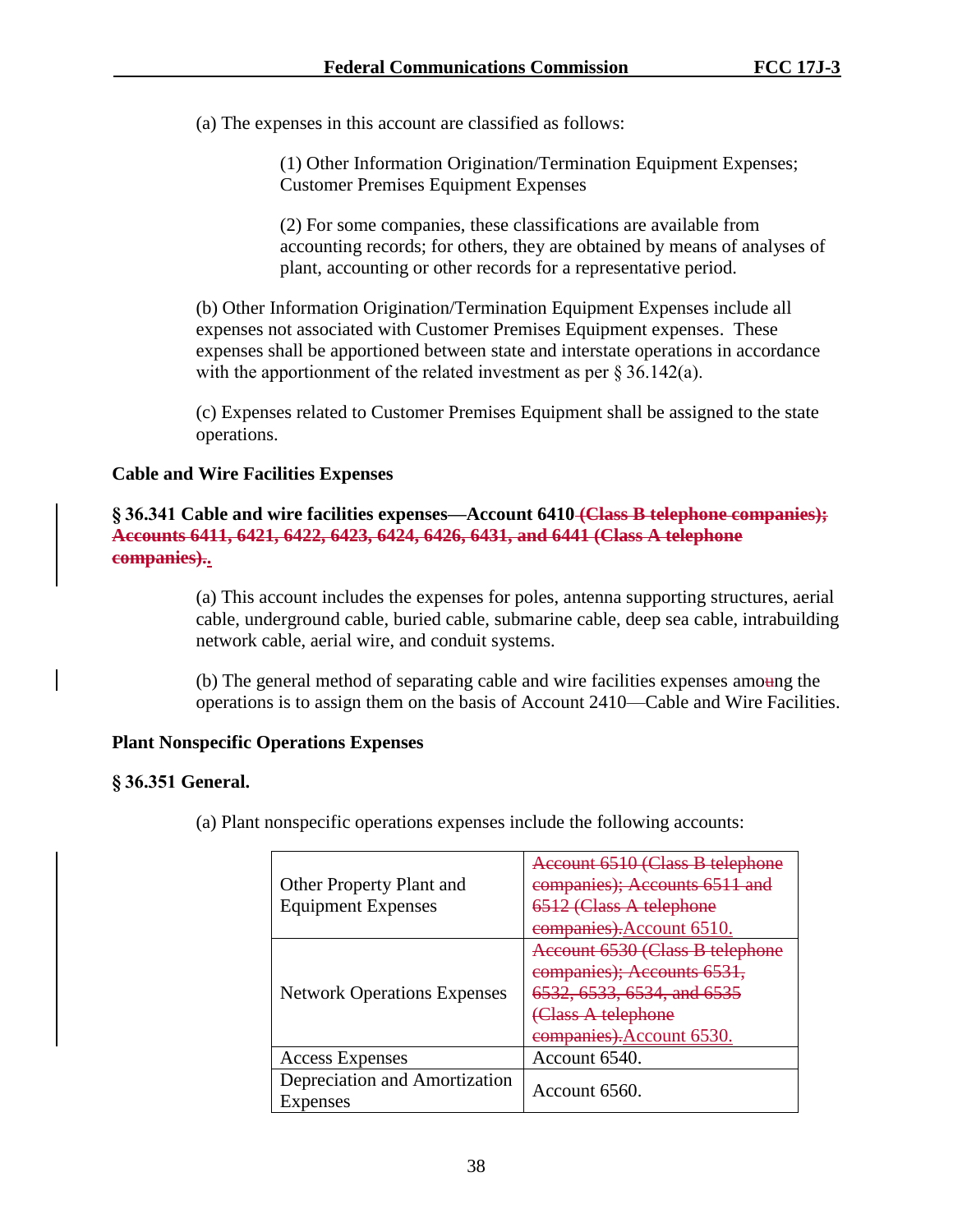## **Plant Expenses—Other**

# **§ 36.352 Other property plant and equipment expenses—Account 6510 (Class B telephone companies); Accounts 6511 and 6512 (Class A telephone companies)..**

(a) This account is used to record the expenses associated with (1) property held for future telecommunications use and (2) the provisioning of material and supplies.

(b) The expenses in this account are apportioned among the operations based on the separation of Account 2001—Telecommunications Plant in Service.

## **Network Operations Expenses**

## **§ 36.353 Network operations expenses—Account 6530 (Class B telephone companies); Accounts 6531, 6532, 6533, 6534, and 6535 (Class A telephone companies)..**

(a) This account includes the expenses associated with the provisions of power, network administration, testing, plant operations administration, and engineering.

(b) The expenses in this account are apportioned among the operations based on the separations of Account 2210, Central Office Switching, Account 2220 Operator Systems, Account 2230 Central Office Transmission, Account 2310, Information Origination/Termination and Account 2410, Cable and Wire Facilities, Combined.

## **§ 36.354 Access expenses—Account 6540.**

(a) This account includes access charges paid to exchange carriers for exchange access service. These are directly assigned to the appropriate jurisdiction based on subsidiary record categories or on analysis and study.

## **Depreciation and Amortization Expenses**

## **§ 36.361 Depreciation and amortization expenses—Account 6560.**

(a) This account includes the depreciation expenses for telecommunications plant in service and for property held for future telecommunications use. It also includes the amortization expense for tangible and intangible asserts.

(b) Expenses recorded in this account shall be separated on the basis of the separation of the associated primary Plant Accounts or related categories.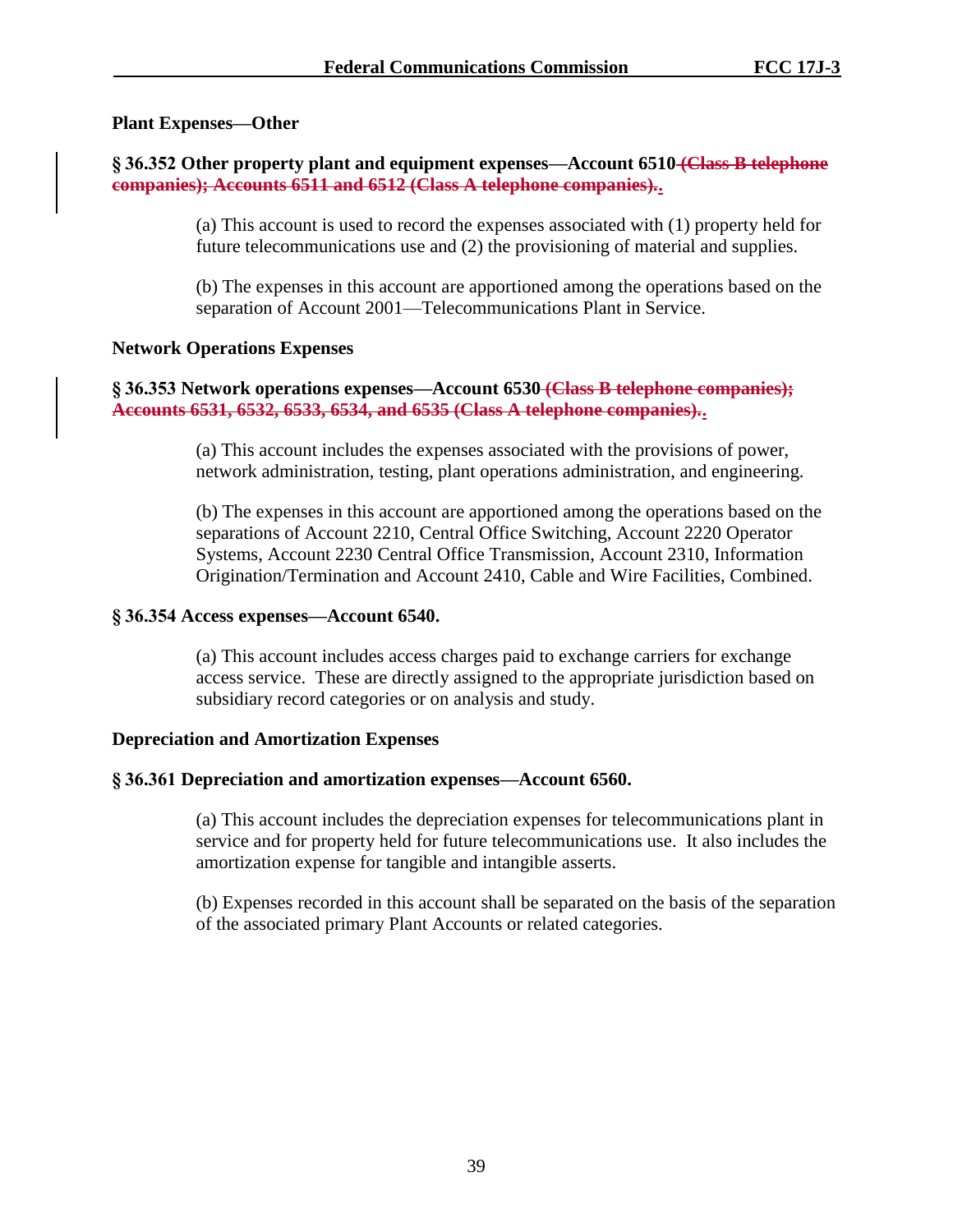## **Customer Operations Expenses**

# **§ 36.371 General.**

Customer Operations Expenses are included in the following accounts:

| Marketing       | Account 6610 (Class B telephone<br>companies); Accounts 6611 and 6613 (Class<br>A telephone companies). Account 6610. |
|-----------------|-----------------------------------------------------------------------------------------------------------------------|
| <b>Services</b> | Account 6620.                                                                                                         |

## **§ 36.372 Marketing—Account 6610 (Class B telephone companies); Accounts 6611 and 6613 (Class A telephone companies)..**

The expenses in this account are apportioned among the operations on the basis of an analysis of current billing for a representative period, excluding current billing on behalf of others and billing in connection with intercompany settlements. Effective July 1, 2001, through December 31, 2018, all study areas shall apportion expenses in this account among the jurisdictions using the analysis during the twelve-month period ending December 31, 2000.

# **§ 36.373 Services—Account 6620.**

(a) For apportionment purposes, the expenses in this account are first segregated on the basis of an analysis of job functions into the following classifications: Telephone operator services: publishing directory listing; and all other.

> (1) Expenses may be apportioned among the operations for groups of exchanges. A group of exchanges may include all exchanges in the study area.

# **§ 36.374 Telephone operator services.**

(a) Expenses in this classification include costs incurred for operators in call completion service and number services. This includes intercept, quoting rates, directory information, time charges, and all other operator functions performed in the central office, private branch exchange, teletypewriter exchange, and at public telephone stations.

(b) Effective July 1, 2001, through December 31, 2018, study areas subject to price cap regulation, pursuant to  $\S 61.41$  of this chapter, shall assign the balance of Account 6620-Services to the Telephone operator expense classification based on the relative percentage assignment of the balance of Account 6620 to this classification during the twelve-month period ending December 31, 2000.

(c) Expenses in this classification are apportioned among the operations on the basis of the relative number of weighted standard work seconds as determined by analysis and study for a representative period.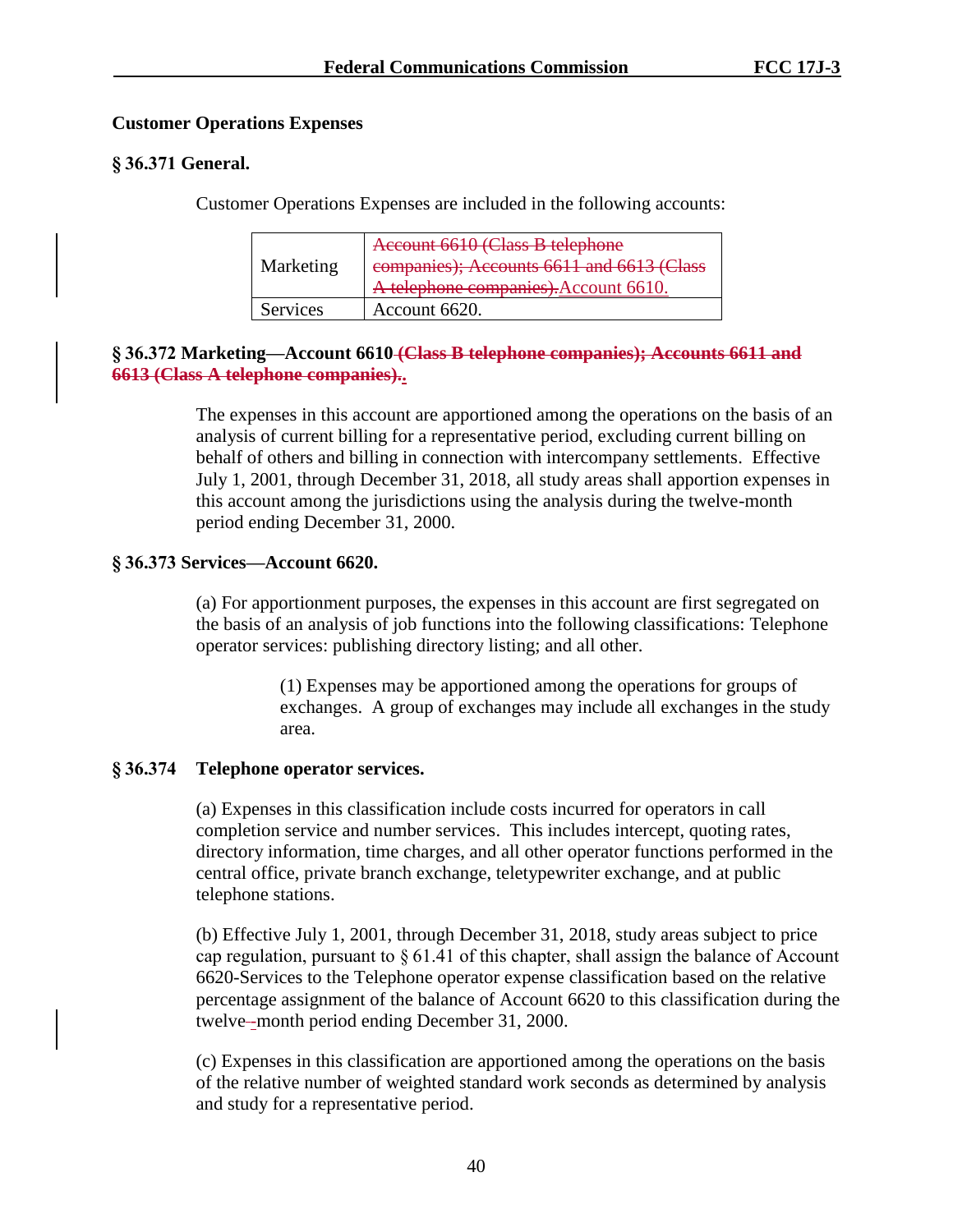(d) Effective July 1, 2001, through December 31, 2018, all study areas shall apportion Telephone operator expenses among the jurisdictions using the relative number of weighted standard work seconds, as specified in paragraph (c) of this section, during the twelve-month period ending December 31, 2000.

### **§ 36.375 Published directory listing.**

(a) This classification includes expenses for preparing or purchasing, compiling and disseminating directory listings.

(b) Published directory expense is assigned as follows:

(1) Classified directory expense and all expense of soliciting advertising is assigned to the exchange operation.

(2) The expense of alphabetical and street address directories and traffic information records is apportioned among the operations on the basis of the relative number of study area subscriber line minutes-of-use applicable to each operation.

(3) The expense associated with directories and traffic information records prepared for one locality and used in another locality is known as "foreign directories expense." Such expense is assigned to the appropriate operation on the basis of the location of the point where used with respect to the locality for which the directories and records were prepared.

(4) Effective July 1, 2001, through December 31, 2018, study areas subject to price cap regulation, pursuant to § 61.41 of this chapter, shall assign the balance of Account 6620-Services to the classifications, as specified in paragraphs  $(b)(1)$  through  $(43)$  of this section, based on the relative percentage assignment of the balance of Account 6620 to these classifications during the twelve--month period ending December 31, 2000.

(5) Effective July 1, 2001, through December 31, 2018, all study areas shall apportion Published directory listing expenses using the underlying relative use measurements, as specified in paragraphs (b)(1) through (43) of this section, during the twelve-month period ending December 31, 2000. Direct assignment of any Publishing directory listing expense to the jurisdictions shall be updated annually.

### **§ 36.376 All other.**

(a) For apportionment purposes this classification must be divided into three categories:

- (1) Category 1—Local Business Office Expense.
- (2) Category 2—Customer Services Expense.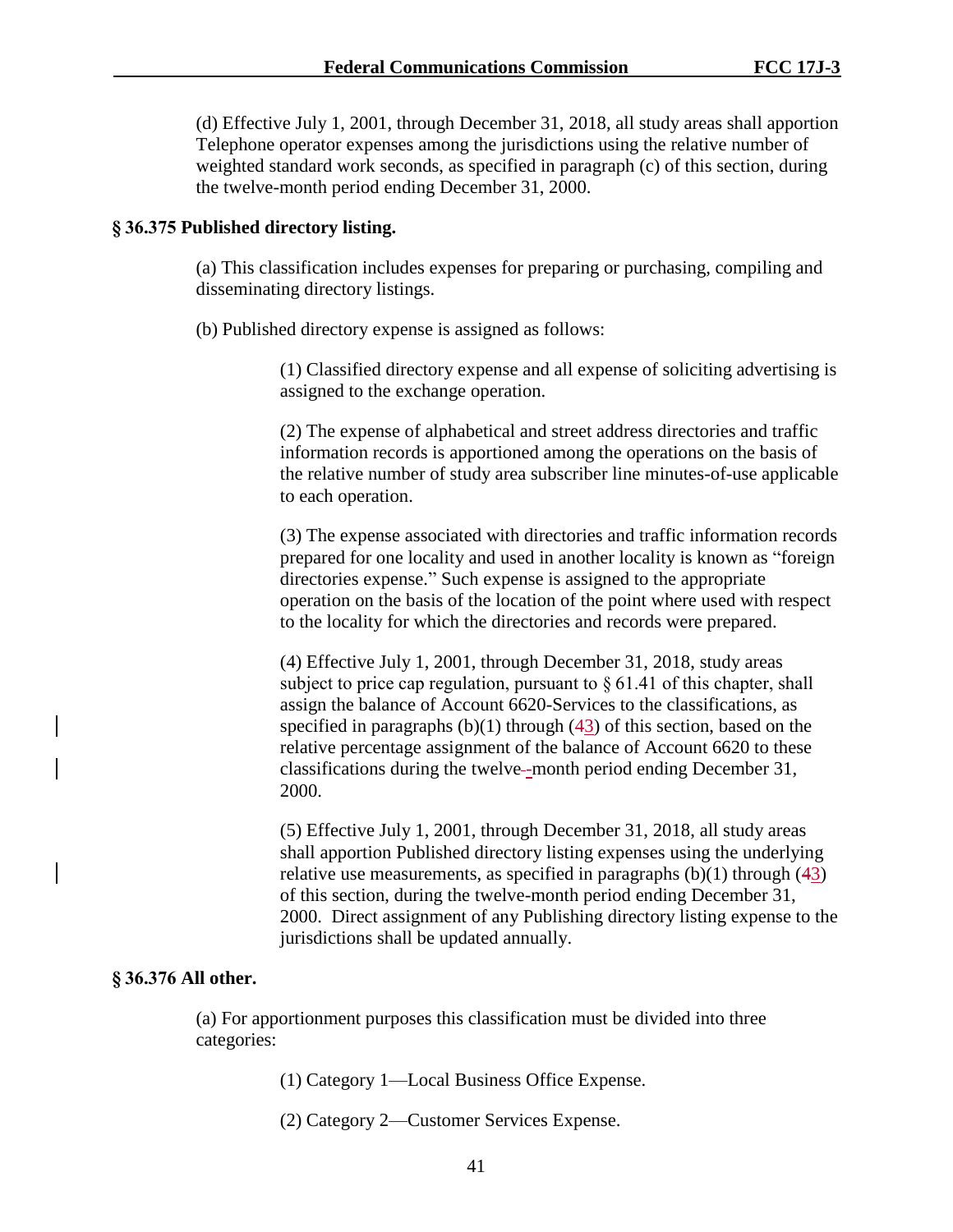(3) Category 3—All Other Customer Services Expense.

### **§ 36.377 Category 1—Local business office expense.**

(a) The expense in this category for the area under study is first segregated on the basis of an analysis of job functions into the following subcategories: End user service order processing; end user payment and collection; end user billing inquiry; interexchange carrier service order processing; interexchange carrier payment and collection; interexchange carrier billing inquiry; and coin collection and administration. Effective July 1, 2001, through December 31, 2018, study areas subject to price cap regulation, pursuant to  $\S 61.41$  of this chapter, shall assign the balance of Account 6620-Services to the subcategories, as specified in this paragraph (a), based on the relative percentage assignment of the balance of Account 6620 to these categories/subcategories during the twelve--month period ending December 31, 2000.

> (1) End-user service order processing includes expenses related to the receipt and processing of end users' orders for service and inquiries concerning service. This subcategory does not include any service order processing expenses for services provided to the interexchange carriers. End user service order processing expenses are first segregated into the following subcategories based on the relative number of actual contacts which are weighted, if appropriate, to reflect differences in the average work time per contact: Local service order processing; presubscription; directory advertising; State private line and special access; interstate private line and special access; other State message toll including WATS; other interstate message toll including WATS.

> > (i) Local service order processing expense (primarily local telephone service orders) is assigned to the State jurisdiction.

(ii) Presubscription service order processing expense is assigned to the interstate jurisdiction.

(iii) Directory advertising service order processing expense is assigned to the State jurisdiction.

(iv) State private line and special access service order processing expense is assigned to the State jurisdiction.

(v) Interstate private line and special access service order processing expense is assigned to the interstate jurisdiction.

(vi) Other State message toll including WATS service order processing expense is assigned to the State jurisdiction.

(vii) Other Interstate message toll including WATS service order processing expense is assigned to the interstate jurisdiction.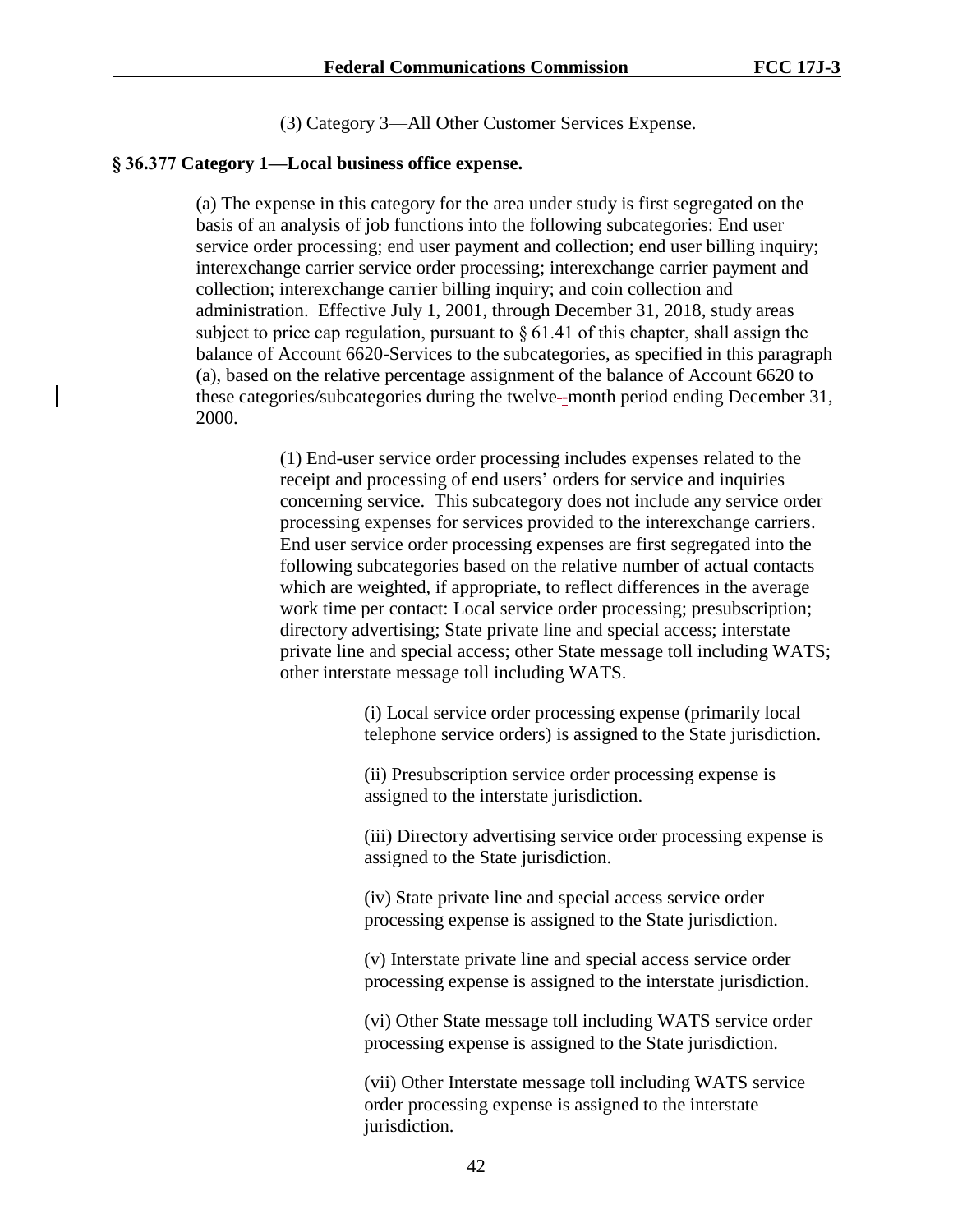### (viii) [Reserved]

(ix) Effective July 1, 2001, through December 31, 2018, study areas subject to price cap regulation, pursuant to § 61.41 of this chapter, shall assign the balance of Account 6620-Services to the categories/subcategories, as specified in paragraphs  $(a)(1)(i)$  through (viii) of this section, based on the relative percentage assignment of the balance of Account 6620 to these categories/subcategories during the twelve -month period ending December 31, 2000. Effective July 1, 2001, through December 31, 2018, all study areas shall apportion TWX service order processing expense, as specified in paragraph  $(a)(1)(viii)$  of this section among the jurisdictions using relative billed TWX revenues for the twelve-month period ending December 31, 2000. All other subcategories of End-user service order processing expense, as specified in paragraphs  $(a)(1)(i)$  through (viii) shall be directly assigned.

(2) End user payment and collection includes expenses incurred in relation to the payment and collection of amounts billed to end users. It also includes commissions paid to payment agencies (which receive payment on customer accounts) and collection agencies. This category does not include any payment or collection expenses for services provided to interexchange carriers. End user payment and collection expenses are first segregated into the following subcategories based on relative total state and interstate billed revenues (excluding revenues billed to interexchange carriers and/or revenues deposited in coin boxes) for services for which end user payment and collection is provided: State private line and special access; interstate private line and special access; State message toll including WATS; interstate message toll including WATS, and interstate subscriber line charge; local, including directory advertising.

> (i) State private line and special access payment and collection expense is assigned to the State jurisdiction.

(ii) Interstate private line and special access payment and collection expense is assigned to the interstate jurisdiction.

(iii) State message toll including WATS payment and collection expense is assigned to the State jurisdiction.

(iv) Interstate message toll including WATS and interstate subscriber line charge payment and collection expense is assigned to the interstate jurisdiction.

(v) Local, including directory advertising payment and collection expense is assigned to the State jurisdiction.

(vi) [Reserved]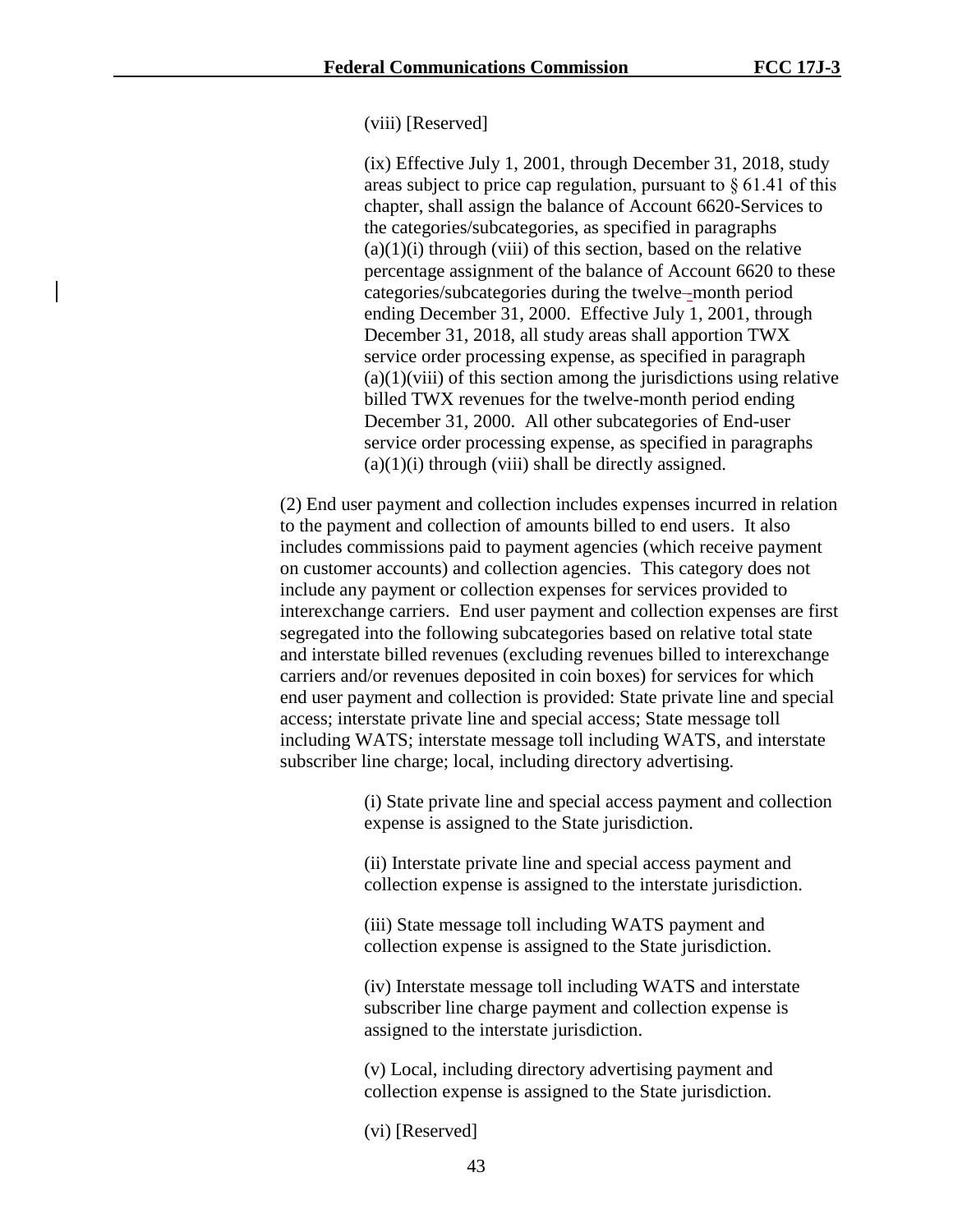(vii) Effective July 1, 2001, through December 31, 2018, study areas subject to price cap regulation, pursuant to § 61.41 of this chapter, shall assign the balance of Account 6620-Services to the subcategories, as specified in paragraphs  $(a)(2)(i)$  through (vi) of this section, based on the relative percentage assignment of the balance of Account 6620 to these categories/subcategories during the twelve -month period ending December 31, 2000. All other subcategories of End User payment and collection expense, as specified in paragraphs  $(a)(2)(i)$  through  $(v)$  of this section, shall be directly assigned.

(3) End user billing inquiry includes expenses related to handling end users' inquiries concerning their bills. This category does not include expenses related to the inquiries of interexchange carriers concerning their bills. End user billing inquiry costs are first segregated into the following subcategories based on the relative number of actual contracts, weighted if appropriate, to reflect differences in the average work time per contact: State private line and special access; interstate private line and special access; State message toll including WATS, interstate message toll including WATS, interstate subscriber line charge; and other.

> (i) State private line and special access billing inquiry expense is directly assigned to the State jurisdiction.

(ii) Interstate private line and special access billing inquiry expense is directly assigned to the interstate jurisdiction.

(iii) State message toll including WATS billing inquiry expense is directly assigned to the State jurisdiction.

(iv) Interstate message toll including WATS, and interstate subscriber line charge billing inquiry expense is directly assigned to the interstate jurisdiction.

(v) [Reserved]

(vi) Other billing inquiry expense (primarily related to local bills but also including directory advertising) is directly assigned to the State jurisdiction.

(vii) Effective July 1, 2001, through December 31, 2018, study areas subject to price cap regulation, pursuant to § 61.41 of this chapter, shall assign the balance of Account 6620-Services to the subcategories, as specified in paragraphs  $(a)(3)(i)$  through (vi) of this section, based on the relative percentage assignment of the balance of Account 6620 to these subcategories during the twelve--month period ending December 31, 2000. All other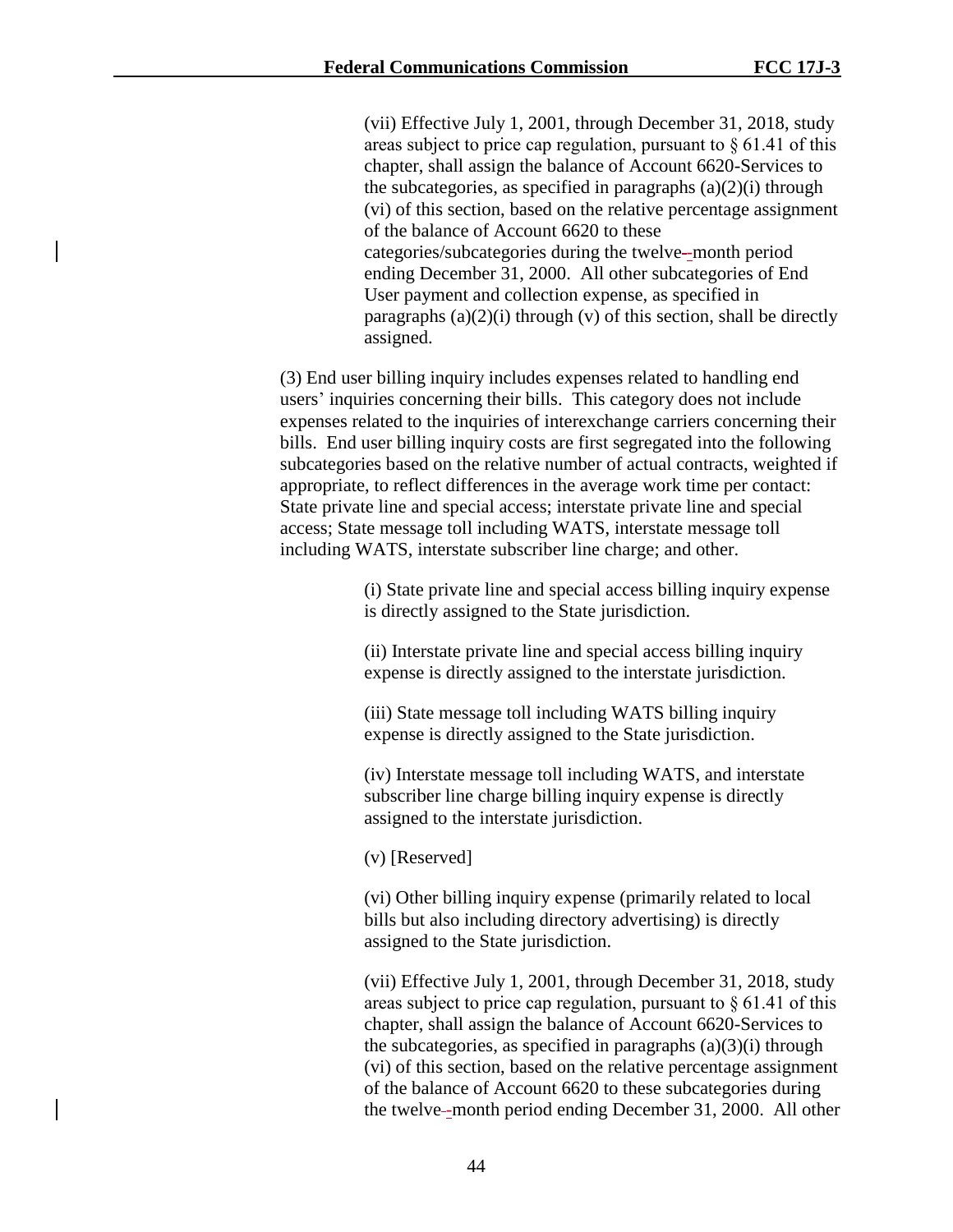subcategories of End user billing inquiry expense, as specified in paragraphs (a)(2)(i) through (vi) shall be directly assigned.

(4) Interexchange carrier service order processing includes expenses associated with the receipt and processing of interexchange carrier orders for service and inquiries about service. Interexchange carrier service order processing expenses are assigned to the following subcategories based on the relative number of actual contacts which are weighted, if appropriate, to reflect differences in the average work time per contact: State special access and private line; interstate special access and private line; State switched access and message toll including WATS; interstate switched access and message toll including WATS; State billing and collection; and interstate billing and collection.

> (i) State special access and private line service order processing expense is directly assigned to the State jurisdiction.

(ii) Interstate special access and private line service order processing expense is directly assigned to the interstate jurisdiction.

(iii) State switched access and message toll including WATS service order processing expense is directly assigned to the State jurisdiction.

(iv) Interstate switched access and message toll including WATS service order processing expense is directly assigned to the interstate jurisdiction.

(v) State billing and collection service order processing expense is directly assigned to the state jurisdiction.

(vi) Interstate billing and collection service order processing expense is directly assigned to the interstate jurisdiction.

(vii) Effective July 1, 2001, through December 31, 2018, study areas subject to price cap regulation, pursuant to  $\S 61.41$  of this chapter, shall assign the balance of Account 6620-Services to the subcategories, as specified in paragraphs  $(a)(4)(i)$  through (vi) of this section, based on the relative percentage assignment of the balance of Account 6620 to these subcategories during the twelve--month period ending December 31, 2000. All subcategories of Interexchange carrier service order processing expense, as specified in paragraphs  $(a)(2)(i)$  through  $(vi)$ , shall be directly assigned.

(5) Interexchange carrier payment and collection includes expenses associated with the payment and collection of interexchange carrier billings, including commissions paid to payment and collection agents.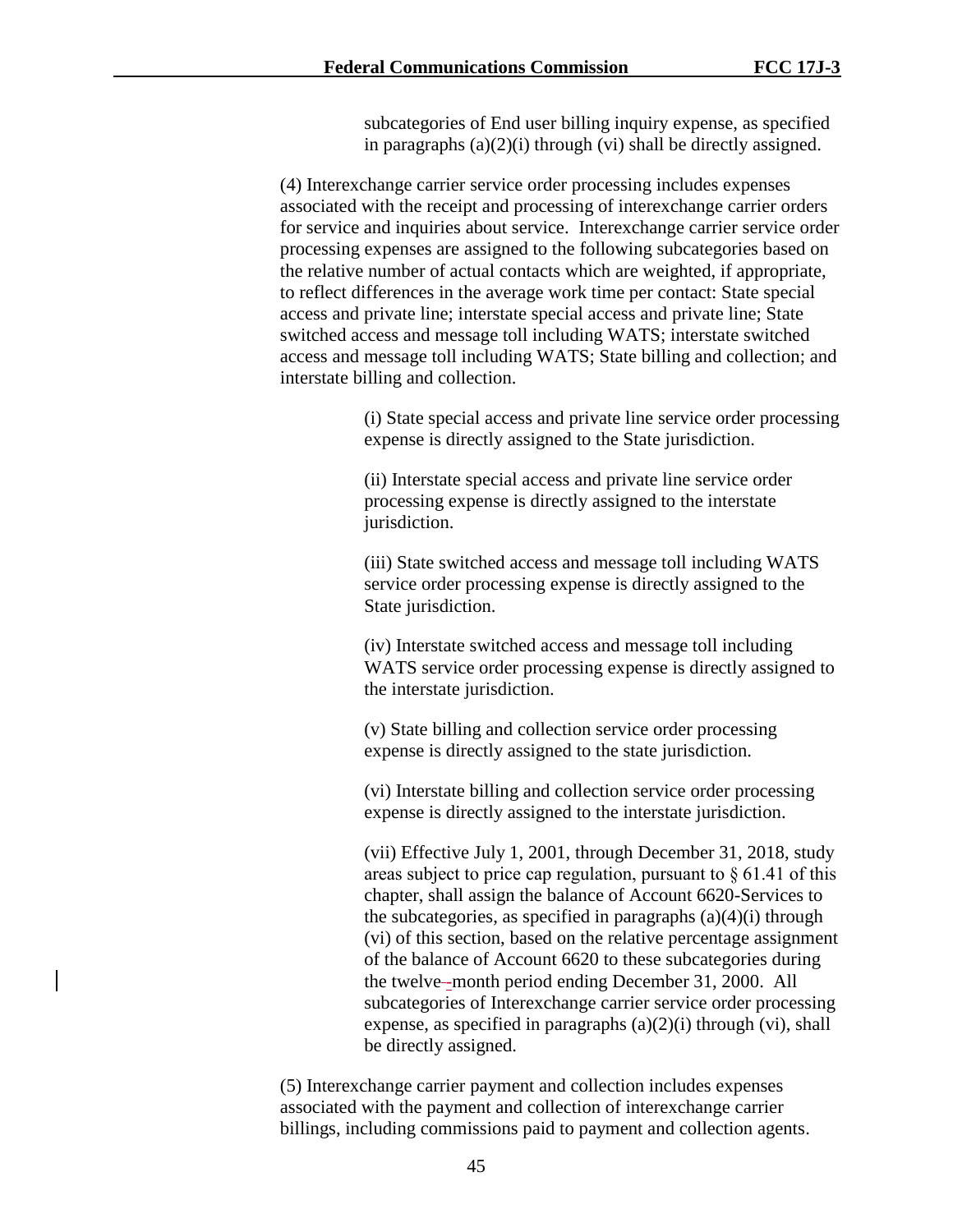Interexchange carrier payment and collection expenses are assigned to the following subcategories based on relative total State and interstate revenues billed to the interexchange carriers: State special access and private line; interstate special access and private line; State switched access and message toll including WATS; interstate switched access and message toll including WATS; State billing and collection; and interstate billing and collection.

> (i) State special access and private line payment and collection expense is directly assigned to the State jurisdiction.

(ii) Interstate special access and private line payment and collection expense is directly assigned to the interstate jurisdiction.

(iii) State switched access and message toll including WATS payment and collection expense is directly assigned to the State jurisdiction.

(iv) Interstate switched access and message toll including WATS payment and collection expense is directly assigned to the interstate jurisdiction.

(v) State billing and collection payment and collection expense is directly assigned to the State jurisdiction.

(vi) Interstate billing and collection payment and collection expense is directly assigned to the interstate jurisdiction.

(vii) Effective July 1, 2001, through December 31, 2018, study areas subject to price cap regulation, pursuant to  $\S 61.41$  of this chapter, shall assign the balance of Account 6620-Services to the subcategories, as specified in paragraphs  $(a)(5)(i)$  through (vi) of this section, based on the relative percentage assignment of the balance of Account 6620 to these subcategories during the twelve--month period ending December 31, 2000. All subcategories of Interexchange carrier payment expense, as specified in paragraphs  $(a)(2)(i)$  through  $(vi)$  shall be directly assigned.

(6) Interexchange carrier billing inquiry includes expenses related to the handling of interexchange carrier billing inquiries. Interexchange carrier billing inquiry expenses are assigned to the following subcategories based on the relative number of actual contacts, weighted if appropriate, to reflect differences in the average work time per contact: State special access and private line; interstate special access and private line; State switched access and message toll including WATS; interstate switched access and message toll including WATS; State billing and collection; and interstate billing and collection.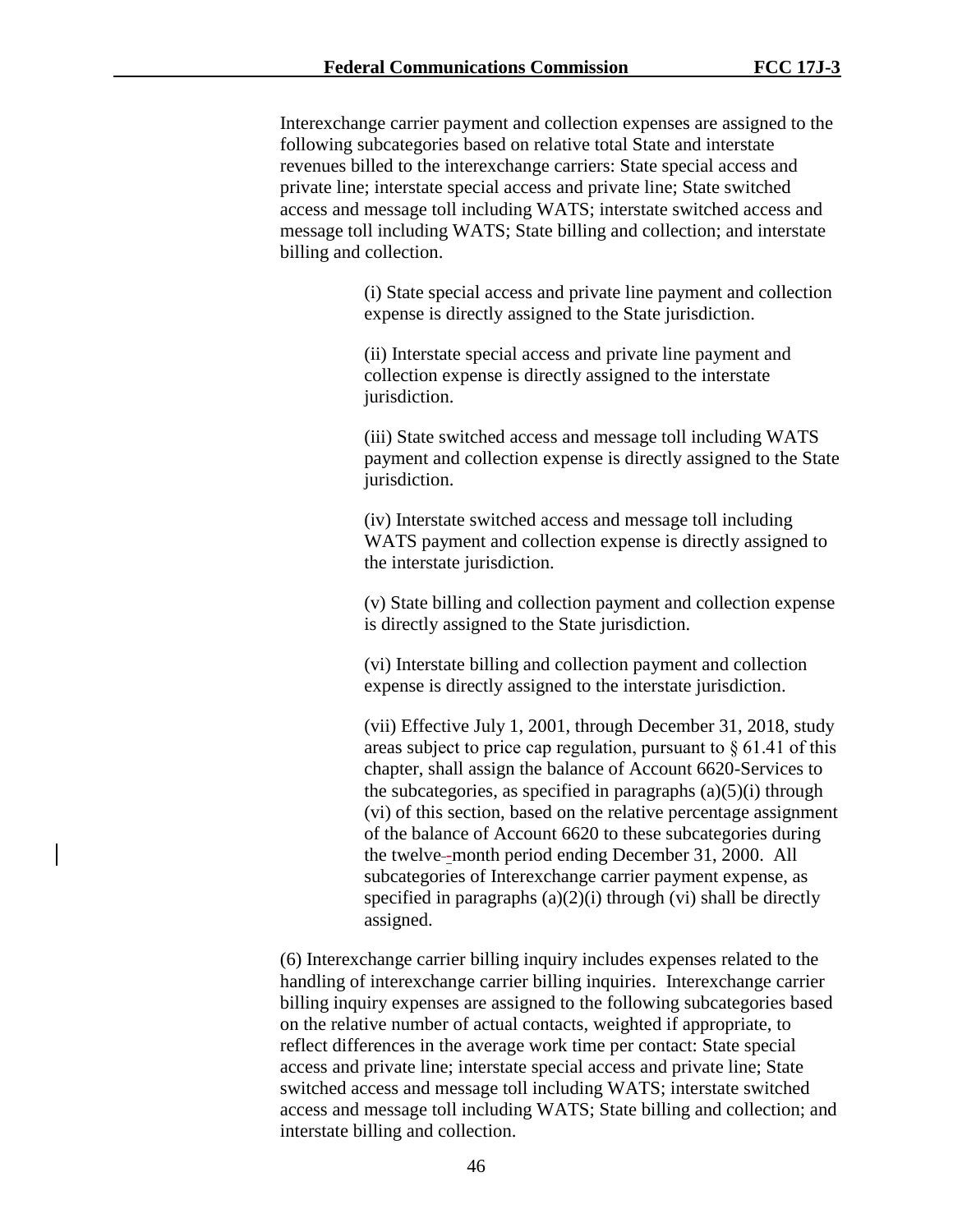(i) State special access and private line billing inquiry expenses is directly assigned to the State jurisdiction.

(ii) Interstate special access and private line billing inquiry expense is directly assigned to the interstate jurisdiction.

(iii) State switched access and message toll including WATS billing inquiry expense is directly assigned to the State jurisdiction.

(iv) Interstate switched access and message toll including WATS billing inquiry expense is directly assigned to the interstate jurisdiction.

(v) State billing and collection billing inquiry expense is directly assigned to the State jurisdiction.

(vi) Interstate Billing and Collection billing inquiry expense is directly assigned to the interstate jurisdiction.

(vii) Effective July 1, 2001, through December 31, 2018, study areas subject to price cap regulation, pursuant to  $\S 61.41$  of this chapter, shall assign the balance of Account 6620-Services to the subcategories, as specified in paragraphs  $(a)(6)(i)$  through (vi) of this section, based on the relative percentage assignment of the balance of Account 6620 to these subcategories during the twelve--month period ending December 31, 2000. All subcategories of Interexchange carrier billing inquiry expense, as specified in paragraphs  $(a)(2)(i)$  through  $(vi)$ , shall be directly assigned.

# (7) [Reserved]

## **§ 36.378 Category 2—Customer services (revenue accounting).**

(a) The Revenue Accounting proportion of Account 6620 expenses comprise the salaries and other expenses in Account 6620 directly assignable or allocable to the billing of customers and the accounting for revenues, including the supervision of such work.

(b) Revenue Accounting expenses for the study area are separated on the basis of a Job Function analysis into three main classifications: Message processing expense, other billing and collecting expense, and carrier access charge billing and collecting expense.

> (1) Effective July 1, 2001, through December 31, 2018, study areas subject to price cap regulation, pursuant to  $\S 61.41$  of this chapter, shall assign the balance of Account 6620-Services to the classifications, as specified in paragraph (b) of this section, based on the relative percentage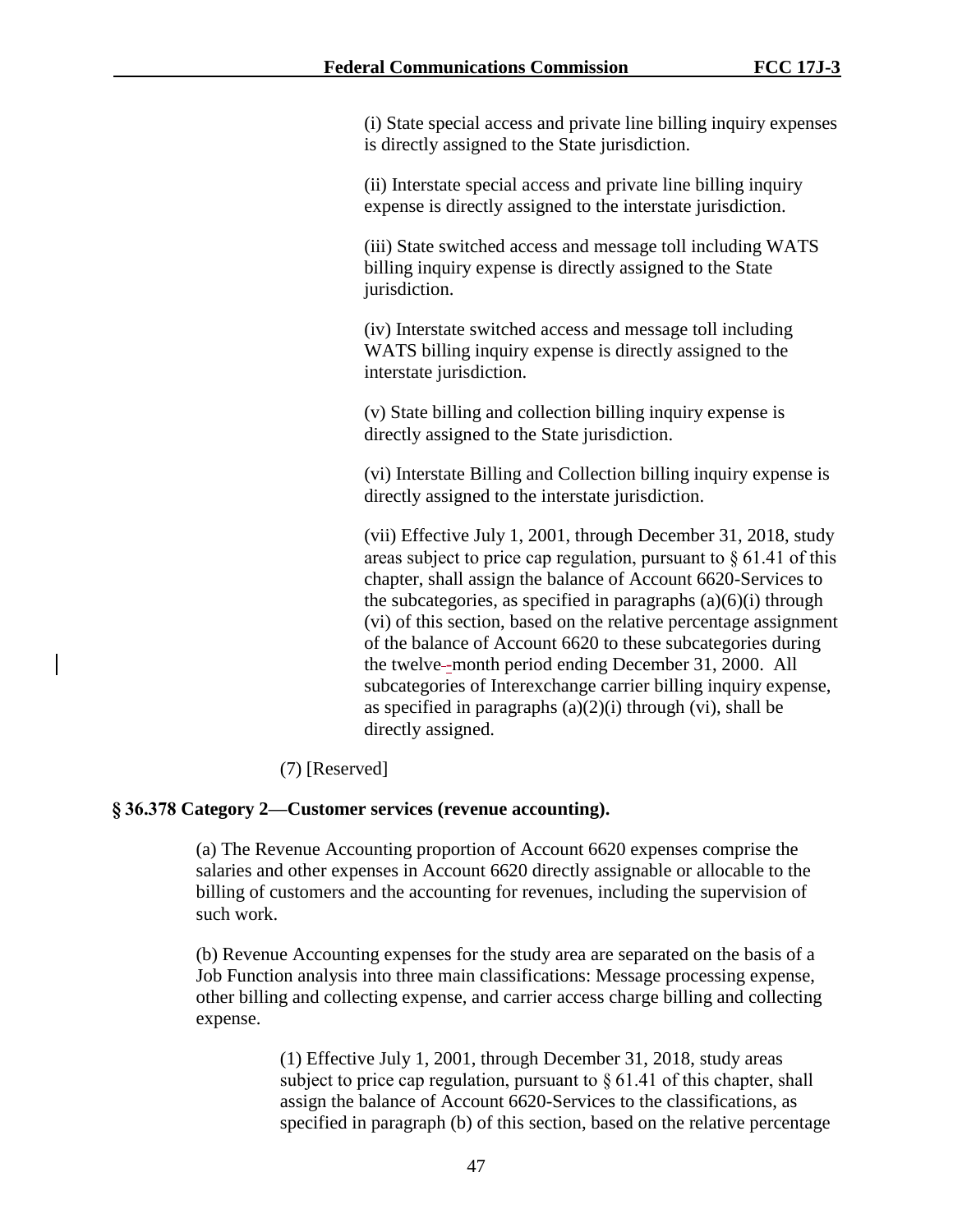assignment of the balance of Account 6620 to those classifications during the twelve--month period ending December 31, 2000.

(2) [Reserved]

(c) The term "ticket" denotes either a ticket prepared manually by an operator or the mechanized equivalent of such a ticket processed by the revenue accounting office.

### **§ 36.379 Message processing expense.**

(a) This classification includes the salary and machine expense of data processing equipment, including supervision, general accounting administrative and miscellaneous expense associated with the processing of individual toll tickets and local message tickets.

(b) The expense assigned to this classification is divided into the subcategories Toll Ticket Processing Expense and Local Message Processing Expense on the basis of the relative number of messages. Toll Ticket Processing Expense is allocated between the State and interstate jurisdiction on the basis of the relative number of toll messages. Local Message Processing Expense is assigned to the exchange operation.

> (1) Effective July 1, 2001, through December 31, 2018, study areas subject to price cap regulation, pursuant to  $\S 61.41$  of this chapter, shall assign the balance of Account 6620-Services to the subcategories, as specified in this paragraph (b), based on the relative percentage assignment of the balance of Account 6620 to those subcategories during the twelve--month period ending December 31, 2000.

(2) Effective July 1, 2001, through December 31, 2018, all study areas shall apportion Toll Ticketing Processing Expense among the jurisdictions using the relative number of toll messages for the twelve-month period ending December 31, 2000. Local Message Process Expense is assigned to the state jurisdiction.

## **§ 36.380 Other billing and collecting expense.**

(a) This classification includes the salary expense, including supervision, general accounting administrative, and miscellaneous expense, associated with the preparation of customer bills other than carrier access charge bills and with other revenue accounting functions not covered in § 36.379. Included in this classification are the expenses incurred in the preparation of monthly bills, initial and final bills, the application of service orders to billing records (establishing, changing, or discontinuing customers' accounts), station statistical work, controlling record work and the preparation of revenue reports.

(b) Local exchange carriers that bill or collect from end users on behalf of interexchange carriers shall allocate one third of the expenses assigned this classification to the interstate jurisdiction, and two thirds of the expenses assigned this classification to the state jurisdiction.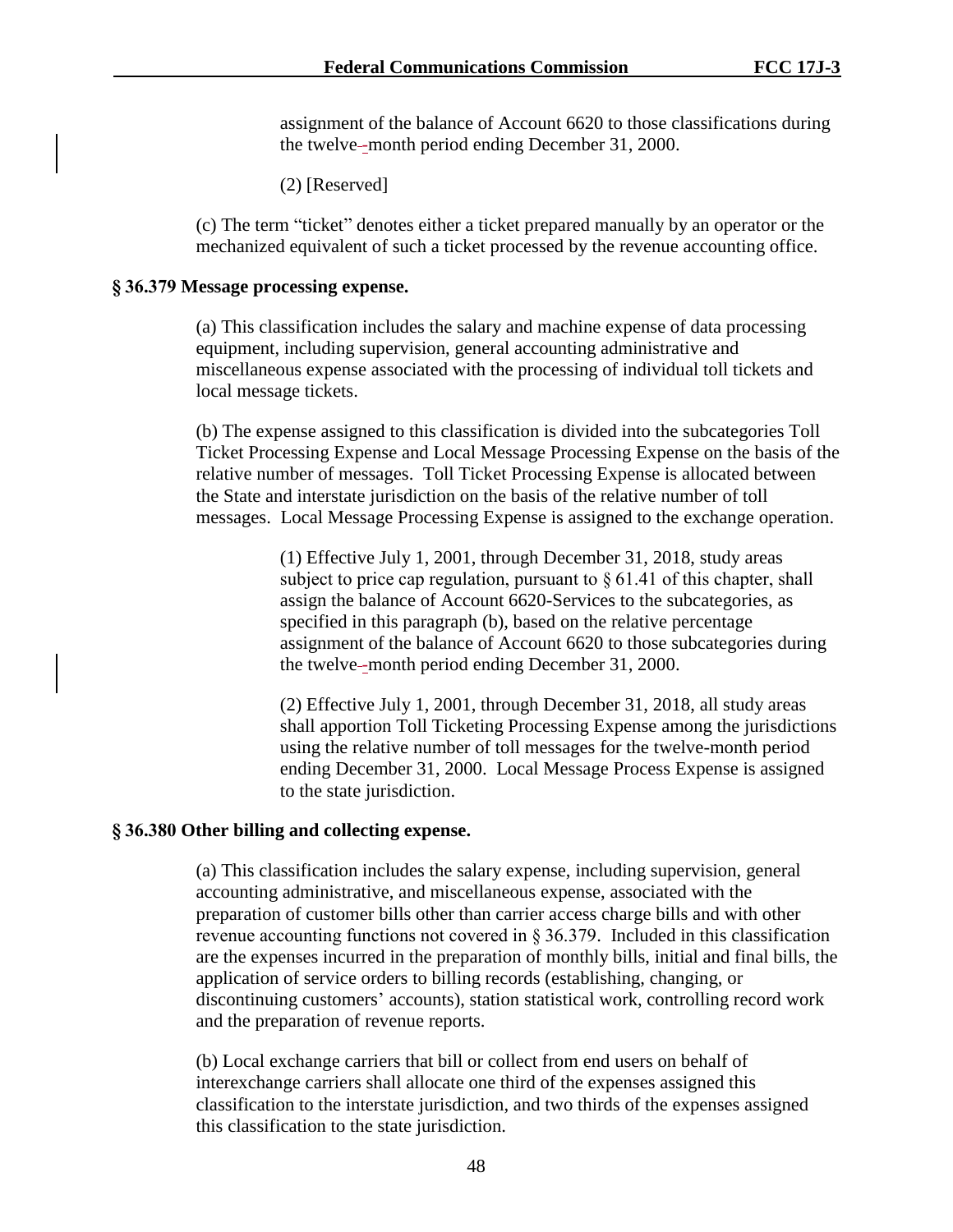(c) Local exchange carriers that do not bill or collect from end users on behalf of interexchange carriers shall allocate five percent of the expenses assigned this classification to the interstate jurisdiction, and ninety-five percent of the expenses assigned this classification to the state jurisdiction.

(d) Effective July 1, 2001, through December 31, 2018, study areas subject to price cap regulation, pursuant to  $\S 61.41$  of this chapter, shall assign the balance of Account 6620-Services to the Other billing and collecting expense classification based on the relative percentage assignment of the balance of Account 6620 to those subcategory during the twelve-month period ending December 31, 2000.

(e) Effective July 1, 2001, through December 31, 2018, all study areas shall apportion Other billing and collecting expense among the jurisdictions using the allocation factor utilized, pursuant to paragraph  $(b)$  or  $(c)$  of this section, for the twelve-month period ending December 31, 2000.

## **§ 36.381 Carrier access charge billing and collecting expense.**

(a) This classification includes the revenue accounting functions associated with the billing and collecting of access charges to interexchange carriers.

(b) Of access charges other than end user common line access charges are assessed for the origination or termination of intrastate services in a particular state, one-half of such expense shall be apportioned to interstate operations. If no such access charges are assessed in a particular state, all such expense shall be assigned to interstate operations.

(c) Effective July 1, 2001, through December 31, 2018, study areas subject to price cap regulation, pursuant to  $\S 61.41$  of this chapter, shall assign the balance of Account 6620-Services to the Carrier access charge billing and collecting expense classification based on the relative percentage assignment of the balance of Account 6620 to that classification during the twelve -month period ending December 31, 2000.

(d) Effective July 1, 2001, through December 31, 2018, all study areas shall apportion Carrier access charge billing and collecting expense among the jurisdictions using the allocation factor, pursuant to paragraph (b) of this section, for the twelve-month period ending December 31, 2000.

## **§ 36.382 Category 3—All other customer services expense.**

(a) Effective July 1, 2001, through December 31, 2018, study areas subject to price cap regulation, pursuant to  $\S 61.41$  of this chapter, shall assign the balance of Account 6620-Services to this category based on the relative percentage assignment of the balance of Account 6620 to this category during the twelve-month period ending December 31, 2000.

(b) Category 3 is apportioned on the basis of Categories 1 and 2.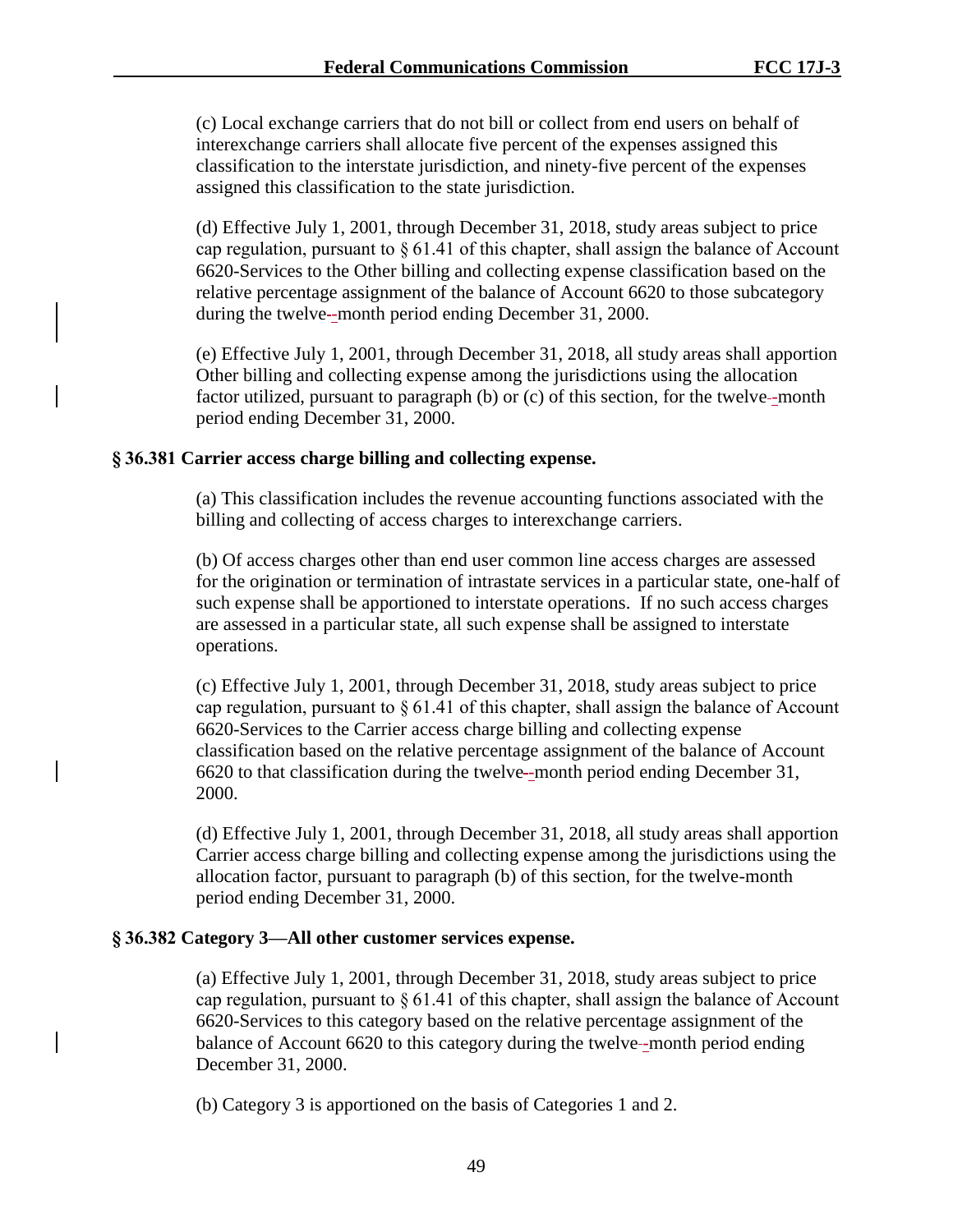### **Corporate Operations Expense**

### **§ 36.391 General.**

Corporate Operations Expenses are included in the following account:

### **§ 36.392 General and administrative—Account 6720.**

- (a) These expenses are divided into two categories:
	- (1) Extended Area Services (EAS).
	- (2) All other.

(b) Extended Area Services (EAS) settlements are directly assigned to the exchange operation.

(c) The expenses in this account are apportioned among the operations on the basis of the separation of the cost of the combined Big Three Expenses which include the following accounts:

### **Plant Specific Expenses**

Central Office Switching Expenses—Account 6210 (Class B Telephone Companies); Accounts 6211 and 6212 (Class A Telephone Companies)

Operators Systems Expenses—Account 6220

Central Office Transmission Expenses—Account 6230 (Class B Telephone Companies); Accounts 6231 and 6232 (Class A Telephone Companies)

Information Origination/Termination Expenses—Account 6310 (Class B Telephone Companies); Accounts 6311, 6341, 6351, and 6362 (Class A Telephone Companies)

Cable and Wire Facilities Expense—Account 6410 (Class B Telephone Companies); Accounts 6411, 6421, 6422, 6423, 6424, 6426, 6431, and 6441 (Class A Telephone Companies)

## **Plant Non-Specific Expenses**

Network Operations Expenses—Account 6530 (Class B) Telephone Companies); Accounts 6531, 6532, 6533, 6534, and 6535 (Class A Telephone Companies)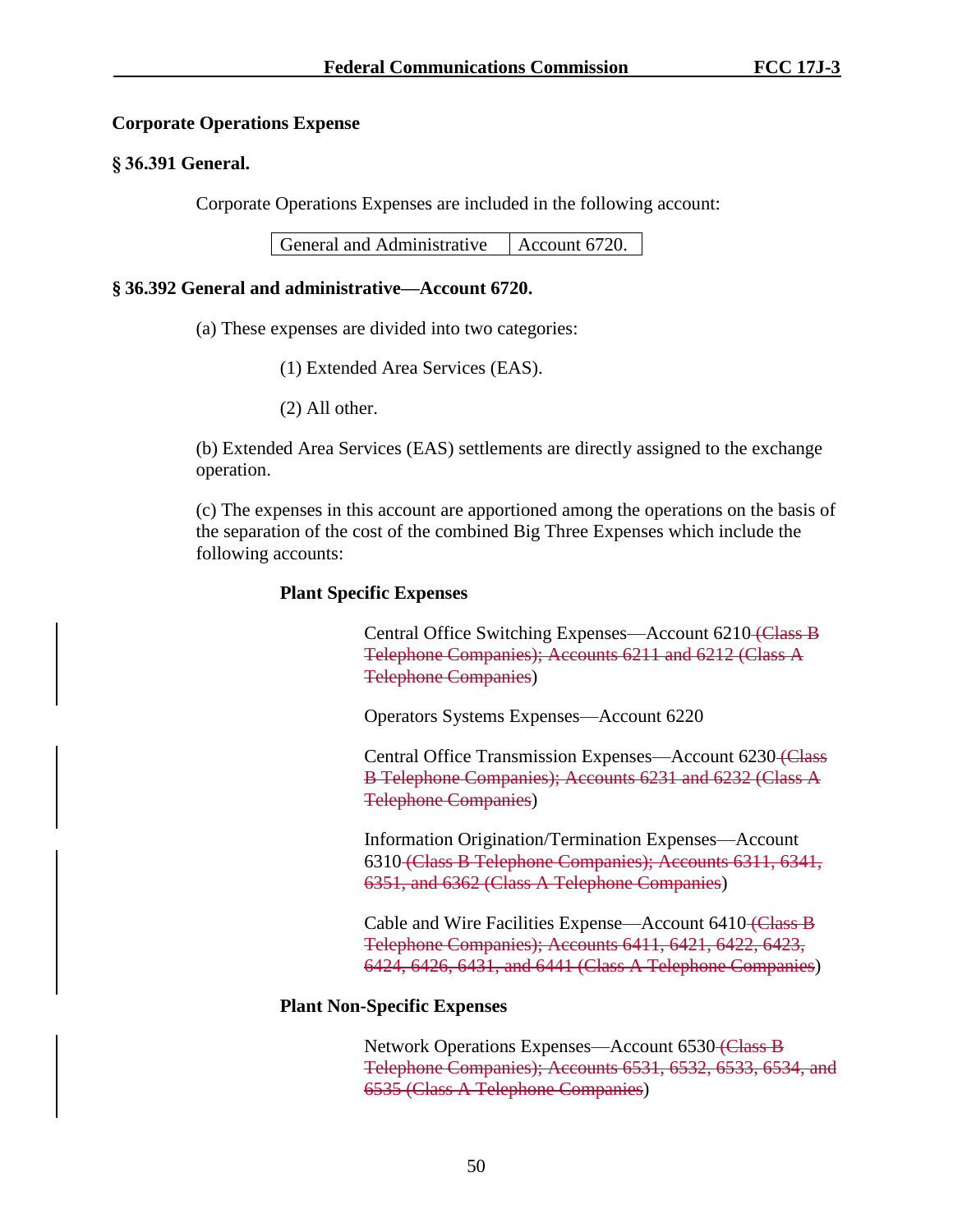# **Customer Operations Expenses**

Marketing—Account 6610 (Class B Telephone Companies); Accounts 6611 and 6613 (Class A Telephone Companies) Services—Account 6620

# **Operating Taxes**

**§ 36.411 Operating taxes—Account 7200 (Class B Telephone Companies); Accounts 7210, 7220, 7230, 7240, and 7250 (Class A Telephone Companies)..**

(a) This account includes the taxes arising from the operations of the company, i.e.,

Operating Investment Tax Credits Operating Federal Income Taxes Operating State and Local Income Taxes Operating Other Taxes Provision Ffor Deferred Operating Income Taxes

# **§ 36.412 Apportionment procedures.**

(a) For apportionment purposes, the expenses in this account are segregated into two groups as follows: (1) Operating Federal, State and local income taxes and (2) all other operating taxes.

(b) Operating Federal, State and local income taxes are apportioned among the operations on the basis of the approximate net taxable income (positive or negative) applicable to each of the operations. The approximate net taxable income from each of the operations is the summation of the following amounts apportioned to each operation by means of the procedures set forth in this Manual:

- (1) Operating revenues,
- (2) Less operating expenses,

(3) Less operating taxes except the net income tax being apportioned and except any other tax not treated as a deductible item in the determination of taxable net income for this purpose.

(4) Less operating fixed charges.

(i) The amount of fixed charges attributable to the operations is obtained by subtracting the tax component (positive or negative) attributable to other than the operating fixed charges, i.e., fixed charges on non-operating investments are that proportion of total fixed charges which non-operating net investments are of total operating and non-operating net investments.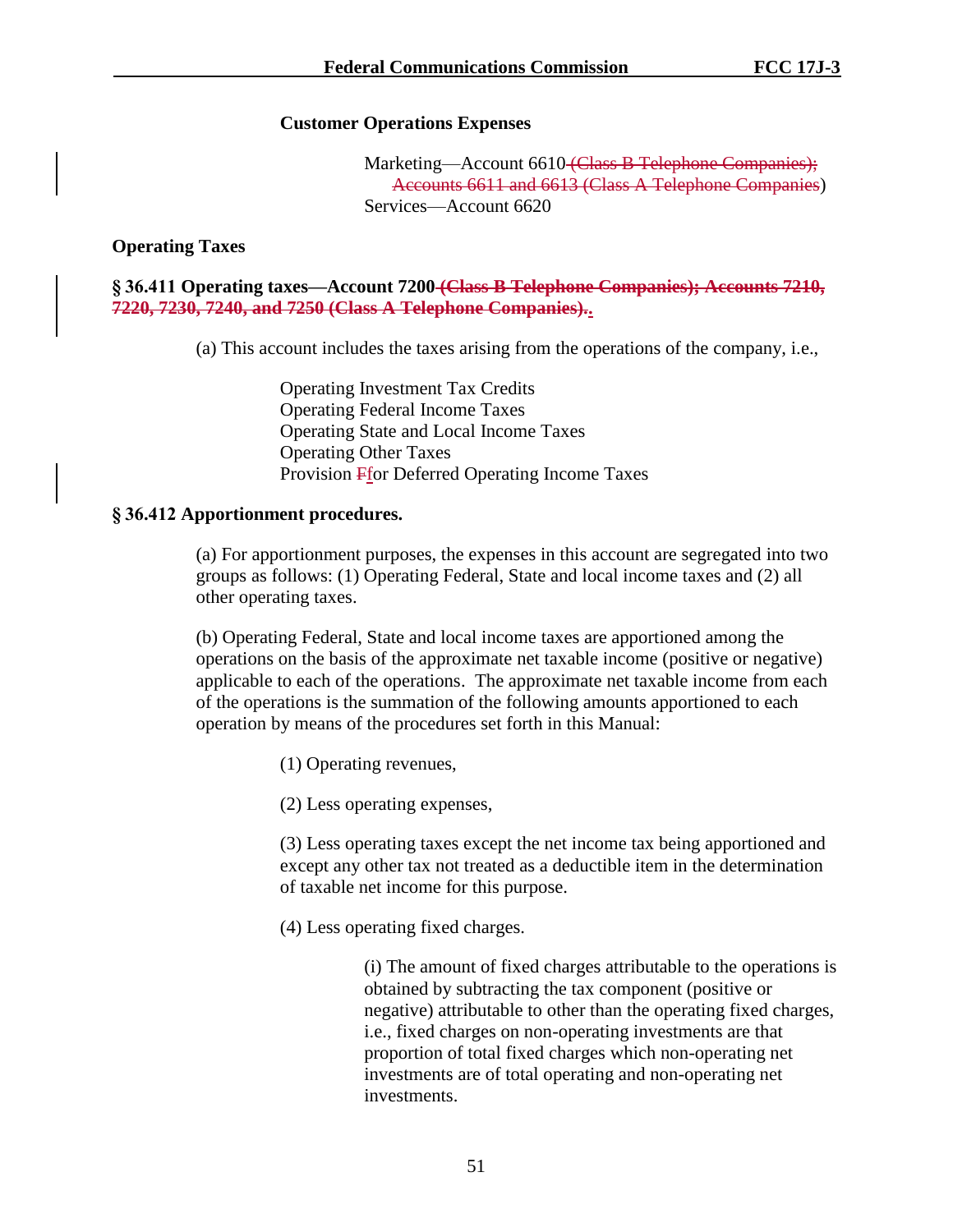(ii) Operating fixed charges including interest on Rural Telephone Bank Stock are apportioned among the operations on the basis of the separation of the cost of telephone plant less appropriate reserves.

(c) Other operating taxes should be directly assigned to the appropriate jurisdiction where possible, e.g., Local Gross Receipts may be directly identified as applicable to one jurisdiction. Where direct assignment is not feasible, these expenses should be apportioned among the operations on the basis of the separation of the cost of Telecommunications Plant in Service—Account 2001.

## **Equal Access Expenses**

## **§ 36.421 Equal access expenses.**

(a) Equal access expenses include only initial incremental pre-subscription costs and other initial incremental expenditures related directly to the provision of equal access, that would not be required to upgrade the capabilities of the office involved absent the provision of equal access. Equal access expenses are limited to such expenditures for converting central offices that serve competitive interexchange carriers or where there has been a bona fide request for conversion to equal access.

(b) Equal access expenses are apportioned between the jurisdictions by first segregating them from all other expenses in the primary accounts and then allocating them on the same basis as equal access investment.

# **Subpart E—Reserves and Deferrals**

## **§ 36.501 General.**

For separations purposes, reserves and deferrals include the following accounts:

| Other Jurisdictional Assets-Net         | Account 1500.                         |
|-----------------------------------------|---------------------------------------|
| <b>Accumulated Depreciation</b>         | Account 3100.                         |
| Accumulated Depreciation-               | Account 3200.                         |
| Property Held for Future                |                                       |
| Telecommunications Use                  |                                       |
| Accumulated Amortization—               | Account 3400 (Class B                 |
| Capital Leases                          | <b>Telephone Companies</b> ); Account |
|                                         | 3410 (Class A Telephone               |
|                                         | Companies). Account 3400.             |
| Net Current Deferred Operating          | Account 4100.                         |
| <b>Income Taxes</b>                     |                                       |
| Net Noncurrent Deferred                 | Account 4340.                         |
| <b>Operating Income Taxes</b>           |                                       |
| <b>Other Jurisdictional Liabilities</b> | Account 4370.                         |
| and Deferred Credits—Net                |                                       |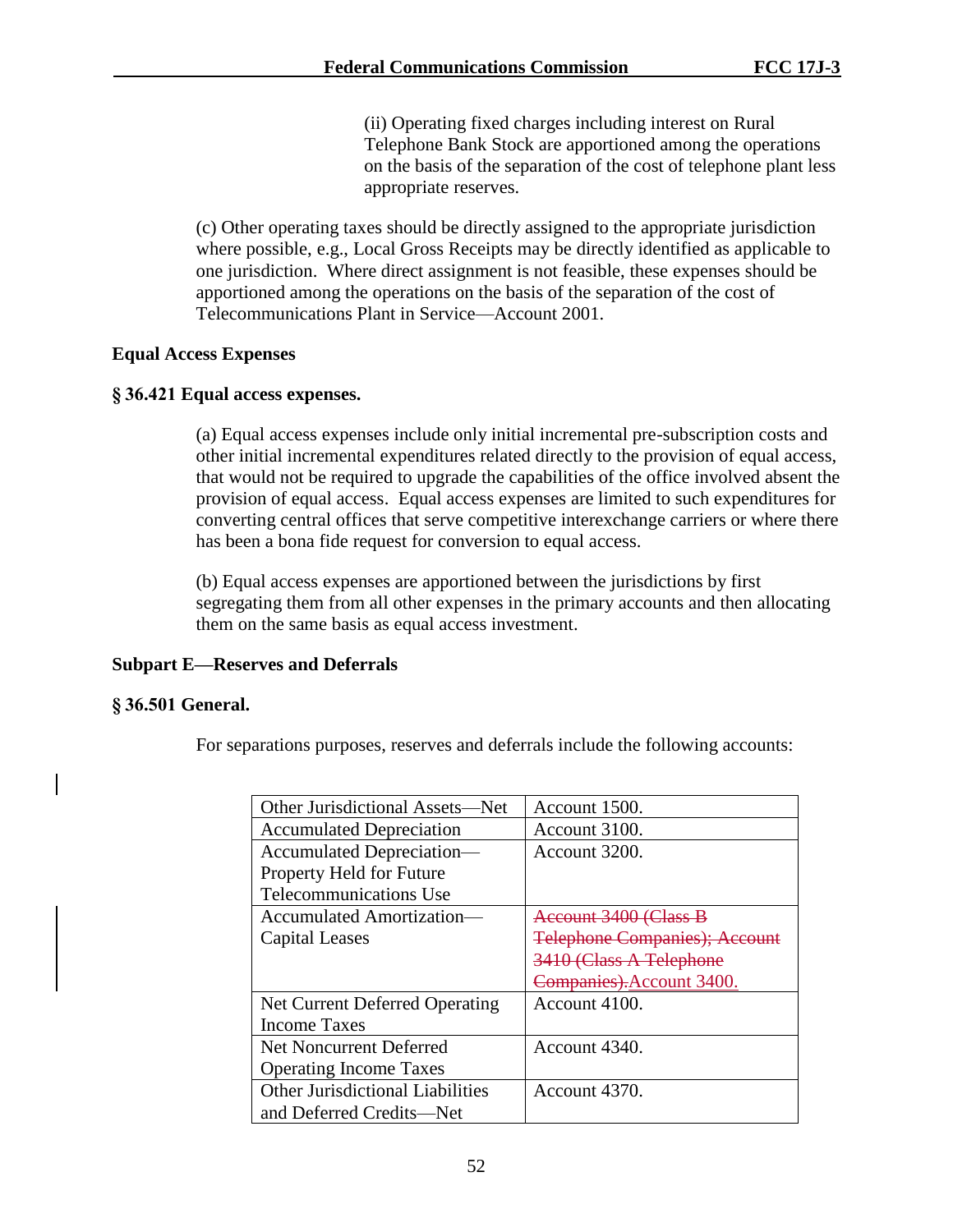## **§ 36.502 Other jurisdictional assets—Net—Account 1500.**

(a) Amounts in this account are separated based upon analysis of the specific items involved.

## **§ 36.503 Accumulated depreciation—Account 3100.**

(a) Amounts recorded in this account shall be separated on the basis of the separation of the associated primary Plant Accounts or related categories, excluding amortizable assets.

## **§ 36.504 Accumulated depreciation—Property held for future telecommunications use— Account 3200.**

(a) Amounts in this account are apportioned among the operations on the basis of the separation of the costs of the related items carried in Account 2002—Property Held for Future Telecommunications Use.

**§ 36.505 Accumulated amortization—Tangible—Account 3400 (Class B Telephone Companies); Accumulated amortization—Capital Leases—Account 3410 (Class A Telephone Companies)..**

> (a) Amounts in these accounts are this account is apportioned among the operations on the basis of the separation of the related accounts.

## **§ 36.506 Net current deferred operating income taxes—Account 4100, Net noncurrent deferred operating income taxes—Account 4340.**

(a) Amounts in these accounts are maintained by plant account and are apportioned among the operations on the basis of the separations of the related plant accounts.

## **§ 36.507 Other jurisdictional liabilities and deferred credits—Net—Account 4370.**

(a) Amounts in this account are separated based upon an analysis of the specific items involved.

# **PT. 36, APP.**

## **Appendix to Part 36—Glossary**

The descriptions of terms in this glossary are broad and have been prepared to assist in understanding the use of such terms in the separation procedures. Terms which are defined in the text of this part are not included in this glossary.

Access Line

A communications facility extending from a customer's premises to a serving central office comprising a subscriber line and, if necessary, a trunk facility, e.g., a WATS access line.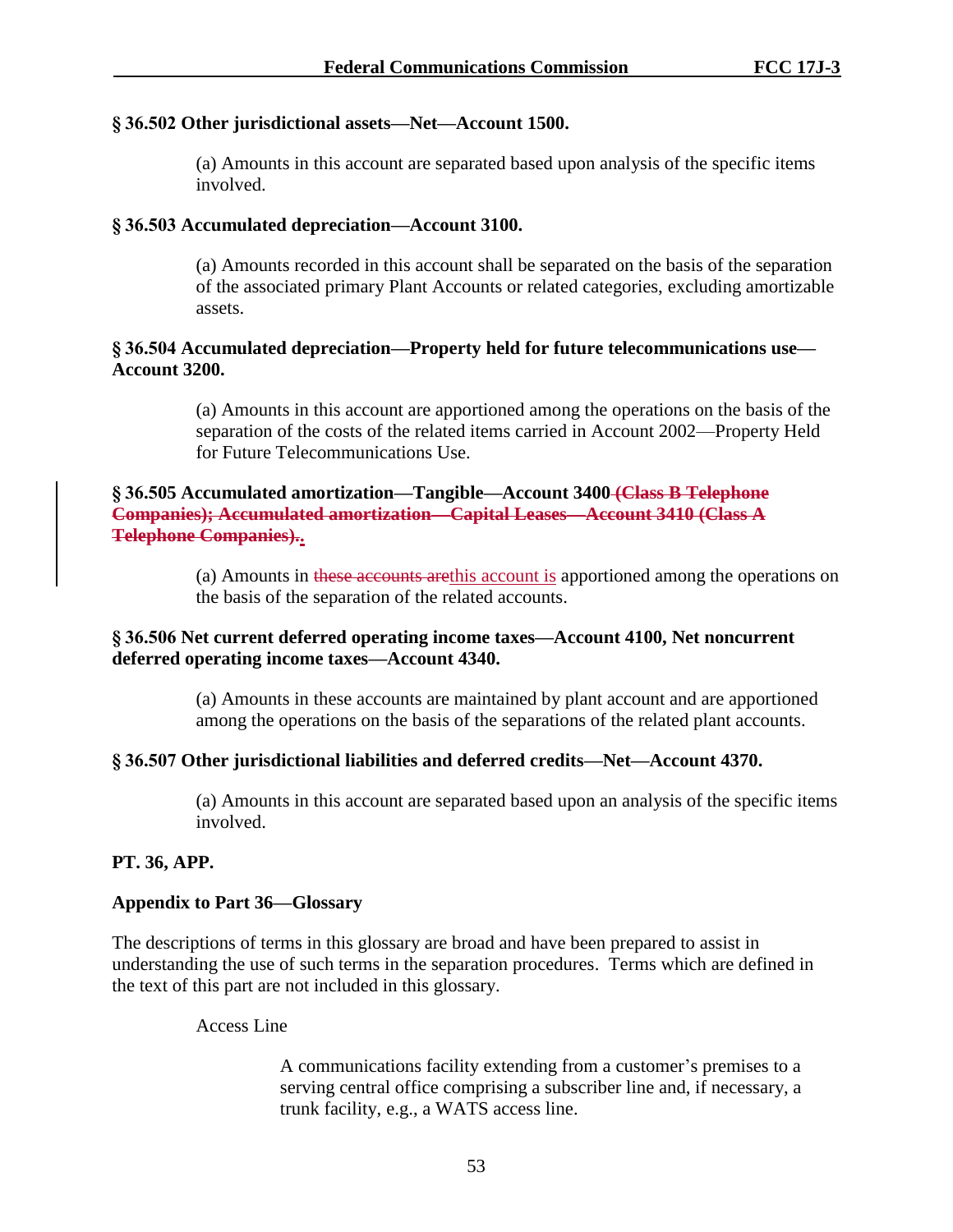## Book Cost

The cost of property as recorded on the books of a company.

### Cable Fill Factor

The ratio of cable conductor or cable pair kilometers in use to total cable conductor or cable pair kilometers available in the plant, e.g., the ratio of revenue producing cable pair kilometers in use to total cable pair kilometers in plant.

### Category

A grouping of items of property or expense to facilitate the apportionment of their costs among the operations and to which, ordinarily, a common measure of use is applicable.

## Central Office

A switching unit, in a telephone system which provides service to the general public, having the necessary equipment and operations arrangements for terminating and interconnecting subscriber lines and trunks or trunks only. There may be more than one central office in a building.

### Channel

An electrical path suitable for the transmission of communications between two or more points, ordinarily between two or more stations or between channel terminations in Telecommunication Company central offices. A channel may be furnished by wire, fiberoptics, radio or a combination thereof.

### **Circuit**

A fully operative communications path established in the normal circuit layout and currently used for message, WATS access, or private line services.

### Circuit Kilometers

The route kilometers or revenue producing circuits in service, determined by measuring the length in terms of kilometers, of the actual path followed by the transmission medium.

## Common Channel Network Signaling

Channels between switching offices used to transmit signaling information independent of the subscribers' communication paths or transmission channels.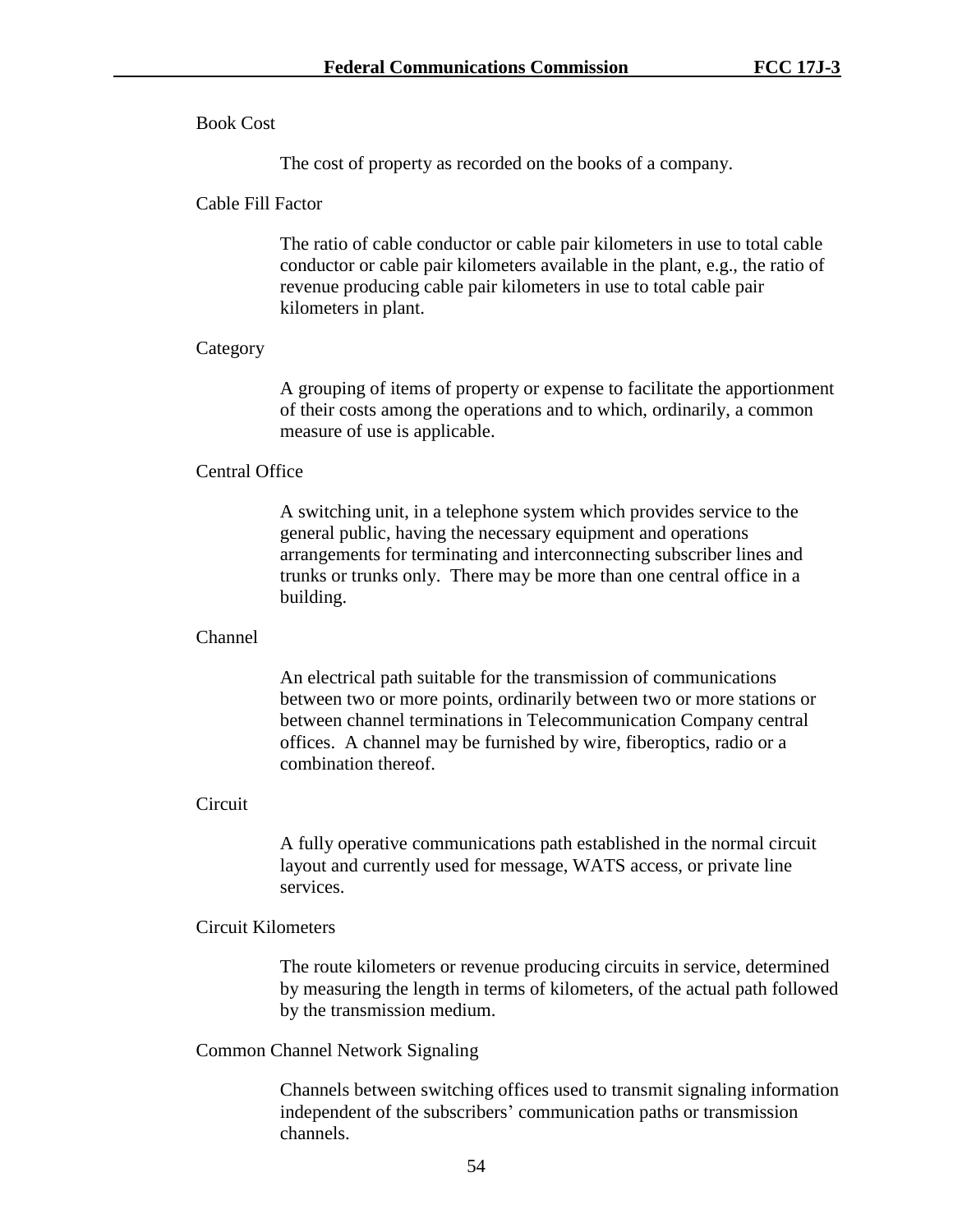Complement (of cable)

A group of conductors of the same general type (e.g., quadded, paired) within a single cable sheath.

### Complex

All groups of operator positions, wherever located, associated with the same call distribution and/or stored program control unit.

### Concentration Equipment

Central office equipment whose function is to concentrate traffic from subscriber lines onto a lesser number of circuits between the remotely located concentration equipment and the serving central office concentration equipment. This concentration equipment is connected to the serving central office line equipment.

### Connection—Minute

The product of (a) the number of messages and, (b) the average minutes of connection per message.

### Conversation—Minute

The product of (a) the number of messages and, (b) the average minutes of conversation per message.

### Conversation—Minute—Kilometers

The product of (a) the number of messages, (b) the average minutes of conversation per message and (c) the average route kilometers of circuits involved.

### Cost

The cost of property owned by the Telephone Company whose property is to be apportioned among the operations. This term applies either to property costs recorded on the books of the company or property costs determined by other evaluation methods.

### Current Billing

The combined amount of charges billed, excluding arrears.

## Customer Dialed Charge Traffic

Traffic which is both (a) handled to completion through pulses generated by the customer and (b) for which either a message unit change, bulk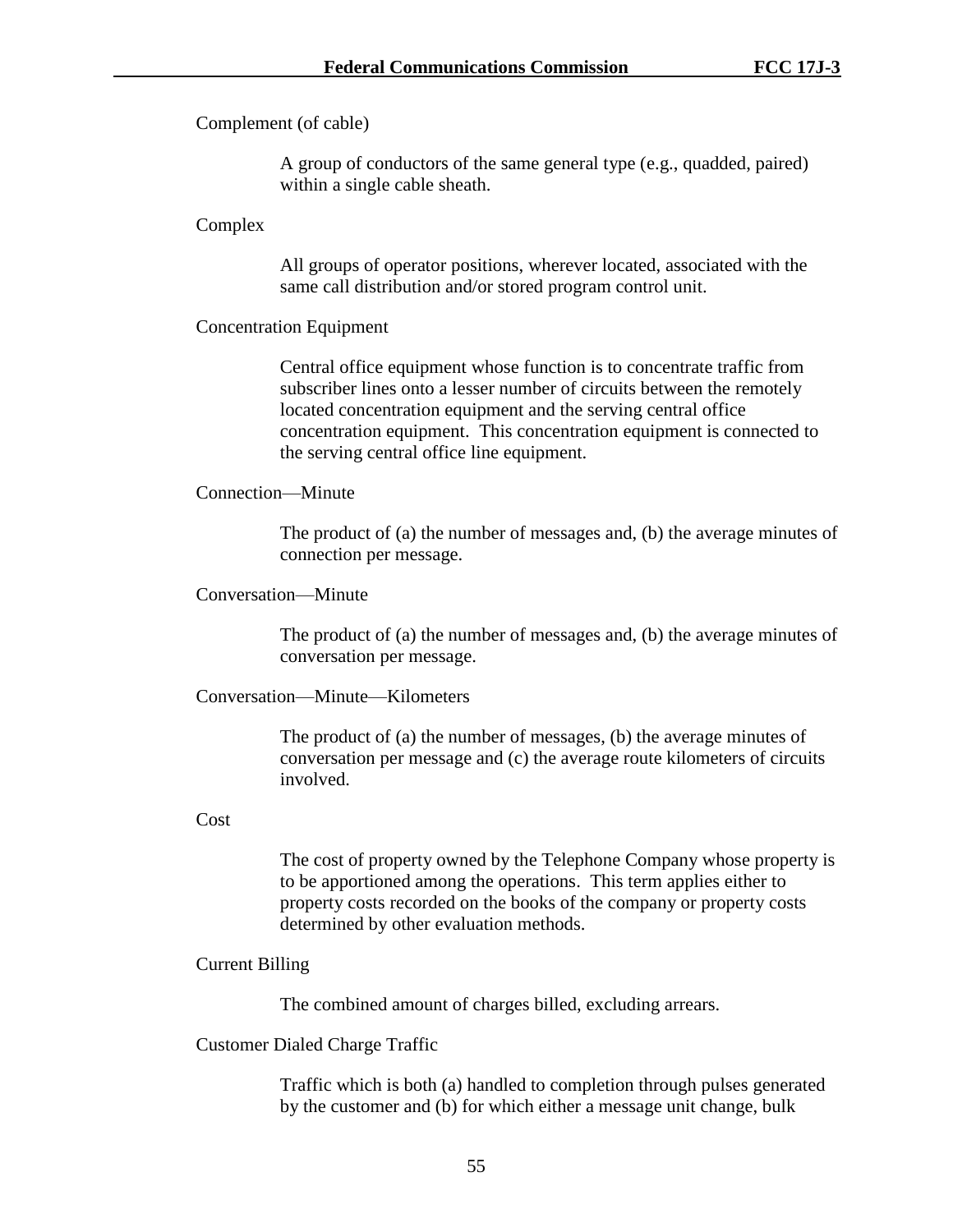charge or message toll charge is except for that traffic recorded by means of message registers.

Customer Premises Equipment

Items of telecommunications terminal equipment in Accounts 2310 referred to as CPE in § 64.702 of the Federal Communication Commission's Rules adopted in the Second Computer Inquiry such as telephone instruments, data sets, dialers and other supplemental equipment, and PBX's which are provided by common carriers and located on customer premises and inventory included in these accounts to be used for such purposes. Excluded from this classification are similar items of equipment located on telephone company premises and used by the company in the normal course of business as well as over voltage protection equipment, customer premises wiring, coin operated public or pay telephones, multiplexing equipment to deliver multiple channels to the customer, mobile radio equipment and transmit earth stations.

## Customer Premises Wire

The segment of wiring from the customer's side of the protector to the customer premises equipment.

## DSA Board

A local dial office switchboard at which are handled assistance calls, intercepted calls and calls from miscellaneous lines and trunks. It may also be employed for handling certain toll calls.

## DSB Board

A switchboard of a dial system for completing incoming calls received from manual offices.

## Data Processing Equipment

Office equipment such as that using punched cards, punched tape, magnetic or other comparable storage media as an operating vehicle for recording and processing information. Includes machines for transcribing raw data into punched cards, etc., but does not include such items as keyoperated, manually or electrically driven adding, calculating, bookkeeping or billing machines, typewriters or similar equipment.

## Dial Switching Equipment

Switching equipment actuated by electrical impulses generated by a dial or key pulsing arrangement.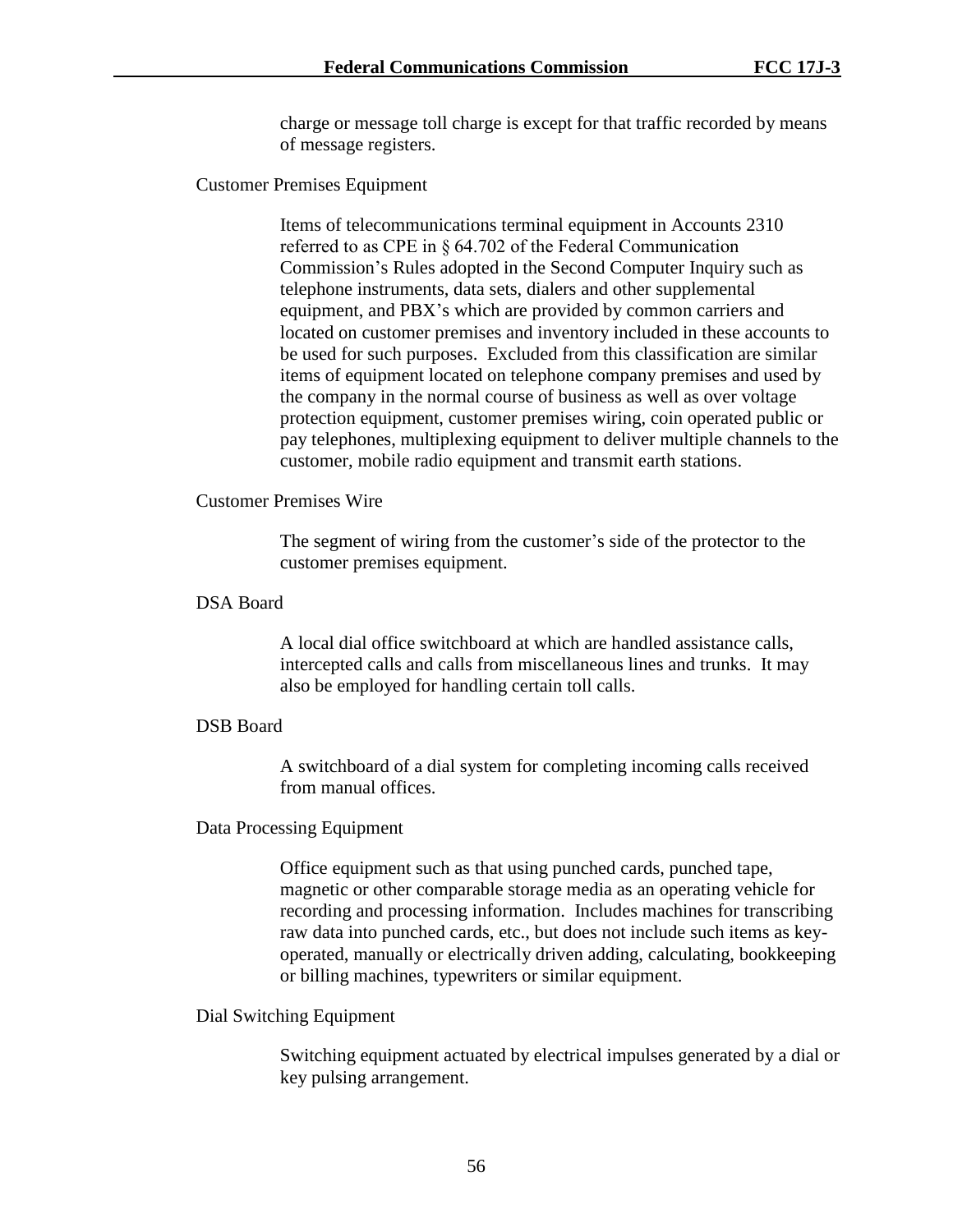Equal Access Costs

Include only initial incremental presubscription costs and initial incremental expenditures for hardware and software related directly to the provision of equal access which would not be required to upgrade the switching capabilities of the office involved absent the provisions of equal access.

### Equivalent Gauge

A standard cross section of cable conductors for use in equating the metallic content of cable conductors of all gauge to a common base.

### Equivalent Kilometers of 104 Wire

The basic units employed in the allocation of pole lines costs for determining the relative use made of poles by aerial cables and by aerial wire conductors of various sizes. This unit reflects the relative loads of such cable and wire carried on poles.

## Equivalent Pair Kilometers

The product of sheath Kilometers and the number of equivalent gauge pairs of conductors in a cable.

## Equivalent Sheath Kilometers

The product of (a) the length of a section of cable in kilometers (sheath kilometers) and (b) the ratio of the metallic content applicable to a particular group of conductors in the cable (e.g., conductors assigned to a category) to the metallic content of all conductors in the cable.

## Exchange Transmission Plant

This is a combination of (a) exchange cable and wire facilities (b) exchange central office circuit equipment, including associated land and buildings and (c) information origination/termination equipment which forms a complete channel.

## Holding Time

The time in which an item of telephone plant is in actual use either by a customer or an operator. For example, on a completed telephone call, holding time includes conversation time as well as other time in use. At local dial offices any measured minutes which result from other than customer attempts to place calls (as evidenced by the dialing of at least one digit) are not treated as holding time.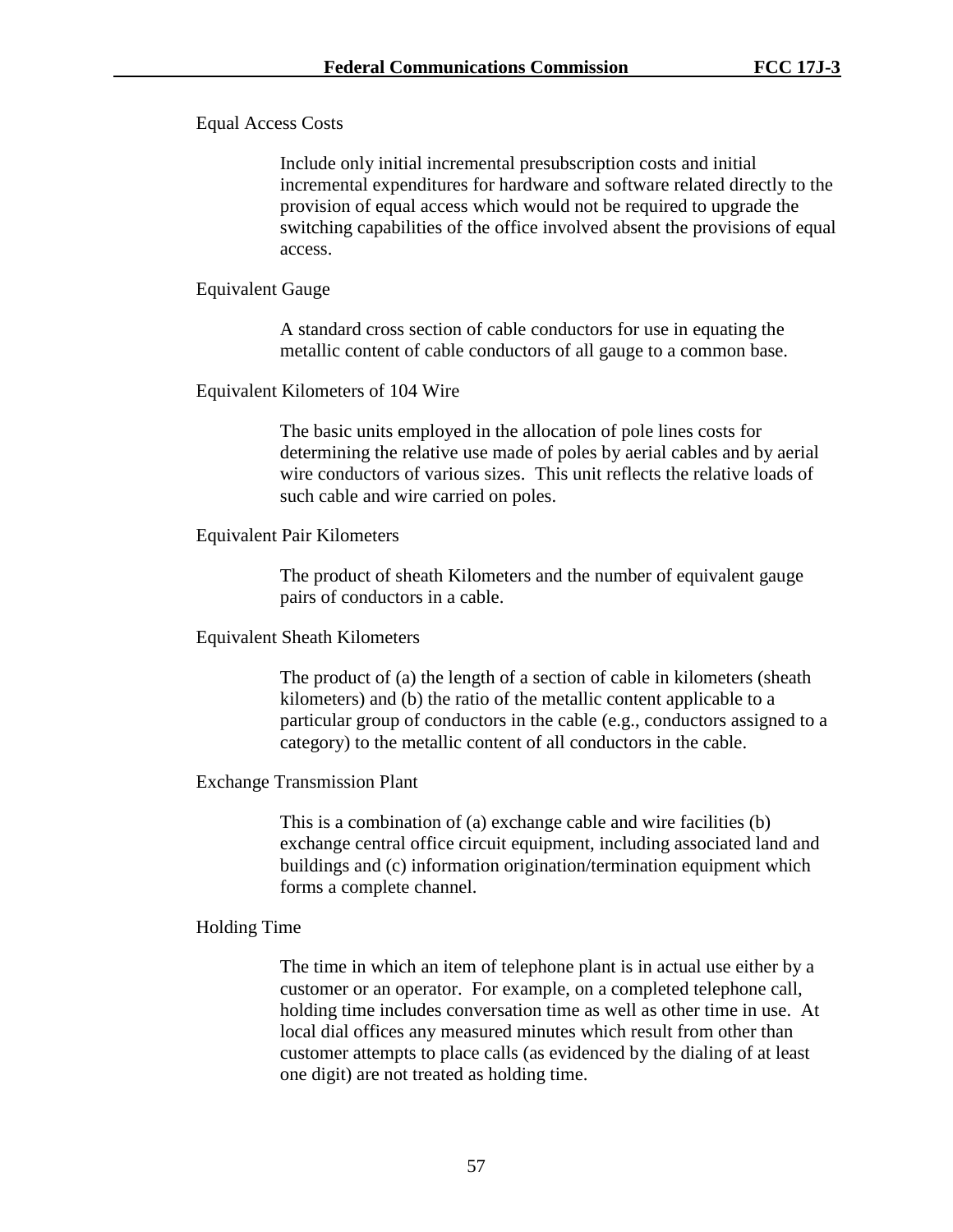Host Central Office

An electronic analog or digital base switching unit containing the central call processing functions which service the host office and its remote locations.

Information Origination/Termination Equipment

Equipment used to input into or receive output from the telecommunications network.

Interexchange Channel

A circuit which is included in the interexchange transmission equipment.

Interexchange Transmission Equipment

The combination of (a) interexchange cable and wire facilities, (b) interexchange circuit equipment and, (c) associated land and buildings.

Interlocal Trunk

A circuit between two local central office units, either manual or dial. Interlocal trunks may be used for either exchange or toll traffic or both.

### Intertoll Circuits

Circuits between toll centers and circuits between a toll center and a tandem system in a different toll center area.

### Local Channel

The portion of a private line circuit which is included in the exchange transmission plant. However, common usage of this term usually excludes information origination/termination equipment.

### Local Office

A central office serving primarily as a place of termination for subscriber lines and for providing telephone service to the subscribers on these lines.

### Loop

A pair of wires, or its equivalent, between a customer's station and the central office from which the station is served.

### Message

A completed call, i.e., a communication in which a conversation or exchange of information took place between the calling and called parties.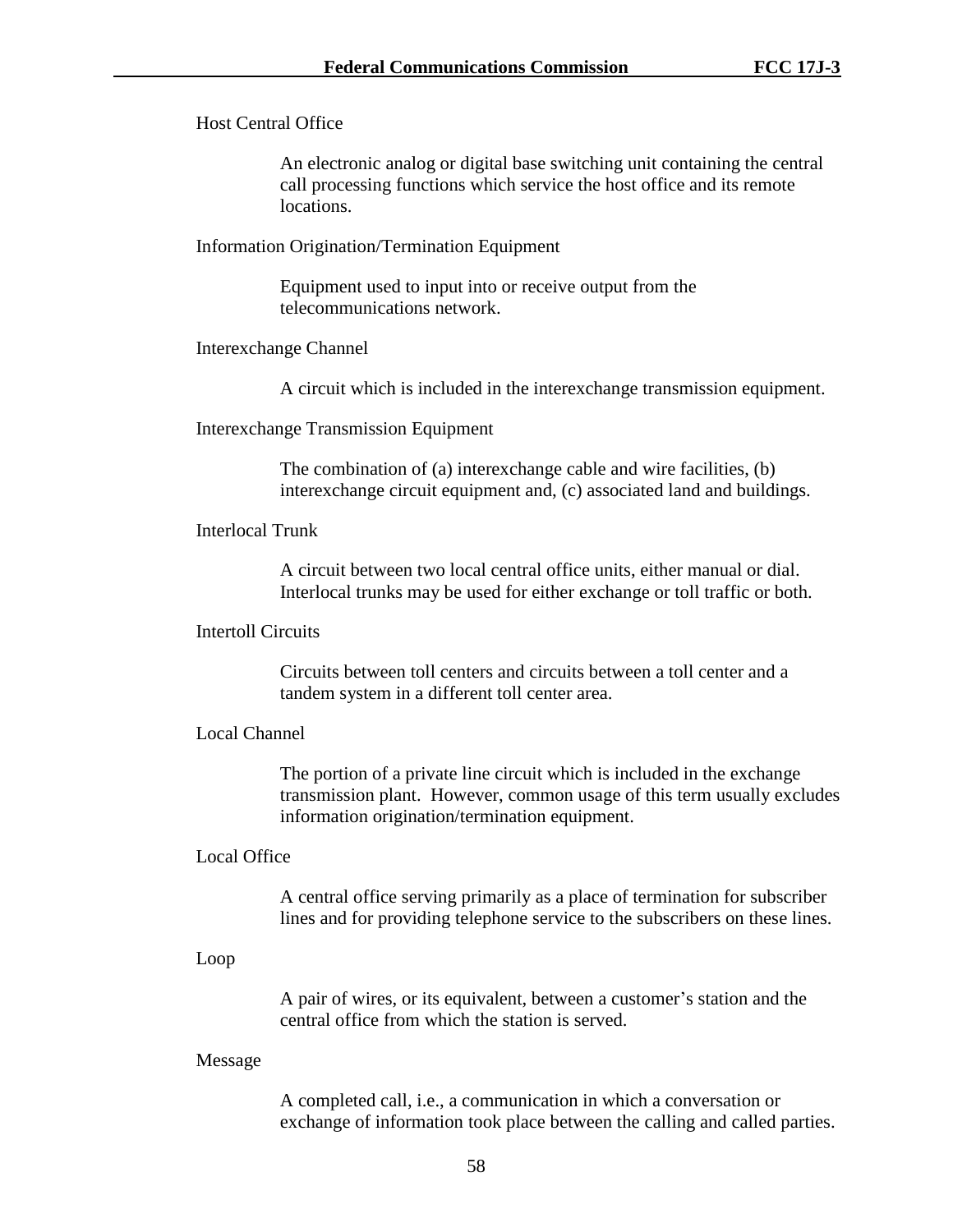Message Service or Message Toll Service

Switched service furnished to the general public (as distinguished from private line service). Except as otherwise provided, this includes exchange switched services and all switched services provided by interexchange carriers and completed by a local telephone company's access services, e.g., MTS, WATS, Execunet, open-end FX and CCSA/ONALs.

### Message Units

Unit of measurement used for charging for measured message telephone exchange traffic within a specified area.

### Metropolitan Service Area

The area around and including a relatively large city and in which substantially all of the message telephone traffic between the city and the suburban points within the area is classified as exchange in one or both directions.

#### Minutes-of-Use

A unit of measurement expressed as either holding time or conversation time.

## Minutes-of-Use-Kilometers

The product of (a) the number of minutes-of-use and (b) the average route kilometers of circuits involved.

### Multi-Center Exchange

An exchange area in which are located two or more local central office buildings or wire centers.

### **Operations**

The term denoting the general classifications of services rendered to the public for which separate tariffs are filed, namely exchange, state toll and interstate toll.

## Operator Trunks

A general term, ordinarily applied to trunks between manually operated switchboard positions and local dial central offices in the same wire center.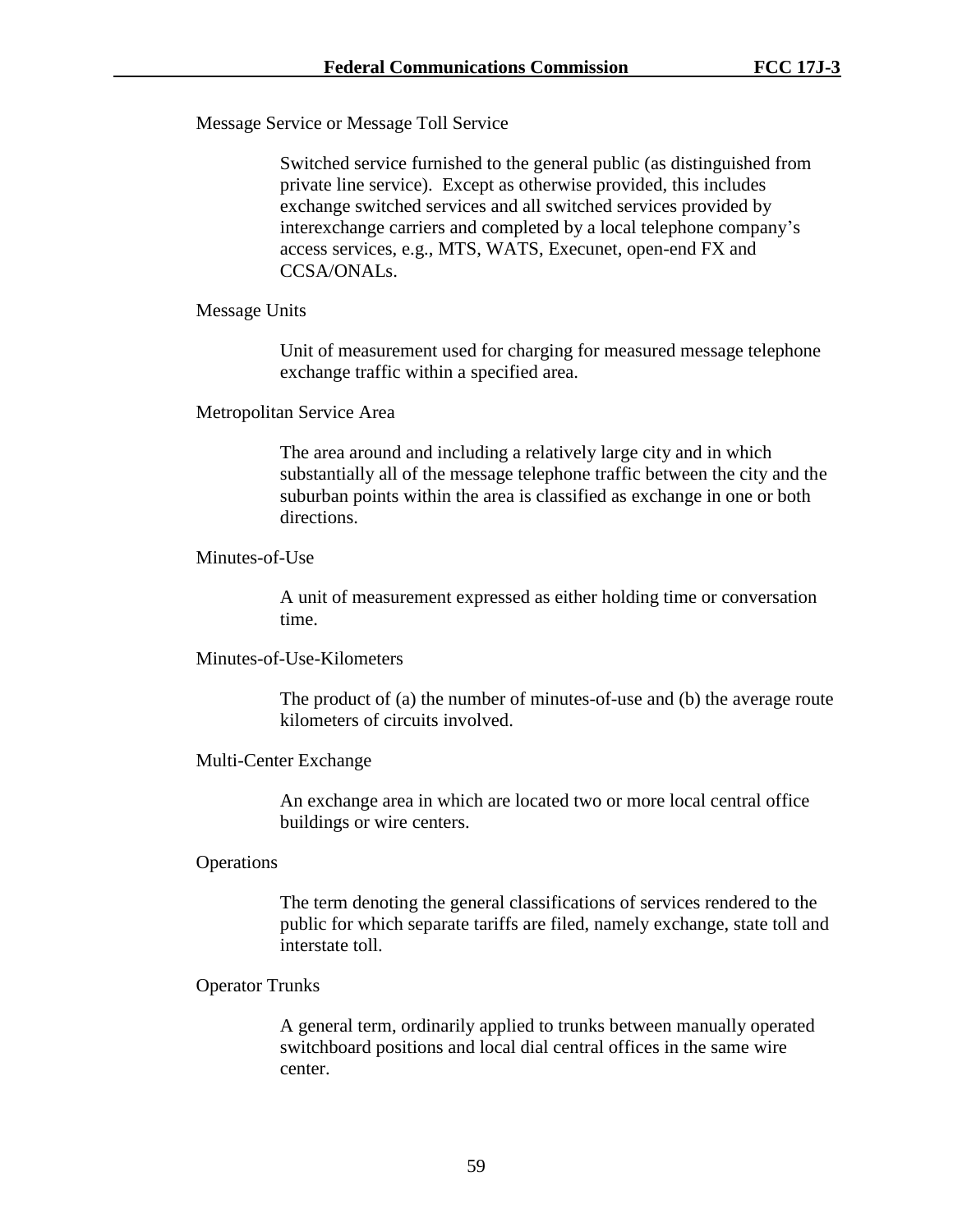Private Line Service

A service for communications between specified locations for a continuous period or for regularly recurring periods at stated hours.

### Remote Access Line

An access line (e.g., for WATS service) between a subscriber's premises in one toll rate center and a serving central office located in a different toll rate center.

### Remote Line Location

A remotely located subscriber line access unit which is normally dependent upon the central processor of the host office for call processing functions.

### Remote Trunk Arrangement (RTA)

Arrangement that permits the extension of TSPS functions to remote locations.

## Reservation

That amount or quantity of property kept or set apart for a specific use.

### Reserved

Kept or set apart for a specific use.

### Separations

The process by which telecommunication property costs, revenues, expenses, taxes and reserves are apportioned among the operations.

### Service Observing Unit

A unit of work measurement which is used as the common denominator to express the relative time required for handling the various work functions at service observing boards.

## Sheath Kilometers

The actual length of cable in route kilometers.

### Special Services

All services other than message telephones, e.g., private line services.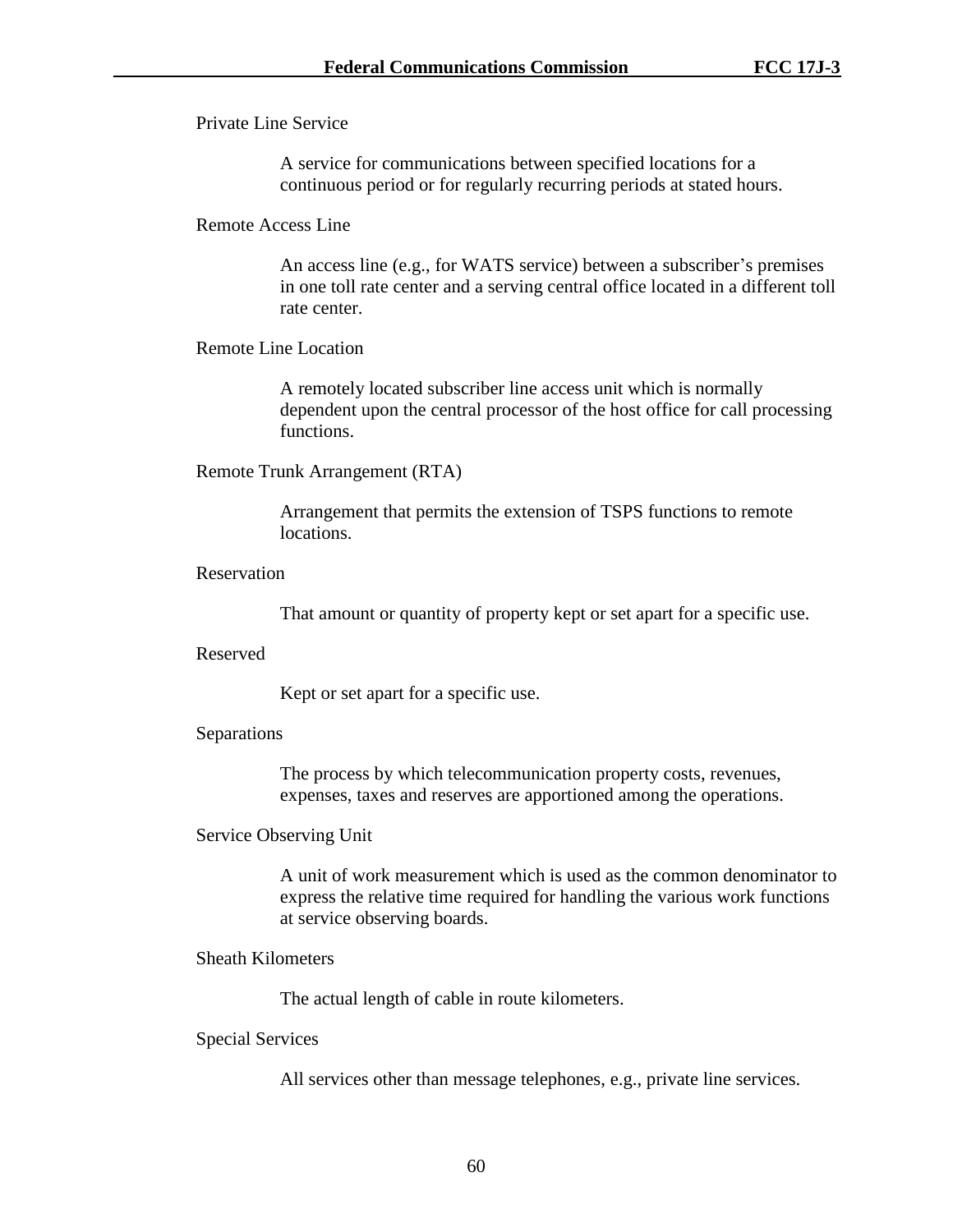Station-to-Station Basis

The term applied to the basis of toll rate making which contemplates that the message toll service charge (telephone) covers the use made of all facilities between the originating station and the terminating station, including the stations, and the services rendered in connection therewith.

### Study Area

Study area boundaries shall be frozen as they are on November 15, 1984.

## Subscriber Line or Exchange Line

A communication channel between a telephone station or PBX station and the central office which serves it.

### Subtributary Office

A class of tributary office which does not have direct access to its toll center, but which is connected to its toll center office by means of circuits which are switched through to the toll center at another tributary office.

## Tandem Area

The general areas served by the local offices having direct trunks to or from the tandem office. This area may consist of one or more communities or may include only a portion of a relatively large city.

### Tandem Circuit or Trunk

A general classification of circuits or trunks between a tandem central office unit and any other central office or switchboard.

### Tandem Connection

A call switched at a tandem office.

### Tandem Office

A central office unit used primarily as an intermediate switching point for traffic between local central offices within the tandem area. Where qualified by a modifying expression, or other explanation, this term may be applied to an office employed for both the interconnection of local central offices within the tandem area and for the interconnection of these local offices with other central offices, e.g., long haul tandem office.

## Toll Center

An office (or group of offices) within a city which generally handles the originating and incoming toll traffic for that city to or from other toll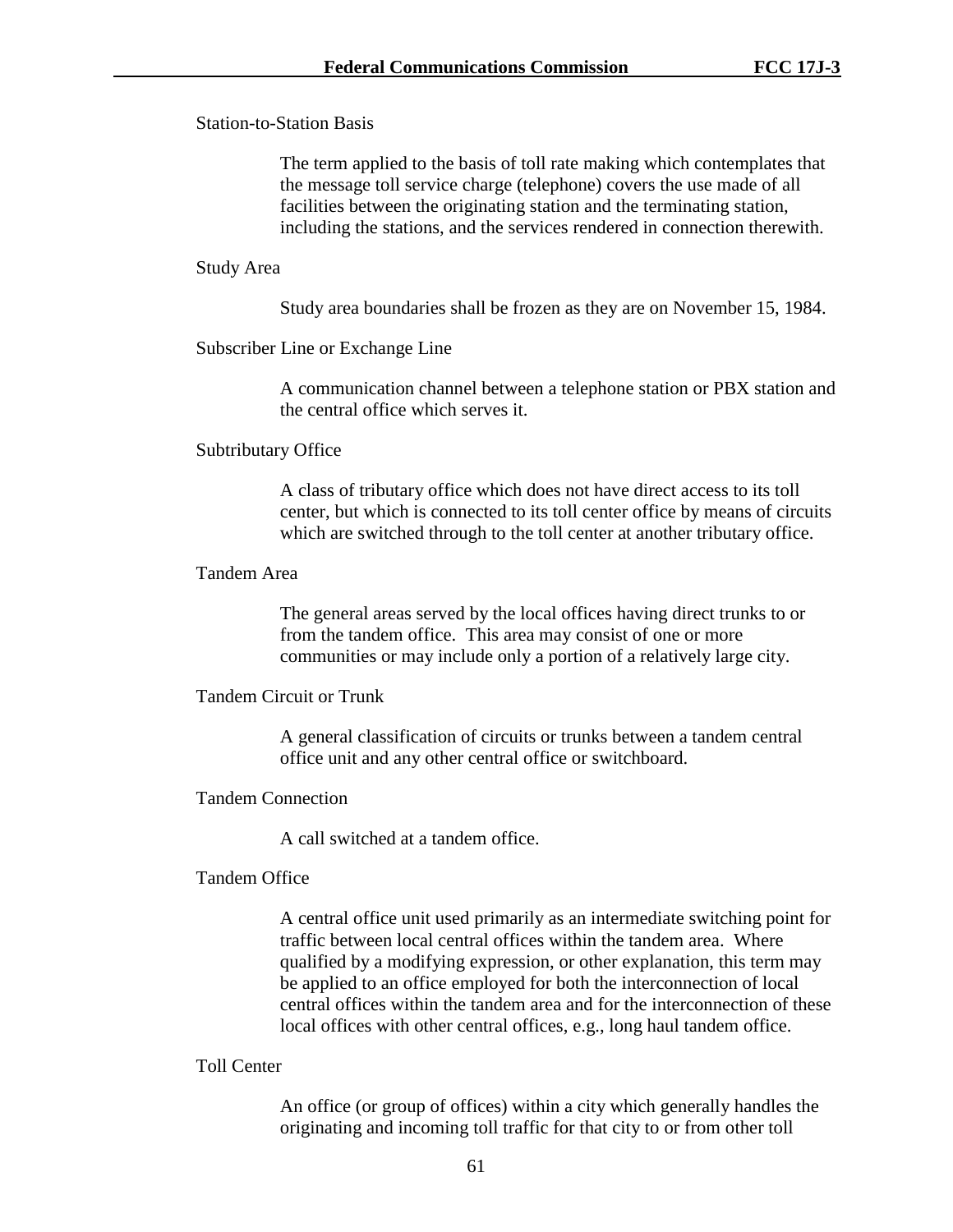center areas and which handles through switched traffic. The toll center normally handles the inward toll traffic for its tributary exchanges and, in general, either handles the outward traffic originating at its tributaries or serves as the outlet to interexchange circuits for outward traffic ticketed and timed at its tributaries. Toll centers are listed as such in the Toll Rate and Route Guide.

### Toll Center Area

The areas served by a toll center, including the toll center city and the communities served by tributaries of the toll center.

Toll Center Toll Office

A toll office (as contrasted to a local office) in a toll center city.

#### Toll Circuit

A general term applied to interexchange trunks used primarily for toll traffic.

### Toll Connecting Trunk

A general classification of trunks carrying toll traffic and ordinarily extending between a local office and a toll office, except trunks classified as tributary circuits. Examples of toll connecting trunks include toll switching trunks, recording trunks and recording-completing trunks.

#### Toll Office

A central office used primarily for supervising and switching toll traffic.

## Traffic Over First Routes

A term applied to the routing of traffic and denoting routing via principal route for traffic between any two points as distinguished from alternate routes for such traffic.

#### Operator System

A stored program electronic system associated with one or more toll switching systems which provides centralized traffic service position functions for several local offices at one location.

### Tributary Circuit

A circuit between a tributary office and a toll switchboard or intertoll dialing equipment in a toll center city.